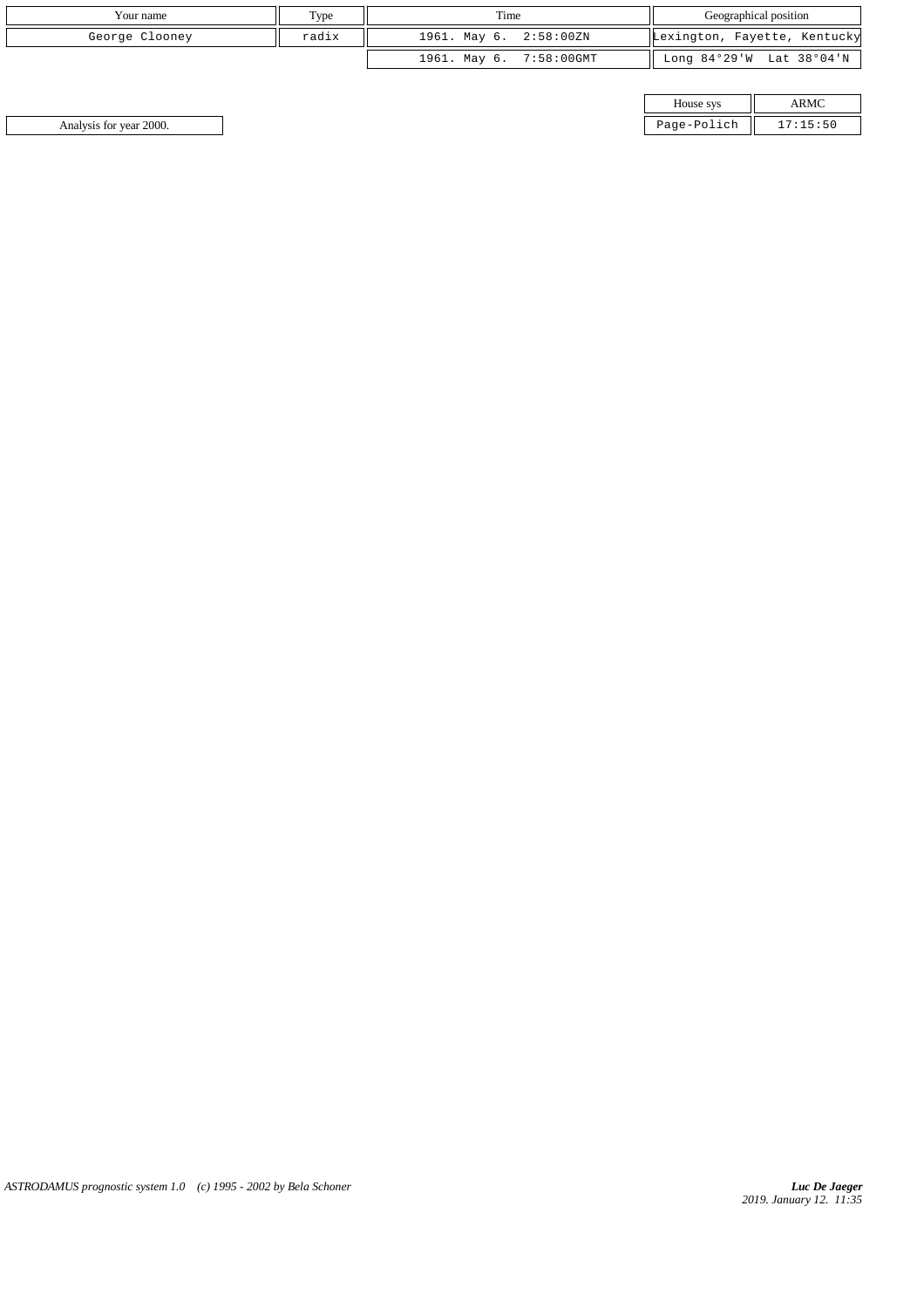| Your name                                                                                                                                                       | Type  | Time                          | Geographical position |                              |
|-----------------------------------------------------------------------------------------------------------------------------------------------------------------|-------|-------------------------------|-----------------------|------------------------------|
|                                                                                                                                                                 |       |                               |                       |                              |
| George Clooney                                                                                                                                                  | radix | 1961. May 6.<br>2:58:00 ZN    |                       | Lexington, Fayette, Kentucky |
|                                                                                                                                                                 |       | 1961. May 6.<br>$7:58:00$ GMT |                       | Long 84°29'W Lat 38°04'N     |
|                                                                                                                                                                 |       |                               |                       |                              |
|                                                                                                                                                                 |       |                               | House sys             | <b>ARMC</b>                  |
| Analysis for year 2001.                                                                                                                                         |       |                               | Page-Polich           | 17:15:50                     |
|                                                                                                                                                                 |       |                               |                       |                              |
| $MC \, \delta$ d<br>From 2000. April to 2001. October                                                                                                           |       |                               |                       |                              |
| improvement in life style; favorable change with job                                                                                                            |       |                               |                       |                              |
| vocation/success, immediate family : >> important change - repeatedly - connected with child                                                                    |       |                               |                       |                              |
| immediate family, real-estate : >> important change - repeatedly - connected with child                                                                         |       |                               |                       |                              |
|                                                                                                                                                                 |       |                               |                       |                              |
| ზ<br>$m \nightharpoonup d$<br>From 2000. June to 2001. December                                                                                                 |       |                               |                       |                              |
| events determining long term tendencies:                                                                                                                        |       |                               |                       |                              |
| isolation, secret, work, illness : >> important change - unexpectedly                                                                                           |       |                               |                       |                              |
|                                                                                                                                                                 |       |                               |                       |                              |
| $12 \times D$ c<br>From 2000. August to 2002. February                                                                                                          |       |                               |                       |                              |
| health problems, (no hospitalization); unfavorable change with job<br>illness, work $\Rightarrow$ >> unfavorable change - repeatedly - connected with child     |       |                               |                       |                              |
| beginning of secret love (or attempt); problems; health problems, (no hospitalization)                                                                          |       |                               |                       |                              |
| secret, distant relatives : >> change - repeatedly - connected with child                                                                                       |       |                               |                       |                              |
|                                                                                                                                                                 |       |                               |                       |                              |
| Asc $\vee$ $\Phi$ d<br>From 2001. March to 2002. March                                                                                                          |       |                               |                       |                              |
| risk of divorce, end of love; health problem of partner (scale: 3)<br>publicity, partner/spouse: >> unfavorable change - with tension - connected with finances |       |                               |                       |                              |
| health problems; risk of accident or surgery in immediate environment: (scale: 3)                                                                               |       |                               |                       |                              |
| real-estate, immediate family, partner/spouse, external environment : >> change - with tension - connected with finances                                        |       |                               |                       |                              |
|                                                                                                                                                                 |       |                               |                       |                              |
| $3 * P d$<br>From 2001. April to 2002. August                                                                                                                   |       |                               |                       |                              |

foreign travel; favorable law procedure

law, distant relatives :  $\gg$  favorable change - in the extreme - connected with illness

joy with sibling; domestic travel or examination; favorable communication

communication, education  $\Rightarrow$   $\Rightarrow$  favorable change - in the extreme - connected with illness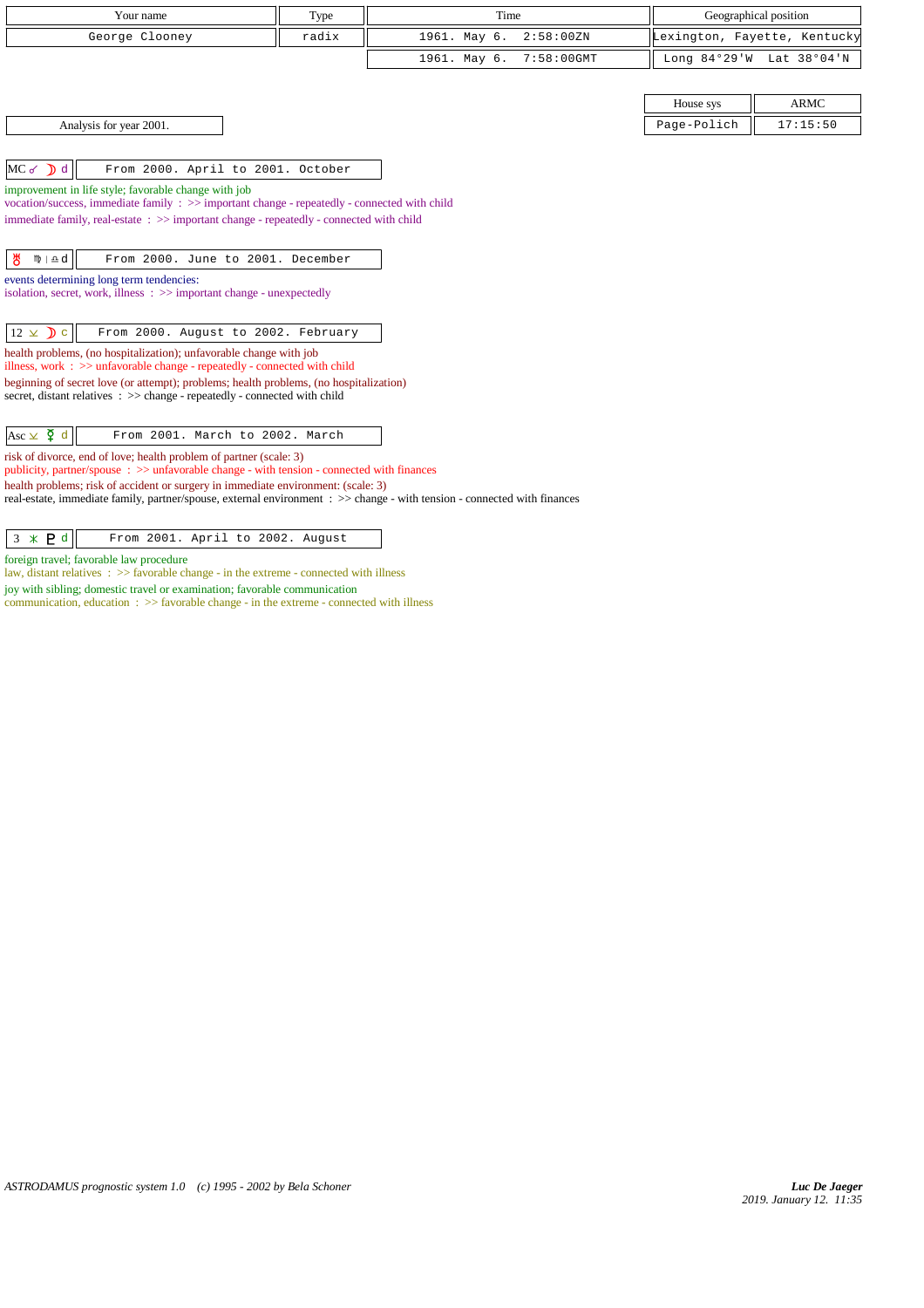| Your name                                                                                                                                                                                         | Type  | Time         |               | Geographical position        |             |  |
|---------------------------------------------------------------------------------------------------------------------------------------------------------------------------------------------------|-------|--------------|---------------|------------------------------|-------------|--|
| George Clooney                                                                                                                                                                                    | radix | 1961. May 6. | 2:58:00 ZN    | Lexington, Fayette, Kentucky |             |  |
|                                                                                                                                                                                                   |       | 1961. May 6. | $7:58:00$ GMT | Long $84°29'W$               | Lat 38°04'N |  |
|                                                                                                                                                                                                   |       |              |               |                              |             |  |
|                                                                                                                                                                                                   |       |              |               | House sys                    | <b>ARMC</b> |  |
| Analysis for year 2002.                                                                                                                                                                           |       |              |               | Page-Polich                  | 17:15:50    |  |
|                                                                                                                                                                                                   |       |              |               |                              |             |  |
| 12 * ⊙ d<br>From 2001. May to 2002. November                                                                                                                                                      |       |              |               |                              |             |  |
| favorable change with job or illness<br>work, illness $\Rightarrow$ > $\Rightarrow$ favorable change - with positive final result - connected with finances                                       |       |              |               |                              |             |  |
| resolution of problems                                                                                                                                                                            |       |              |               |                              |             |  |
| distant relatives, isolation $\Rightarrow$ Savorable change - with positive final result - connected with finances                                                                                |       |              |               |                              |             |  |
|                                                                                                                                                                                                   |       |              |               |                              |             |  |
| $11 \Box \Phi d$<br>From 2001. August to 2002. August                                                                                                                                             |       |              |               |                              |             |  |
| separation from friends; desires are fulfilled with great difficulties<br>desire, friend(s) : $\gg$ unfavorable change - with tension - connected with finances                                   |       |              |               |                              |             |  |
| gynecology problem; end of love; problem with child; unpleasantness                                                                                                                               |       |              |               |                              |             |  |
| child, love $\Rightarrow$ >> unfavorable change - with tension - connected with finances                                                                                                          |       |              |               |                              |             |  |
|                                                                                                                                                                                                   |       |              |               |                              |             |  |
| ₫<br>$\text{I} \mid \text{od}$<br>From 2001. June to 2002. December                                                                                                                               |       |              |               |                              |             |  |
| events determining long term tendencies:<br>real-estate, immediate family, partner/spouse, external environment : >> important change - with tension                                              |       |              |               |                              |             |  |
|                                                                                                                                                                                                   |       |              |               |                              |             |  |
| $2 \Box P d$<br>From 2001. August to 2002. December                                                                                                                                               |       |              |               |                              |             |  |
| financial decline, incidental expenses                                                                                                                                                            |       |              |               |                              |             |  |
| $finances : \gg$ unfavorable change - in the extreme - connected with illness<br>end of love, divorce; risk of accident or surgery, death/separation/divorce in immediate environment: (scale: 5) |       |              |               |                              |             |  |
| illness, death/divorce $\Rightarrow$ >> unfavorable change - in the extreme - connected with distant relatives                                                                                    |       |              |               |                              |             |  |
|                                                                                                                                                                                                   |       |              |               |                              |             |  |
| Asc △ 생 d<br>From 2002. March to 2003. March                                                                                                                                                      |       |              |               |                              |             |  |
| favorable change related to self<br>isolation, secret, work, illness : >> favorable change - unexpectedly - connected with distant relatives                                                      |       |              |               |                              |             |  |
| favorable change with marriage or partnership                                                                                                                                                     |       |              |               |                              |             |  |
| love, law : $\gg$ favorable change - unexpectedly - connected with distant relatives                                                                                                              |       |              |               |                              |             |  |
|                                                                                                                                                                                                   |       |              |               |                              |             |  |
| Ψ<br>$\underline{\Omega}$   $M\overline{D}$ C<br>From 2002. January to 2003. July                                                                                                                 |       |              |               |                              |             |  |

events determining long term tendencies: important life events, accident/damage, surgery, death/divorce : >> important change - with irregularity

| $MC \leq \frac{1}{2} d$ |  |  |  | From 2002. May to 2003. September |
|-------------------------|--|--|--|-----------------------------------|
|                         |  |  |  |                                   |

improvement in life style; unfavorable change with job

vocation/success, influential : >> important change - with obstacles - connected with elderly person death/divorce, accident/damage : >> important change - with obstacles - connected with elderly person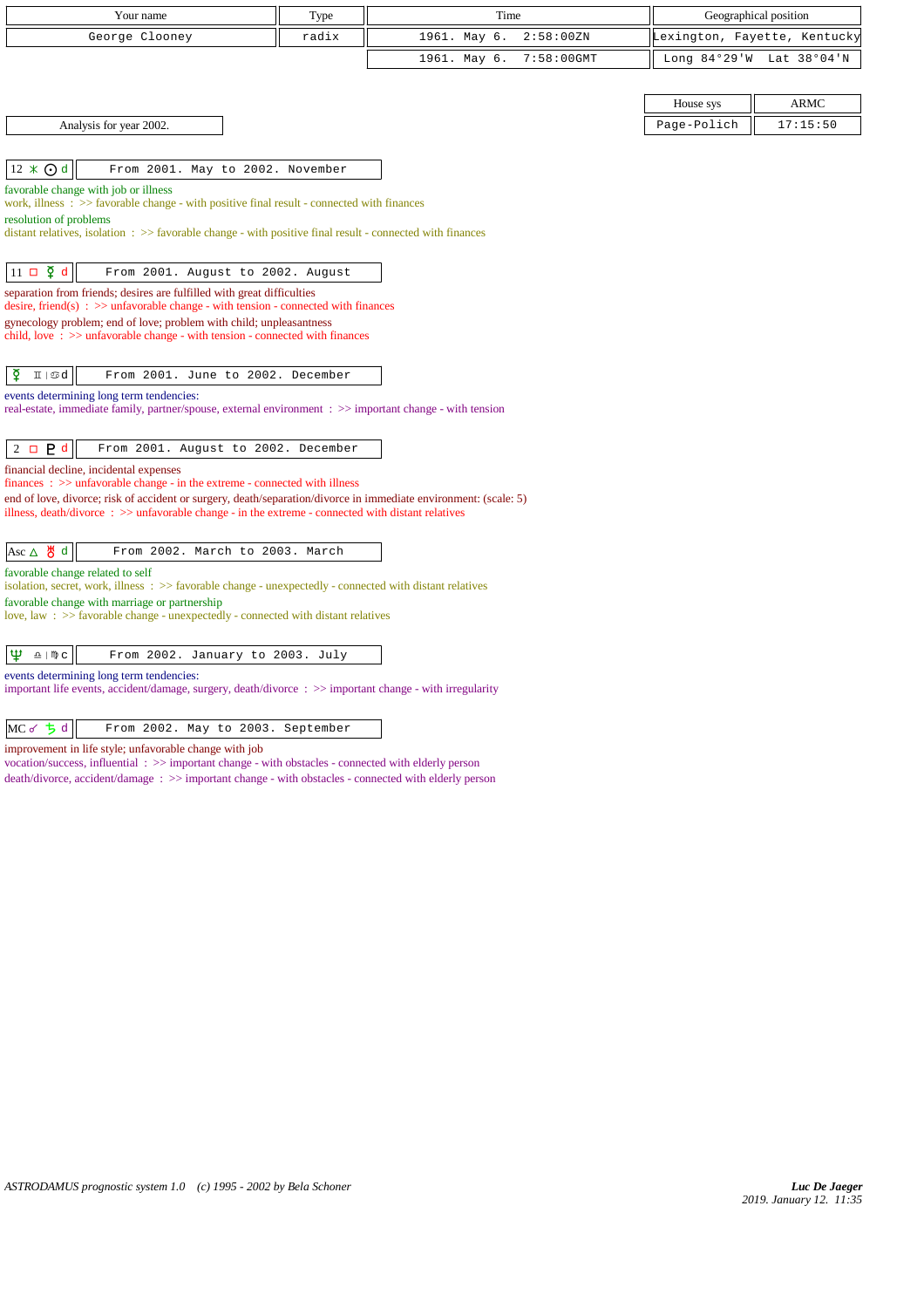| Your name                                                                                                                                                                                                      | Type  | Time                          |              | Geographical position        |
|----------------------------------------------------------------------------------------------------------------------------------------------------------------------------------------------------------------|-------|-------------------------------|--------------|------------------------------|
| George Clooney                                                                                                                                                                                                 | radix | 1961. May 6.<br>2:58:00 ZN    |              | Lexington, Fayette, Kentucky |
|                                                                                                                                                                                                                |       | 1961. May 6.<br>$7:58:00$ GMT | Long 84°29'W | Lat 38°04'N                  |
|                                                                                                                                                                                                                |       |                               |              |                              |
|                                                                                                                                                                                                                |       |                               | House sys    | <b>ARMC</b>                  |
| Analysis for year 2003.                                                                                                                                                                                        |       |                               | Page-Polich  | 17:15:50                     |
|                                                                                                                                                                                                                |       |                               |              |                              |
| $3 \times 4d$<br>From 2002. July to 2003. July                                                                                                                                                                 |       |                               |              |                              |
| problem with sibling; unfavorable travel; poor school test result; unfavorable communication<br>immediate family, education $\therefore$ $\gg$ unfavorable change - with great luck - connected with friend(s) |       |                               |              |                              |
| problem with law; unfavorable foreign travel; poor school test results                                                                                                                                         |       |                               |              |                              |
| law, distant relatives : $\gg$ change - with great luck - connected with friend(s)                                                                                                                             |       |                               |              |                              |
|                                                                                                                                                                                                                |       |                               |              |                              |
| $MC \propto \Psi c$<br>From 2002. June to 2003. October                                                                                                                                                        |       |                               |              |                              |
| improvement in life style; favorable change with job<br>vocation/success, immediate family: >> important change - with irregularity - connected with death/divorce                                             |       |                               |              |                              |
| death/divorce, accident/damage: >> important change - with irregularity - connected with self                                                                                                                  |       |                               |              |                              |
|                                                                                                                                                                                                                |       |                               |              |                              |
| $11$ $8$ $8$ d<br>From 2002. July to 2003. July                                                                                                                                                                |       |                               |              |                              |
| beginning of love; joy with child; pleasantness<br>love, child: >> important change - unexpectedly - connected with distant relatives                                                                          |       |                               |              |                              |
| friend(s), desire $\Rightarrow$ > important change - unexpectedly - connected with distant relatives                                                                                                           |       |                               |              |                              |
|                                                                                                                                                                                                                |       |                               |              |                              |
| $MC \sim \sigma d$<br>From 2002. October to 2003. October                                                                                                                                                      |       |                               |              |                              |
| favorable real-estate transaction or move; joy with family<br>$accident/damage$ , surgery : $\gg$ important change - with dynamics - connected with love                                                       |       |                               |              |                              |
| principal, authority $\Rightarrow$ important change - with dynamics - connected with love                                                                                                                      |       |                               |              |                              |
|                                                                                                                                                                                                                |       |                               |              |                              |
| $2 \Delta \mu d$<br>From 2002. November to 2003. November                                                                                                                                                      |       |                               |              |                              |
| improvement of financial situation<br>finances : $\gg$ favorable change - with great luck - connected with friend(s)                                                                                           |       |                               |              |                              |
| (if existed) end of risk of divorce; improvement of partner's financial situation                                                                                                                              |       |                               |              |                              |
| illness, sex/rarely childbirth : $\gg$ favorable change - with great luck - connected with friend(s)                                                                                                           |       |                               |              |                              |
| From 2002. December to 2004. June                                                                                                                                                                              |       |                               |              |                              |
| $2 \times Qc$                                                                                                                                                                                                  |       |                               |              |                              |

(if existed) end of risk of divorce; improvement of partner's financial situation illness, sex/rarely childbirth : >> favorable change - with positive final result - connected with finances

improvement of financial situation

finances : >> favorable change - with positive final result - connected with work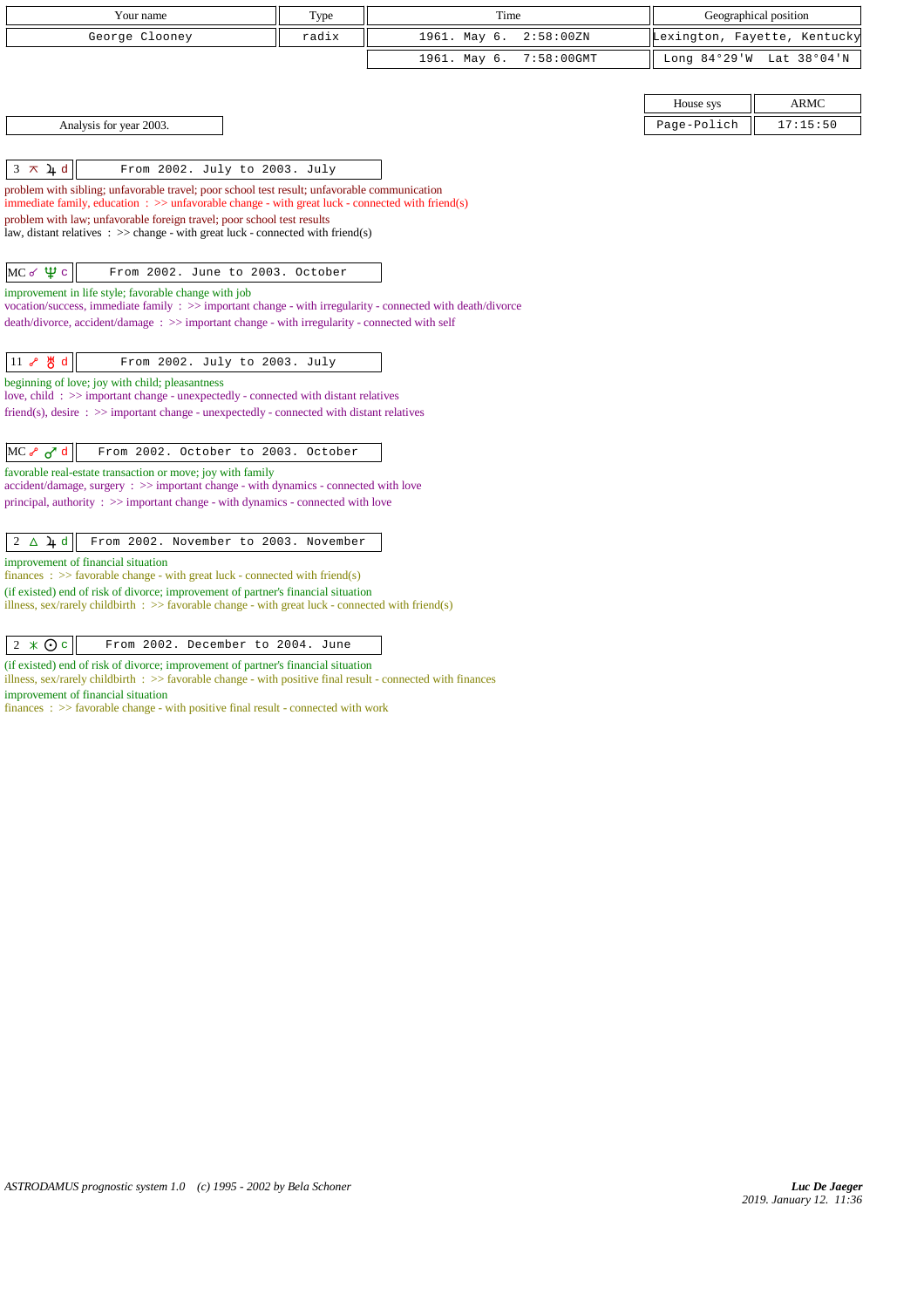| Your name                                                                                                                                                                                                                    | Type  | Time         |            |                              | Geographical position    |
|------------------------------------------------------------------------------------------------------------------------------------------------------------------------------------------------------------------------------|-------|--------------|------------|------------------------------|--------------------------|
| George Clooney                                                                                                                                                                                                               | radix | 1961. May 6. | 2:58:00 ZN | Lexington, Fayette, Kentucky |                          |
|                                                                                                                                                                                                                              |       | 1961. May 6. | 7:58:00GMT |                              | Long 84°29'W Lat 38°04'N |
|                                                                                                                                                                                                                              |       |              |            |                              |                          |
|                                                                                                                                                                                                                              |       |              |            | House sys                    | <b>ARMC</b>              |
| Analysis for year 2004.                                                                                                                                                                                                      |       |              |            | Page-Polich                  | 17:15:50                 |
|                                                                                                                                                                                                                              |       |              |            |                              |                          |
| $3 \times 0c$<br>From 2003. April to 2004. October                                                                                                                                                                           |       |              |            |                              |                          |
| problem with law; unfavorable foreign travel; poor school test results                                                                                                                                                       |       |              |            |                              |                          |
| distant relatives, authority $\Rightarrow$ important change - with positive final result - connected with finances                                                                                                           |       |              |            |                              |                          |
| problem with sibling; unfavorable travel; poor school test result; unfavorable communication<br>immediate family, administration $\Rightarrow$ > $\Rightarrow$ change - with positive final result - connected with finances |       |              |            |                              |                          |
|                                                                                                                                                                                                                              |       |              |            |                              |                          |
| $11 \triangle \sigma$ <sup>c</sup><br>From 2004. January to 2005. January                                                                                                                                                    |       |              |            |                              |                          |
| beginning of new friendship; desire(s), pleasantness                                                                                                                                                                         |       |              |            |                              |                          |
| desire, friend(s) : $\gg$ favorable change - with dynamics - connected with love                                                                                                                                             |       |              |            |                              |                          |
| beginning of love; joy with child; pleasantness<br>love, child: $\gg$ favorable change - with dynamics - connected with principal                                                                                            |       |              |            |                              |                          |
|                                                                                                                                                                                                                              |       |              |            |                              |                          |
| $11 * 5c$<br>From 2004. March to 2005. July                                                                                                                                                                                  |       |              |            |                              |                          |
| beginning of love; joy with child; pleasantness                                                                                                                                                                              |       |              |            |                              |                          |
| love, child: >> favorable change - with obstacles - connected with elderly person                                                                                                                                            |       |              |            |                              |                          |
| beginning of new friendship; desire(s), pleasantness                                                                                                                                                                         |       |              |            |                              |                          |

desire, friend(s) : >> favorable change - with obstacles - connected with elderly person

favorable change with marriage or partnership

love, sex/rarely childbirth : >> important change - with dynamics - connected with principal finances, foreign countries, law : >> important change - with dynamics - connected with love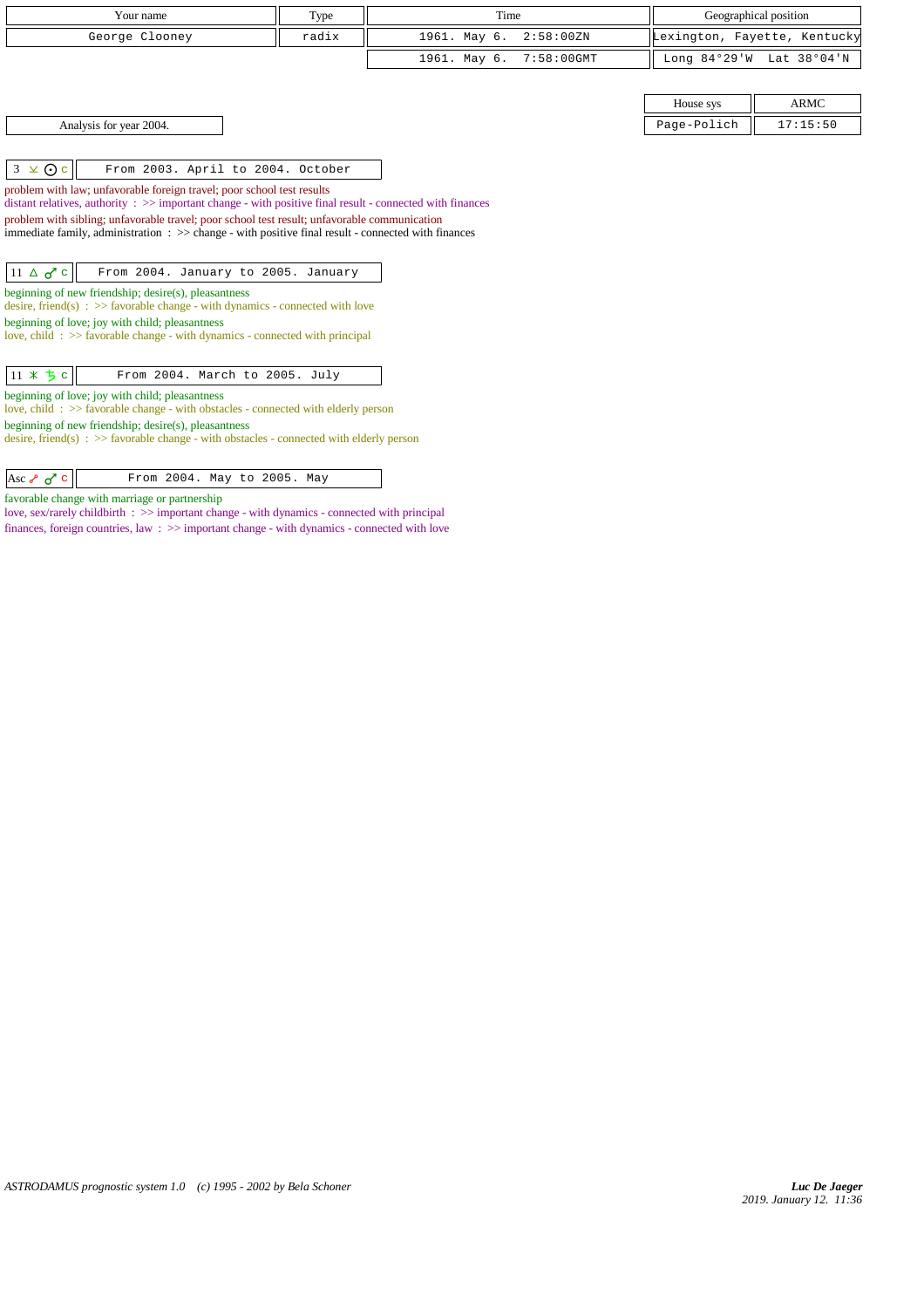| Your name                                          | Type  | Time                    |             | Geographical position        |
|----------------------------------------------------|-------|-------------------------|-------------|------------------------------|
| George Clooney                                     | radix | 1961. May 6. 2:58:00ZN  |             | Lexington, Fayette, Kentucky |
|                                                    |       | 1961. May 6. 7:58:00GMT |             | Long 84°29'W Lat 38°04'N     |
|                                                    |       |                         |             |                              |
|                                                    |       |                         | House sys   | ARMC                         |
| Analysis for year 2005.                            |       |                         | Page-Polich | 17:15:50                     |
|                                                    |       |                         |             |                              |
| Asc of $5c$<br>From 2004. August to 2005. December |       |                         |             |                              |

unfavorable change related to self

isolation, secret, desire, friend(s) : >> important change - with obstacles - connected with elderly person

love, partner/spouse : >> important change - with obstacles - connected with elderly person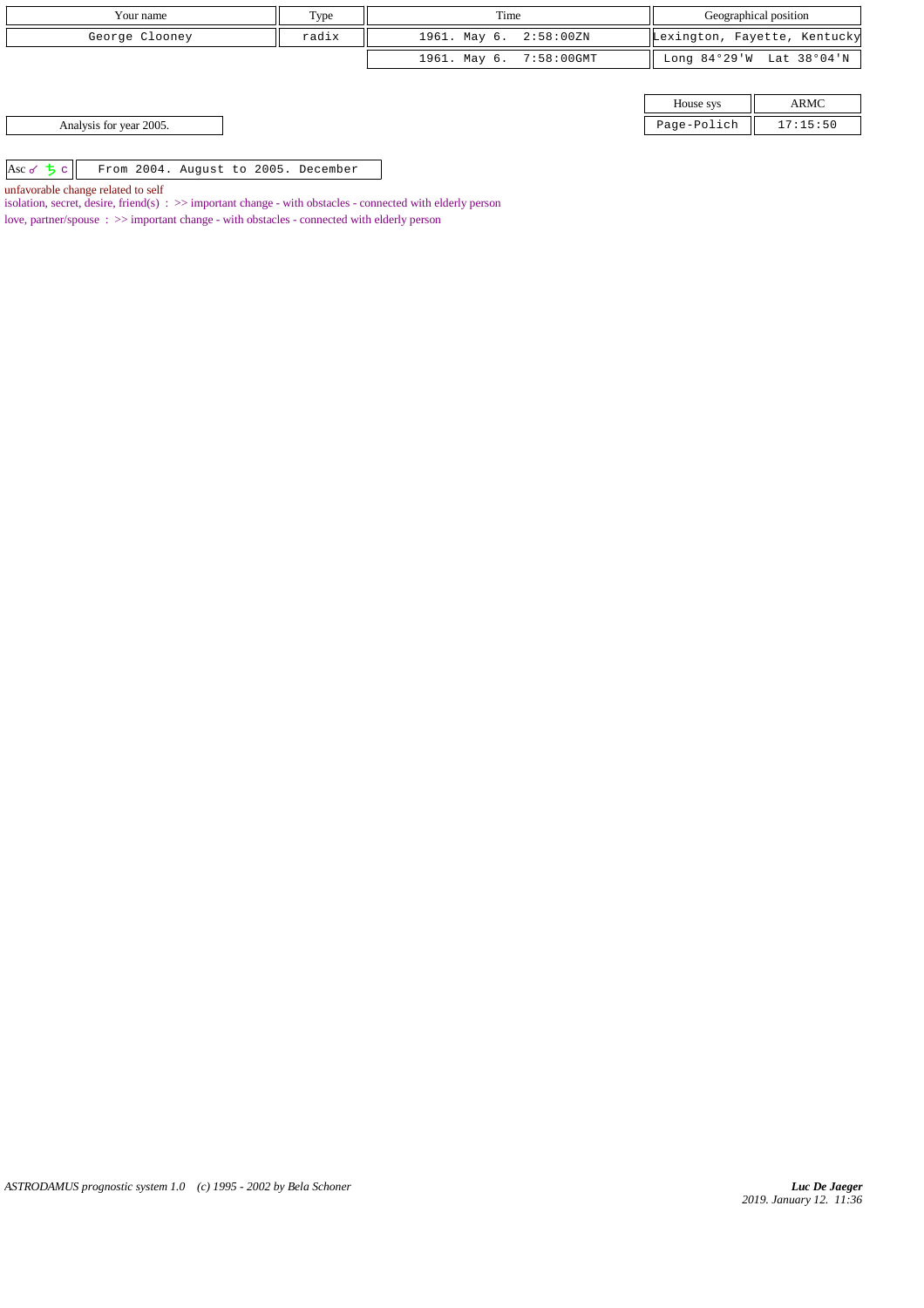| Your name                                                                                                                                                                                                 | Type  | Time         |               | Geographical position        |                          |  |
|-----------------------------------------------------------------------------------------------------------------------------------------------------------------------------------------------------------|-------|--------------|---------------|------------------------------|--------------------------|--|
| George Clooney                                                                                                                                                                                            | radix | 1961. May 6. | 2:58:00 ZN    | Lexington, Fayette, Kentucky |                          |  |
|                                                                                                                                                                                                           |       | 1961. May 6. | $7:58:00$ GMT |                              | Long 84°29'W Lat 38°04'N |  |
|                                                                                                                                                                                                           |       |              |               |                              |                          |  |
|                                                                                                                                                                                                           |       |              |               | House sys                    | <b>ARMC</b>              |  |
| Analysis for year 2006.                                                                                                                                                                                   |       |              |               | Page-Polich                  | 17:15:50                 |  |
| ₽<br>From 2005. June to 2006. December<br>$H \mid \mathfrak{A} \subset$                                                                                                                                   |       |              |               |                              |                          |  |
| events determining long term tendencies:                                                                                                                                                                  |       |              |               |                              |                          |  |
| immediate family, education, accident/damage, surgery, death/divorce: >> important change - with good luck                                                                                                |       |              |               |                              |                          |  |
|                                                                                                                                                                                                           |       |              |               |                              |                          |  |
| $2 \times 9$ c<br>From 2005. October to 2006. October                                                                                                                                                     |       |              |               |                              |                          |  |
| end of love, divorce; risk of accident or surgery in immediate environment: (scale: 3)<br>death/divorce, accident/damage: >> unfavorable change - with good luck - connected with self                    |       |              |               |                              |                          |  |
| financial decline, incidental expenses                                                                                                                                                                    |       |              |               |                              |                          |  |
| $finances : \gg change - with good luck - connected with accident/damage$                                                                                                                                 |       |              |               |                              |                          |  |
|                                                                                                                                                                                                           |       |              |               |                              |                          |  |
| $3 \Delta \Psi d$<br>From 2005. October to 2007. February                                                                                                                                                 |       |              |               |                              |                          |  |
| joy with sibling; domestic travel or examination; favorable communication<br>travel, education $\Rightarrow$ > favorable change - with irregularity - connected with sex/rarely childbirth                |       |              |               |                              |                          |  |
| foreign travel; favorable law procedure                                                                                                                                                                   |       |              |               |                              |                          |  |
| law, foreign countries : >> favorable change - with irregularity - connected with sex/rarely childbirth                                                                                                   |       |              |               |                              |                          |  |
| $MC \Box$ 4 c<br>From 2005. December to 2006. December                                                                                                                                                    |       |              |               |                              |                          |  |
| (public) assault affecting life style; end of job; illness of parents                                                                                                                                     |       |              |               |                              |                          |  |
| vocation/success, immediate family : >> unfavorable change - with great luck - connected with death/divorce                                                                                               |       |              |               |                              |                          |  |
| unfavorable real-estate transaction or move; losses; problem with family<br>death/divorce, immediate family : >> unfavorable change - with great luck - connected with isolation                          |       |              |               |                              |                          |  |
|                                                                                                                                                                                                           |       |              |               |                              |                          |  |
| Q <sub>c</sub><br>3d<br>From 2006. February to 2007. February                                                                                                                                             |       |              |               |                              |                          |  |
| joy with sibling; domestic travel or examination; favorable communication                                                                                                                                 |       |              |               |                              |                          |  |
| education, immediate family $\Rightarrow$ important change - with good luck - connected with accident/damage<br>law, authority : $\gg$ important change - with good luck - connected with accident/damage |       |              |               |                              |                          |  |
|                                                                                                                                                                                                           |       |              |               |                              |                          |  |
| $2 \pi \Psi d$<br>From 2006. March to 2007. July                                                                                                                                                          |       |              |               |                              |                          |  |
| financial decline, incidental expenses                                                                                                                                                                    |       |              |               |                              |                          |  |

finances : >> unfavorable change - with irregularity - connected with death/divorce end of love, divorce; risk of accident or surgery, death/separation/divorce in immediate environment: (scale: 5)

death/divorce, accident/damage : >> change - with irregularity - connected with self

beginning of love; joy with child; pleasantness

child, love : >> favorable change - repeatedly - connected with illness

beginning of new friendship; desire(s), pleasantness

desire, friend(s) :  $\gg$  favorable change - repeatedly - connected with child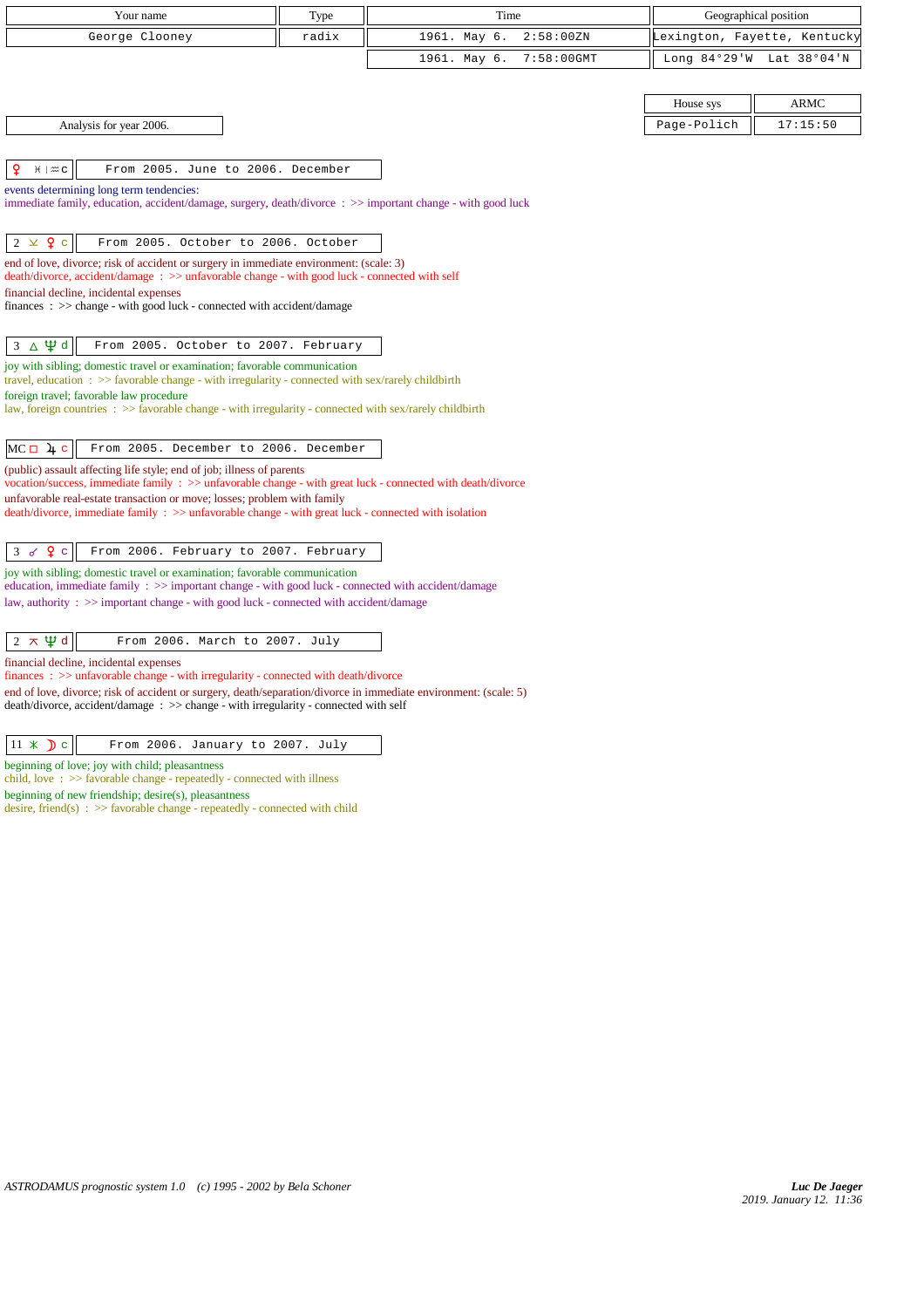| Your name                                                                                                                                                        | Type  | Time                          |             | Geographical position        |
|------------------------------------------------------------------------------------------------------------------------------------------------------------------|-------|-------------------------------|-------------|------------------------------|
| George Clooney                                                                                                                                                   | radix | 1961. May 6.<br>2:58:00 ZN    |             | Lexington, Fayette, Kentucky |
|                                                                                                                                                                  |       | $7:58:00$ GMT<br>1961. May 6. |             | Long 84°29'W Lat 38°04'N     |
|                                                                                                                                                                  |       |                               |             |                              |
|                                                                                                                                                                  |       |                               | House sys   | <b>ARMC</b>                  |
| Analysis for year 2007.                                                                                                                                          |       |                               | Page-Polich | 17:15:50                     |
|                                                                                                                                                                  |       |                               |             |                              |
| Asc $\sigma$ $\sum$ c<br>From 2006. June to 2007. December                                                                                                       |       |                               |             |                              |
| favorable change related to self<br>love, child, desire, friend(s) : $\gg$ important change - repeatedly - connected with illness                                |       |                               |             |                              |
| love, partner/spouse $\Rightarrow$ important change - repeatedly - connected with child                                                                          |       |                               |             |                              |
|                                                                                                                                                                  |       |                               |             |                              |
| $MC * P c$<br>From 2006. October to 2008. February                                                                                                               |       |                               |             |                              |
| favorable real-estate transaction or move; joy with family                                                                                                       |       |                               |             |                              |
| real-estate, immediate family $\Rightarrow$ > favorable change - in the extreme - connected with illness<br>improvement in life style; favorable change with job |       |                               |             |                              |
| vocation/success, authority : $\gg$ favorable change - in the extreme - connected with illness                                                                   |       |                               |             |                              |
|                                                                                                                                                                  |       |                               |             |                              |
| $12 \times \xi$ d<br>From 2007. January to 2008. January                                                                                                         |       |                               |             |                              |
| favorable change with job or illness<br>work, illness $\Rightarrow$ >> favorable change - with tension - connected with finances                                 |       |                               |             |                              |
| beginning of secret love (or attempt); resolution of problems                                                                                                    |       |                               |             |                              |
| isolation, secret $\Rightarrow$ Savorable change - with tension - connected with finances                                                                        |       |                               |             |                              |

| $\boxed{\bigodot$ II $\mathbb{S}d$ From 2006. August to 2008. August |  |
|----------------------------------------------------------------------|--|
|----------------------------------------------------------------------|--|

events determining long term tendencies:

work, illness, finances :  $\gg$  important change - with positive final result

| $ 12\rangle$ | From 2007. June to 2008. June |  |
|--------------|-------------------------------|--|

## resolution of problems

distant relatives, isolation : >> favorable change - unexpectedly - connected with work favorable change with job or illness

distant relatives, work : >> favorable change - unexpectedly - connected with illness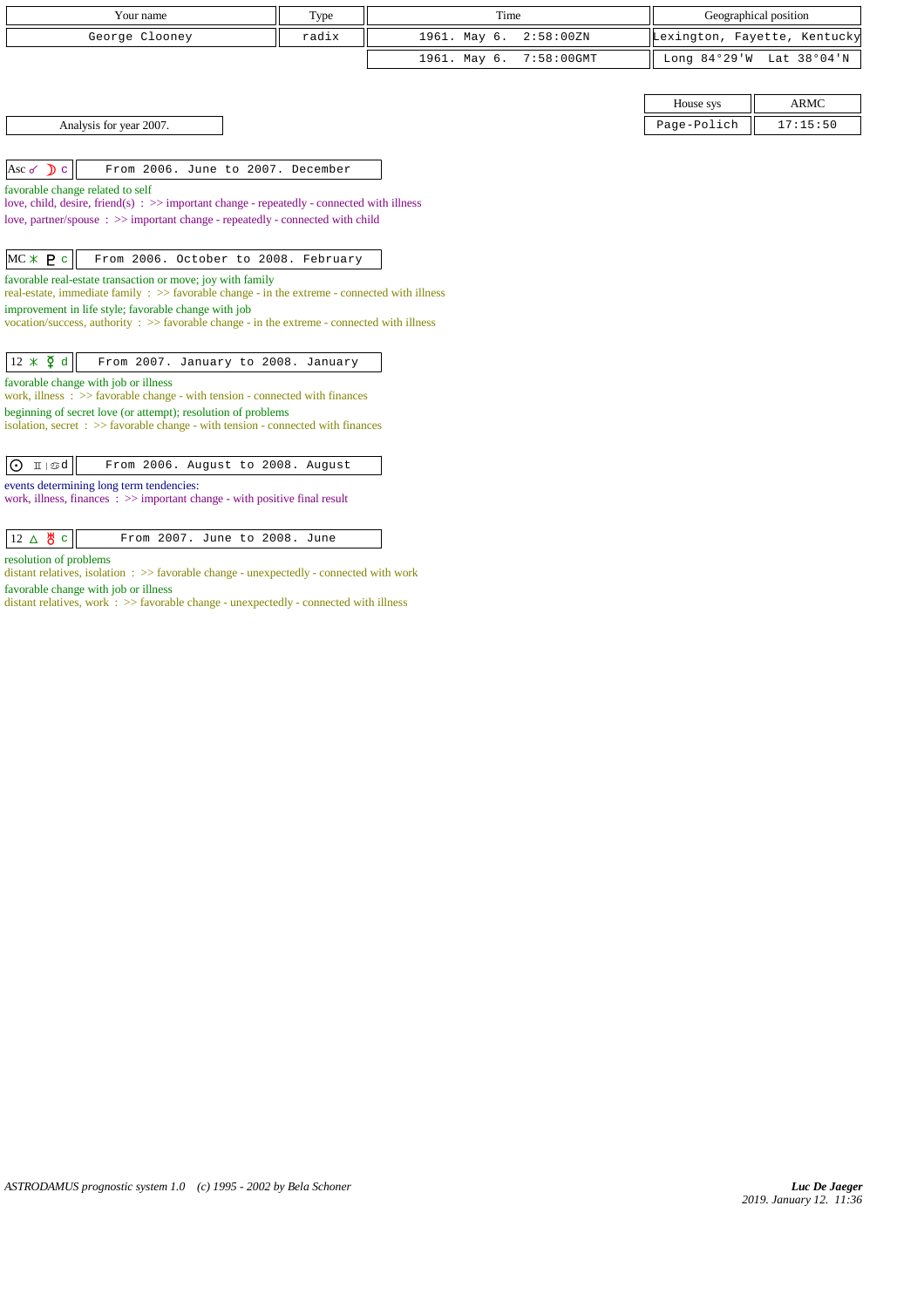| Your name                                                                                                                                                                                               |                                     |       | Time         |            |                | Geographical position        |
|---------------------------------------------------------------------------------------------------------------------------------------------------------------------------------------------------------|-------------------------------------|-------|--------------|------------|----------------|------------------------------|
|                                                                                                                                                                                                         |                                     | Type  |              |            |                |                              |
| George Clooney                                                                                                                                                                                          |                                     | radix | 1961. May 6. | 2:58:00 ZN |                | Lexington, Fayette, Kentucky |
|                                                                                                                                                                                                         |                                     |       | 1961. May 6. | 7:58:00GMT | Long $84°29'W$ | Lat 38°04'N                  |
|                                                                                                                                                                                                         |                                     |       |              |            |                |                              |
|                                                                                                                                                                                                         |                                     |       |              |            | House sys      | <b>ARMC</b>                  |
| Analysis for year 2008.                                                                                                                                                                                 |                                     |       |              |            | Page-Polich    | 17:15:50                     |
|                                                                                                                                                                                                         |                                     |       |              |            |                |                              |
| $12 \times \mathcal{B}$ d                                                                                                                                                                               | From 2008. January to 2009. January |       |              |            |                |                              |
| problems; health problems, (possible hospitalization)<br>distant relatives, death/divorce : >> unfavorable change - unexpectedly - connected with work                                                  |                                     |       |              |            |                |                              |
| health problems, (possible hospitalization); unfavorable change with job<br>distant relatives, work : >> change - unexpectedly - connected with death/divorce                                           |                                     |       |              |            |                |                              |
| ⊙<br>$\gamma$   $\#$ c                                                                                                                                                                                  | From 2007. October to 2009. October |       |              |            |                |                              |
| events determining long term tendencies:<br>work, illness, finances $\Rightarrow$ important change - with positive final result                                                                         |                                     |       |              |            |                |                              |
| $12 \times \overline{9}$ c<br>From 2008. May to 2009. May                                                                                                                                               |                                     |       |              |            |                |                              |
| beginning of secret love (or attempt); problems; health problems, (possible hospitalization)<br>$accident/damage$ , surgery : $\gg$ unfavorable change - with tension - connected with immediate family |                                     |       |              |            |                |                              |
| health problems, (possible hospitalization); unfavorable change with job<br>work, illness $\Rightarrow$ $\Rightarrow$ change - with tension - connected with finances                                   |                                     |       |              |            |                |                              |
| $MC \times P d$                                                                                                                                                                                         | From 2008. April to 2009. August    |       |              |            |                |                              |

(public) assault affecting life style; end of job; illness of parents

vocation/success, authority : >> unfavorable change - in the extreme - connected with illness

unfavorable real-estate transaction or move; losses; problem with family

surgery, death/divorce :  $\gg$  change - in the extreme - connected with distant relatives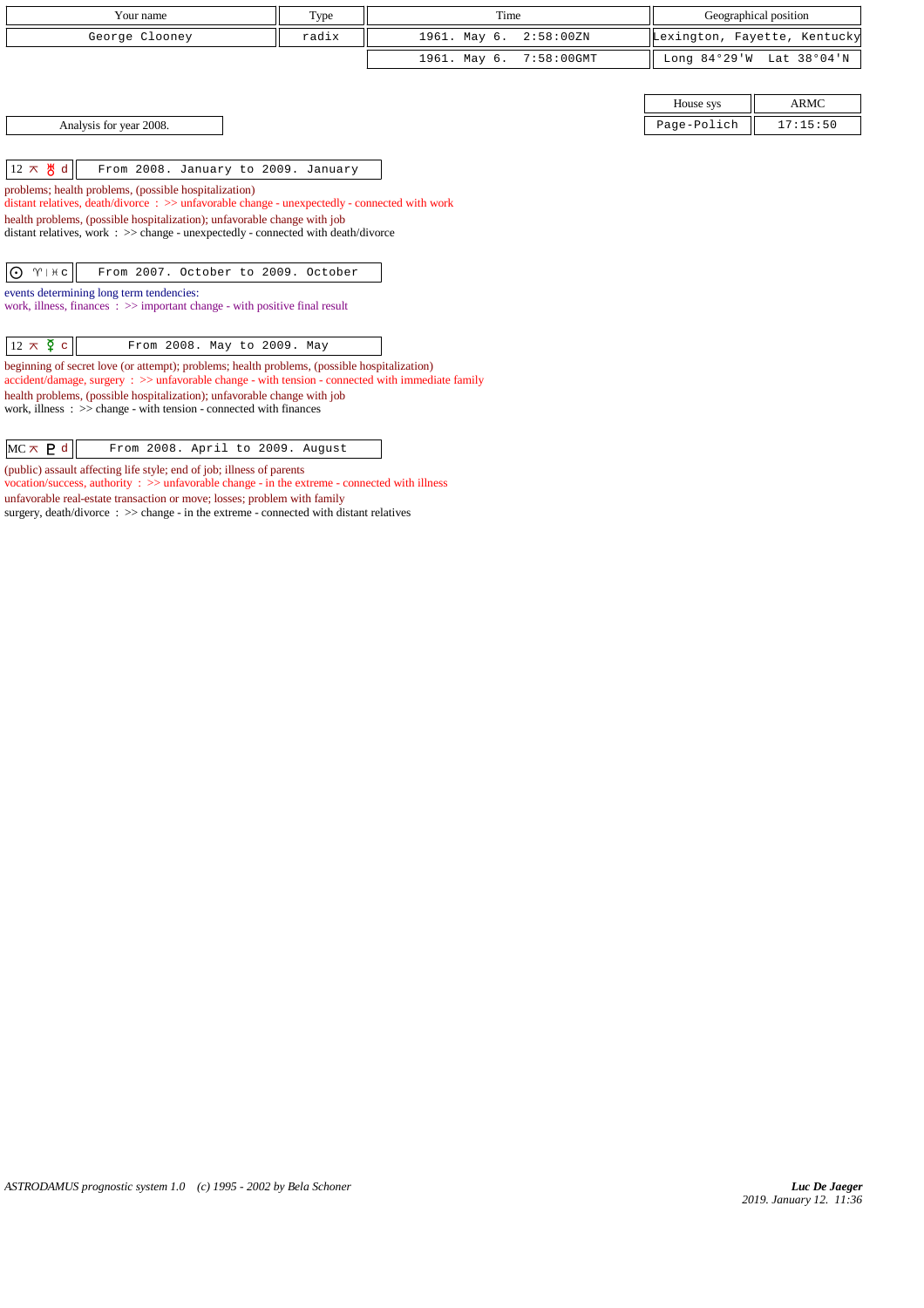| Your name                                                                                                                                                                                                                                                                                                                                                                                                                                                                                                                                                                                                                                                                                                                                                                               | Type  | Time                          |                 | Geographical position        |  |  |
|-----------------------------------------------------------------------------------------------------------------------------------------------------------------------------------------------------------------------------------------------------------------------------------------------------------------------------------------------------------------------------------------------------------------------------------------------------------------------------------------------------------------------------------------------------------------------------------------------------------------------------------------------------------------------------------------------------------------------------------------------------------------------------------------|-------|-------------------------------|-----------------|------------------------------|--|--|
| George Clooney                                                                                                                                                                                                                                                                                                                                                                                                                                                                                                                                                                                                                                                                                                                                                                          | radix | 1961. May 6.<br>2:58:00 ZN    |                 | Lexington, Fayette, Kentucky |  |  |
|                                                                                                                                                                                                                                                                                                                                                                                                                                                                                                                                                                                                                                                                                                                                                                                         |       | 1961. May 6.<br>$7:58:00$ GMT | Long $84°29'$ W | Lat 38°04'N                  |  |  |
|                                                                                                                                                                                                                                                                                                                                                                                                                                                                                                                                                                                                                                                                                                                                                                                         |       |                               |                 |                              |  |  |
|                                                                                                                                                                                                                                                                                                                                                                                                                                                                                                                                                                                                                                                                                                                                                                                         |       |                               | House sys       | <b>ARMC</b>                  |  |  |
| Analysis for year 2009.                                                                                                                                                                                                                                                                                                                                                                                                                                                                                                                                                                                                                                                                                                                                                                 |       |                               | Page-Polich     | 17:15:50                     |  |  |
| Asc $\Box$ $\Box$ d<br>From 2008. July to 2010. January<br>health problems;<br>love, child, desire, friend(s) : $\gg$ unfavorable change - repeatedly - connected with illness<br>risk of divorce, end of love; health problem of partner (scale: 2)<br>love, partner/spouse $\Rightarrow$ >> unfavorable change - repeatedly - connected with child<br>$11 \times D d$<br>From 2008. November to 2010. May<br>gynecology problem; end of love; problem with child; unpleasantness<br>child, love $\Rightarrow$ >> unfavorable change - repeatedly - connected with illness<br>separation from friends; desires are fulfilled with great difficulties<br>desire, friend(s) : $\gg$ change - repeatedly - connected with child<br>$2 \Delta \Psi c$<br>From 2009. February to 2010. June |       |                               |                 |                              |  |  |
| improvement of financial situation<br>finances : $\gg$ favorable change - with irregularity - connected with sex/rarely childbirth<br>(if existed) end of risk of divorce; improvement of partner's financial situation<br>sex/rarely childbirth, illness $\Rightarrow$ Savorable change - with irregularity - connected with passion                                                                                                                                                                                                                                                                                                                                                                                                                                                   |       |                               |                 |                              |  |  |

 $\begin{array}{|c|c|c|c|c|}\n\hline\n3 & \text{Q d} & \text{From 2009. May to 2010. May}\n\hline\n\end{array}$ 

problem with sibling; unfavorable travel; poor school test result; unfavorable communication

education, immediate family :  $\gg$  unfavorable change - with good luck - connected with accident/damage problem with law; unfavorable foreign travel; poor school test results

law, authority :  $\gg$  unfavorable change - with good luck - connected with accident/damage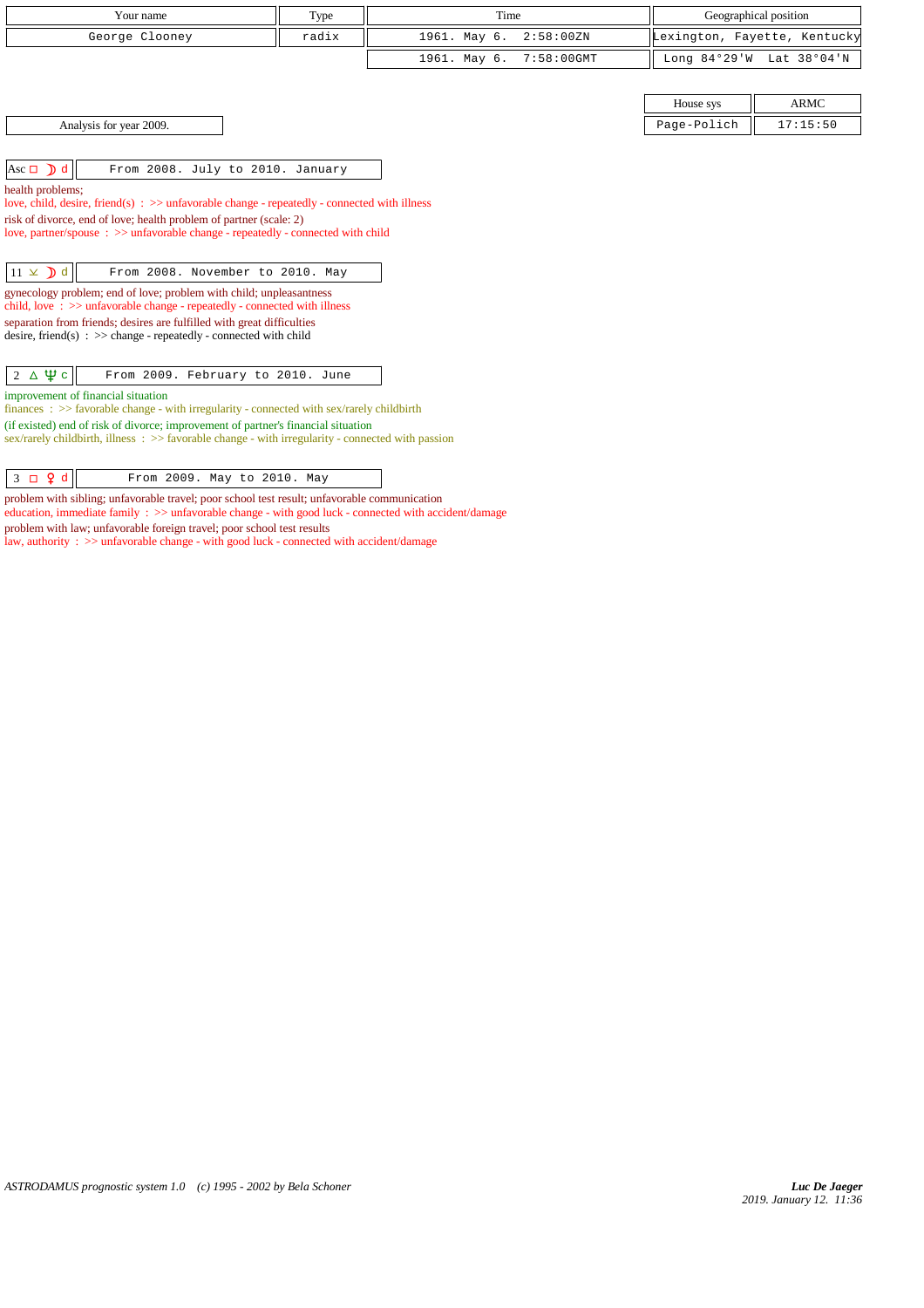| Your name                                                                                                                                                                                    | Type  | Time         |               |                | Geographical position        |
|----------------------------------------------------------------------------------------------------------------------------------------------------------------------------------------------|-------|--------------|---------------|----------------|------------------------------|
| George Clooney                                                                                                                                                                               | radix | 1961. May 6. | 2:58:00 ZN    |                | Lexington, Fayette, Kentucky |
|                                                                                                                                                                                              |       | 1961. May 6. | $7:58:00$ GMT | Long $84°29'W$ | Lat 38°04'N                  |
|                                                                                                                                                                                              |       |              |               |                |                              |
|                                                                                                                                                                                              |       |              |               | House sys      | <b>ARMC</b>                  |
| Analysis for year 2010.                                                                                                                                                                      |       |              |               | Page-Polich    | 17:15:50                     |
|                                                                                                                                                                                              |       |              |               |                |                              |
| $MC$ of $2 + d$<br>From 2009. July to 2010. July                                                                                                                                             |       |              |               |                |                              |
| improvement in life style; favorable change with job                                                                                                                                         |       |              |               |                |                              |
| vocation/success, immediate family $\Rightarrow$ >> important change - with great luck - connected with friend(s)                                                                            |       |              |               |                |                              |
| immediate family, accident/damage: >> important change - with great luck - connected with isolation                                                                                          |       |              |               |                |                              |
| $3 \times \Psi c$<br>From 2009. June to 2010. October                                                                                                                                        |       |              |               |                |                              |
|                                                                                                                                                                                              |       |              |               |                |                              |
| problem with sibling; unfavorable travel; poor school test result; unfavorable communication<br>travel, education : >> unfavorable change - with irregularity - connected with death/divorce |       |              |               |                |                              |
| problem with law; unfavorable foreign travel; poor school test results                                                                                                                       |       |              |               |                |                              |
| law, foreign countries : >> change - with irregularity - connected with death/divorce                                                                                                        |       |              |               |                |                              |
|                                                                                                                                                                                              |       |              |               |                |                              |
| $2 \times 9d$<br>From 2009. September to 2010. September                                                                                                                                     |       |              |               |                |                              |
| (if existed) end of risk of divorce; improvement of partner's financial situation                                                                                                            |       |              |               |                |                              |
| sex/rarely childbirth, illness: >> favorable change - with good luck - connected with self                                                                                                   |       |              |               |                |                              |

*ASTRODAMUS prognostic system 1.0 (c) 1995 - 2002 by Bela Schoner*

improvement of financial situation

events determining long term tendencies:

finances : >> favorable change - with good luck - connected with self

 $\boxed{ \begin{array}{|c|c|} \hline \textbf{Q} & \text{if } \texttt{M} \texttt{d} \end{array} }$  From 2009. July to 2011. January

immediate family, education, accident/damage, surgery, death/divorce : >> important change - with good luck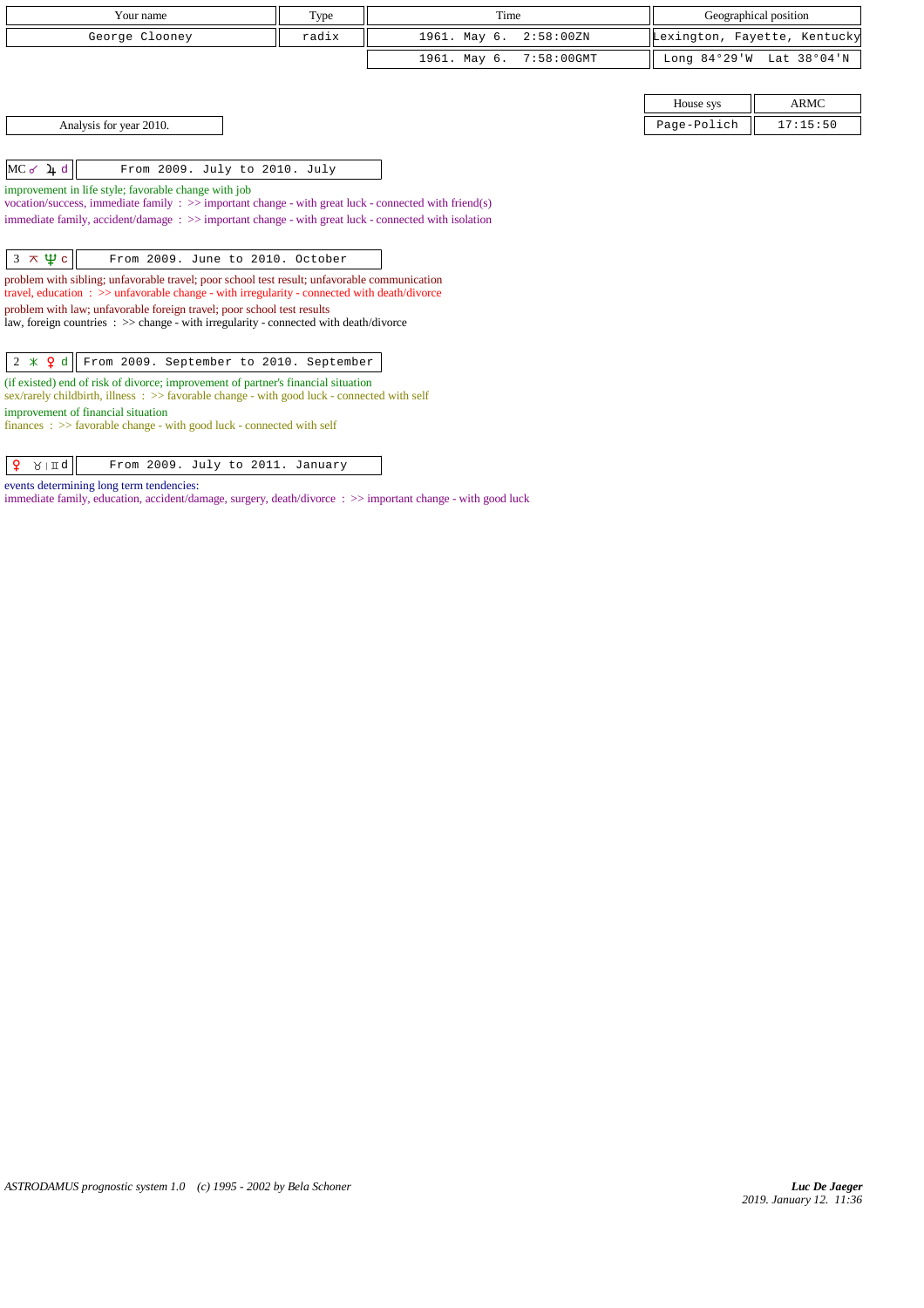| Your name      | Type  | Time                    | Geographical position                                        |
|----------------|-------|-------------------------|--------------------------------------------------------------|
| George Clooney | radix | 1961. May 6. 2:58:00ZN  | Lexington, Fayette, Kentucky                                 |
|                |       | 1961. May 6. 7:58:00GMT | Long $84^{\circ}29^{\prime}$ W Lat $38^{\circ}04^{\prime}$ N |
|                |       |                         |                                                              |

Analysis for year 2011. 17:15:50

Asc  $\Box$   $\frac{1}{2}d$  From 2010. August to 2011. December

health problems; risk of accident or surgery, death/separation/divorce in immediate environment: (scale: 4) isolation, secret, desire, friend(s) : >> important change - with obstacles - connected with elderly person risk of divorce, end of love; health problem of partner (scale: 4) love, partner/spouse : >> important change - with obstacles - connected with elderly person

 $\left|\text{Asc } \Box \text{ of } \text{d} \right|$  From 2011. January to 2012. January

health problems; risk of accident or surgery, death/separation/divorce in immediate environment: (scale: 4) finances, foreign countries, law : >> unfavorable change - with dynamics - connected with love risk of divorce, end of love; health problem of partner (scale: 4) love, sex/rarely childbirth : >> unfavorable change - with dynamics - connected with principal

 $\boxed{11 \times 5 \text{ d}}$  From 2011. January to 2012. May

gynecology problem; end of love; problem with child; unpleasantness love, child : >> change - with obstacles - connected with death/divorce separation from friends; desires are fulfilled with great difficulties desire, friend(s) : >> change - with obstacles - connected with death/divorce

 $\boxed{11 \times \sigma^2}$  d From 2011. June to 2012. June

separation from friends; desires are fulfilled with great difficulties desire, friend(s) : >> unfavorable change - with dynamics - connected with love gynecology problem; end of love; problem with child; unpleasantness love, child : >> change - with dynamics - connected with death/divorce

House sys  $\parallel$  ARMC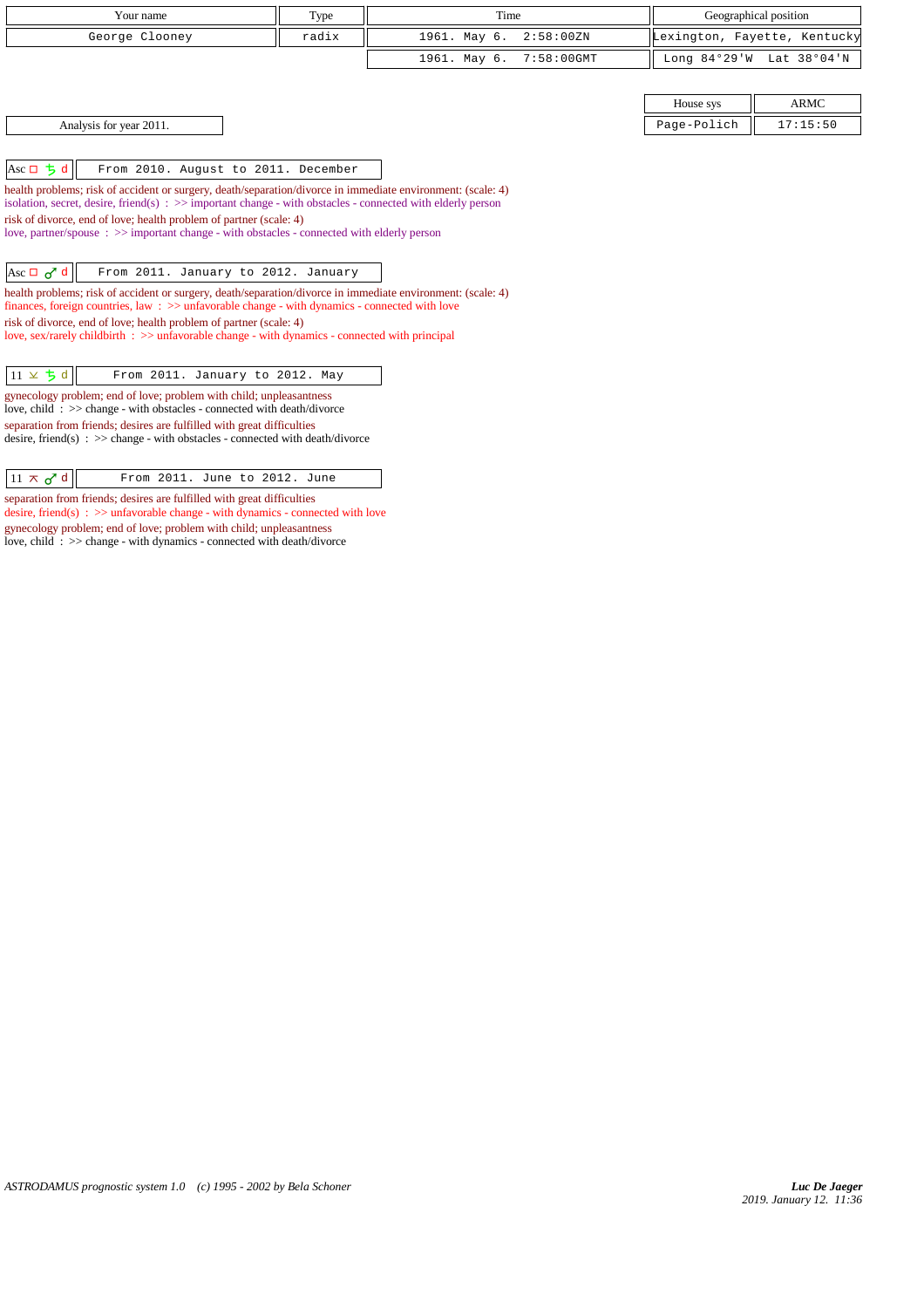| Your name                                            | Type  | Time                    |             | Geographical position        |
|------------------------------------------------------|-------|-------------------------|-------------|------------------------------|
| George Clooney                                       | radix | 1961. May 6. 2:58:00ZN  |             | Lexington, Fayette, Kentucky |
|                                                      |       | 1961. May 6. 7:58:00GMT |             | Long 84°29'W Lat 38°04'N     |
|                                                      |       |                         |             |                              |
|                                                      |       |                         | House sys   | ARMC                         |
| Analysis for year 2012.                              |       |                         | Page-Polich | 17:15:50                     |
|                                                      |       |                         |             |                              |
| $3 \times$ Od<br>From 2011. September to 2013. March |       |                         |             |                              |

foreign travel; favorable law procedure

distant relatives, authority :  $\gg$  favorable change - with positive final result - connected with finances

joy with sibling; domestic travel or examination; favorable communication

immediate family, administration : >> favorable change - with positive final result - connected with finances

 $\boxed{2 \times \text{Od}}$  From 2012. January to 2013. July

end of love, divorce; risk of accident or surgery in immediate environment: (scale: 3)

death/divorce, illness : >> important change - with positive final result - connected with immediate family

financial decline, incidental expenses

finances : >> change - with positive final result - connected with work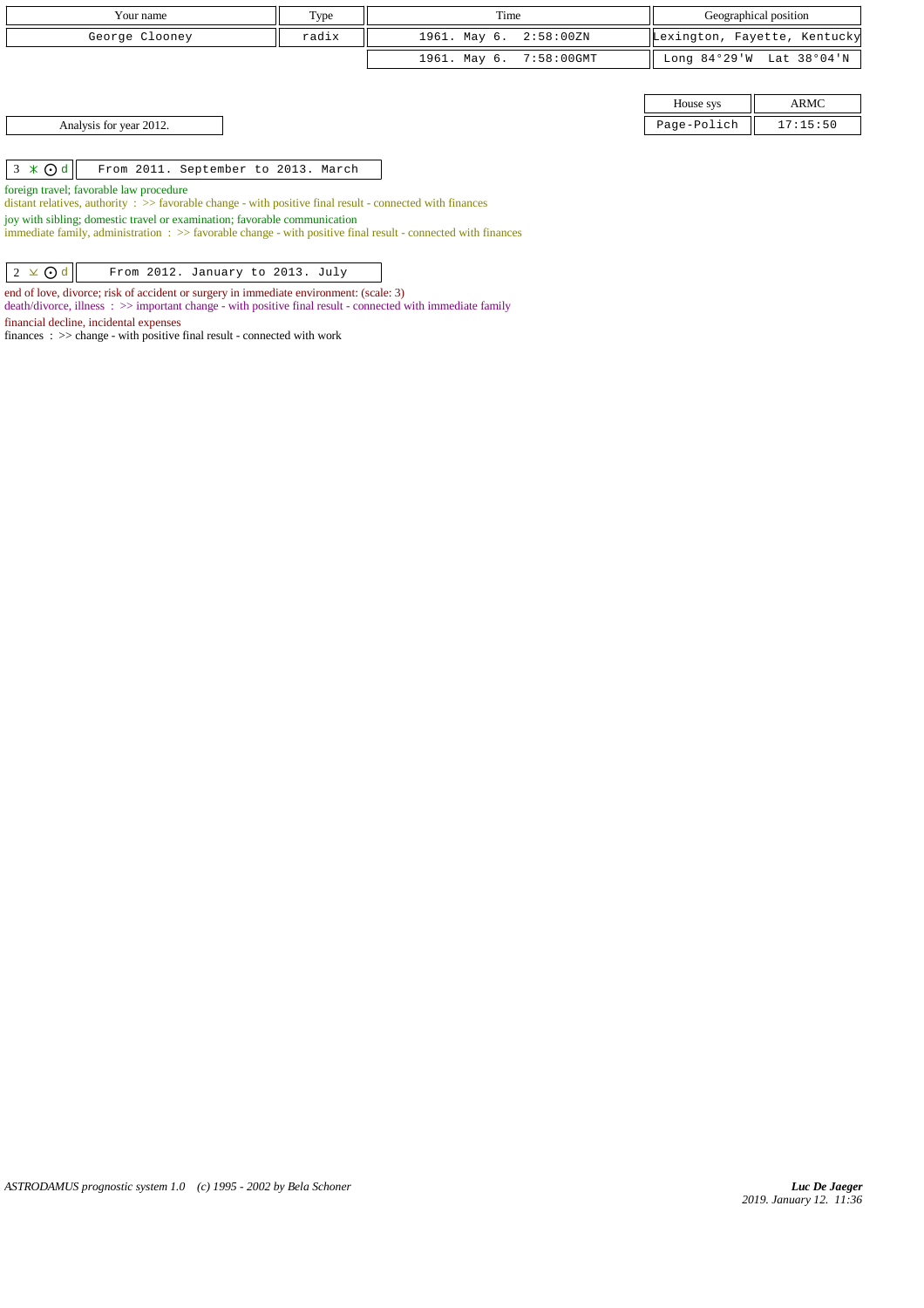| Your name                                                                                                                                                                                                                 | Type  | Time                          | Geographical position    |                              |
|---------------------------------------------------------------------------------------------------------------------------------------------------------------------------------------------------------------------------|-------|-------------------------------|--------------------------|------------------------------|
| George Clooney                                                                                                                                                                                                            | radix | 1961. May 6.<br>2:58:00 ZN    |                          | Lexington, Fayette, Kentucky |
|                                                                                                                                                                                                                           |       | 1961. May 6.<br>$7:58:00$ GMT | Long 84°29'W Lat 38°04'N |                              |
|                                                                                                                                                                                                                           |       |                               |                          |                              |
|                                                                                                                                                                                                                           |       |                               | House sys                | <b>ARMC</b>                  |
| Analysis for year 2013.                                                                                                                                                                                                   |       |                               | Page-Polich              | 17:15:50                     |
|                                                                                                                                                                                                                           |       |                               |                          |                              |
| $2 \times 4c$<br>From 2012. August to 2013. August                                                                                                                                                                        |       |                               |                          |                              |
| end of love, divorce; risk of accident or surgery in immediate environment: (scale: 3)<br>$death/divorce, accident/damage : \gg unfavorable change - with great luck - connected with friend(s)$                          |       |                               |                          |                              |
| financial decline, incidental expenses                                                                                                                                                                                    |       |                               |                          |                              |
| finances : $\gg$ change - with great luck - connected with friend(s)                                                                                                                                                      |       |                               |                          |                              |
|                                                                                                                                                                                                                           |       |                               |                          |                              |
| $MC \Box \sigma^c$ c<br>From 2012. August to 2013. August<br>(public) assault affecting life style; end of job; illness of parents                                                                                        |       |                               |                          |                              |
| principal, authority $\therefore$ $\Rightarrow$ unfavorable change - with dynamics - connected with love                                                                                                                  |       |                               |                          |                              |
| unfavorable real-estate transaction or move; losses; problem with family<br>accident/damage, surgery : >> unfavorable change - with dynamics - connected with love                                                        |       |                               |                          |                              |
|                                                                                                                                                                                                                           |       |                               |                          |                              |
| $11$ 口 め c<br>From 2012. November to 2013. November                                                                                                                                                                       |       |                               |                          |                              |
| separation from friends; desires are fulfilled with great difficulties                                                                                                                                                    |       |                               |                          |                              |
| $friend(s)$ , desire : $\gg$ unfavorable change - unexpectedly - connected with distant relatives<br>gynecology problem; end of love; problem with child; unpleasantness                                                  |       |                               |                          |                              |
| love, child: $\gg$ unfavorable change - unexpectedly - connected with distant relatives                                                                                                                                   |       |                               |                          |                              |
|                                                                                                                                                                                                                           |       |                               |                          |                              |
| MC $\Box$ $\psi$ d<br>From 2012. November to 2014. March                                                                                                                                                                  |       |                               |                          |                              |
| (public) assault affecting life style; end of job; illness of parents<br>vocation/success, immediate family : >> unfavorable change - with irregularity - connected with death/divorce                                    |       |                               |                          |                              |
| unfavorable real-estate transaction or move; losses; problem with family<br>death/divorce, accident/damage: >> unfavorable change - with irregularity - connected with self                                               |       |                               |                          |                              |
|                                                                                                                                                                                                                           |       |                               |                          |                              |
| $3 * 4c$<br>From 2012. December to 2013. December                                                                                                                                                                         |       |                               |                          |                              |
| foreign travel; favorable law procedure                                                                                                                                                                                   |       |                               |                          |                              |
| law, distant relatives : $\gg$ favorable change - with great luck - connected with friend(s)<br>joy with sibling; domestic travel or examination; favorable communication                                                 |       |                               |                          |                              |
| immediate family, education $\therefore$ >> favorable change - with great luck - connected with friend(s)                                                                                                                 |       |                               |                          |                              |
|                                                                                                                                                                                                                           |       |                               |                          |                              |
| $MCII$ $\frac{1}{2}$ $c$<br>From 2012. November to 2014. March                                                                                                                                                            |       |                               |                          |                              |
| (public) assault affecting life style; end of job; illness of parents<br>vocation/success, influential : >> important change - with obstacles - connected with elderly person                                             |       |                               |                          |                              |
| unfavorable real-estate transaction or move; losses; problem with family                                                                                                                                                  |       |                               |                          |                              |
| death/divorce, accident/damage: >> important change - with obstacles - connected with elderly person                                                                                                                      |       |                               |                          |                              |
| Ψ<br>∡≀ ∿d<br>From 2012. December to 2014. June                                                                                                                                                                           |       |                               |                          |                              |
| events determining long term tendencies:                                                                                                                                                                                  |       |                               |                          |                              |
| important life events, accident/damage, surgery, death/divorce : >> important change - with irregularity                                                                                                                  |       |                               |                          |                              |
|                                                                                                                                                                                                                           |       |                               |                          |                              |
| $ Asc \times \mathcal{B}c $<br>From 2013. April to 2014. April                                                                                                                                                            |       |                               |                          |                              |
| health problems; risk of accident or surgery, death/separation/divorce in immediate environment: (scale: 6)<br>isolation, secret, work, illness : >> unfavorable change - unexpectedly - connected with distant relatives |       |                               |                          |                              |

risk of divorce, end of love; health problem of partner (scale: 6) love, law : >> change - unexpectedly - connected with distant relatives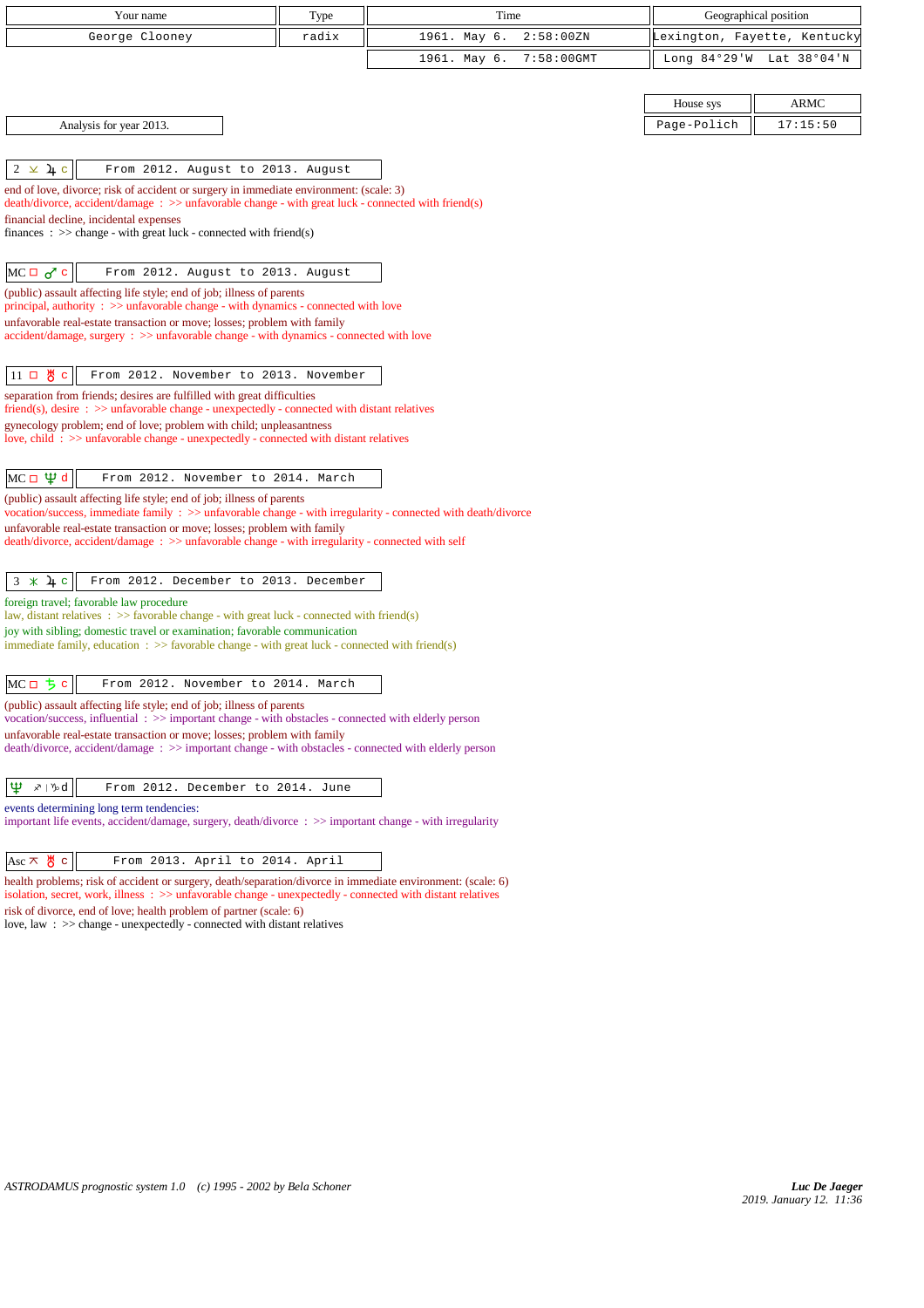| Your name                                                                                                                                                                                        | Type  | Time                          | Geographical position |                              |  |
|--------------------------------------------------------------------------------------------------------------------------------------------------------------------------------------------------|-------|-------------------------------|-----------------------|------------------------------|--|
| George Clooney                                                                                                                                                                                   | radix | 1961. May 6.<br>2:58:00 ZN    |                       | Lexington, Fayette, Kentucky |  |
|                                                                                                                                                                                                  |       | $7:58:00$ GMT<br>1961. May 6. | Long $84°29'W$        | Lat 38°04'N                  |  |
|                                                                                                                                                                                                  |       |                               |                       |                              |  |
|                                                                                                                                                                                                  |       |                               | House sys             | <b>ARMC</b>                  |  |
| Analysis for year 2014.                                                                                                                                                                          |       |                               | Page-Polich           | 17:15:50                     |  |
|                                                                                                                                                                                                  |       |                               |                       |                              |  |
| P <sub>c</sub><br>From 2013. June to 2014. October<br>$2\delta$                                                                                                                                  |       |                               |                       |                              |  |
| (if existed) end of risk of divorce; improvement of partner's financial situation<br>illness, death/divorce $\Rightarrow$ > important change - in the extreme - connected with distant relatives |       |                               |                       |                              |  |
| $finances : \gg important change - in the extreme - connected with illness$                                                                                                                      |       |                               |                       |                              |  |
|                                                                                                                                                                                                  |       |                               |                       |                              |  |
| $\tilde{Q}$<br>$\gamma$   $\#$ c<br>From 2013. July to 2015. January                                                                                                                             |       |                               |                       |                              |  |
| events determining long term tendencies:<br>real-estate, immediate family, partner/spouse, external environment : >> important change - with tension                                             |       |                               |                       |                              |  |
|                                                                                                                                                                                                  |       |                               |                       |                              |  |
| $11$ $\sqrt[3]{2}$ c<br>From 2013. November to 2014. November                                                                                                                                    |       |                               |                       |                              |  |
| beginning of love; joy with child; pleasantness<br>child, love: $\gg$ important change - with tension - connected with finances                                                                  |       |                               |                       |                              |  |
| desire, friend(s) : $\gg$ important change - with tension - connected with finances                                                                                                              |       |                               |                       |                              |  |
|                                                                                                                                                                                                  |       |                               |                       |                              |  |
| $12 \times Qc$<br>From 2013. August to 2015. February                                                                                                                                            |       |                               |                       |                              |  |
| problems; health problems, (possible hospitalization)<br>death/divorce, distant relatives : >> important change - with positive final result - connected with finances                           |       |                               |                       |                              |  |
| health problems, (possible hospitalization); unfavorable change with job<br>work, illness $\Rightarrow$ >> change - with positive final result - connected with finances                         |       |                               |                       |                              |  |
|                                                                                                                                                                                                  |       |                               |                       |                              |  |
| $3 \times P$<br>From 2013. October to 2015. February                                                                                                                                             |       |                               |                       |                              |  |
| problem with sibling; unfavorable travel; poor school test result; unfavorable communication                                                                                                     |       |                               |                       |                              |  |

communication, education : >> unfavorable change - in the extreme - connected with illness problem with law; unfavorable foreign travel; poor school test results

law, distant relatives : >> change - in the extreme - connected with illness

Asc  $\Delta \nvert \nvert$  From 2014. March to 2015. March

favorable change related to self

real-estate, immediate family, partner/spouse, external environment : >> favorable change - with tension - connected with finances

favorable change with marriage or partnership

publicity, partner/spouse : >> favorable change - with tension - connected with finances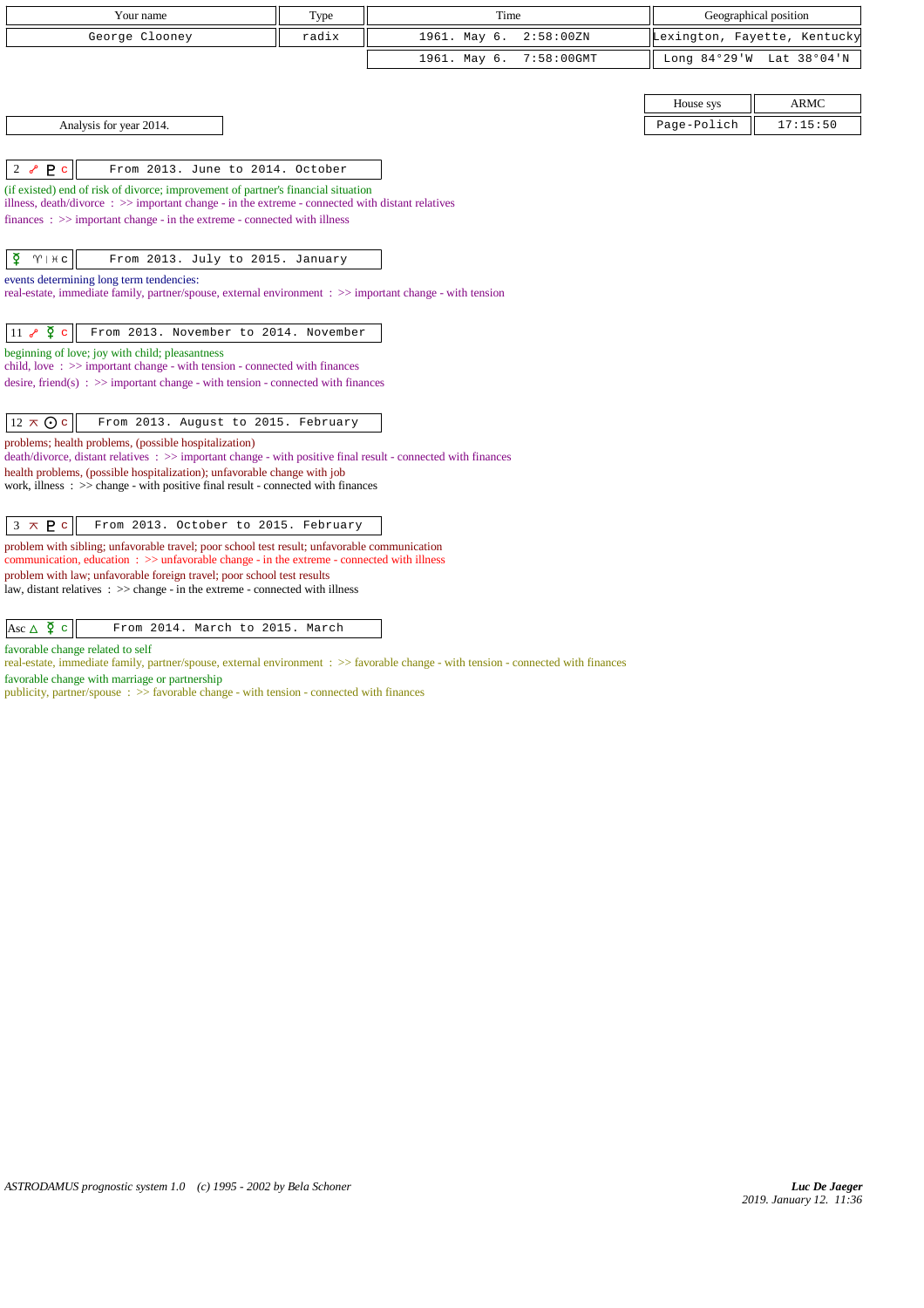| Your name               | Type  | Time                    | Geographical position |                              |  |
|-------------------------|-------|-------------------------|-----------------------|------------------------------|--|
| George Clooney          | radix | 1961. May 6. 2:58:00ZN  |                       | Lexington, Fayette, Kentucky |  |
|                         |       | 1961. May 6. 7:58:00GMT |                       | Long 84°29'W Lat 38°04'N     |  |
|                         |       |                         |                       |                              |  |
|                         |       |                         | House sys             | ARMC                         |  |
| Analysis for year 2015. |       |                         | Page-Polich           | 17:15:50                     |  |

 $\boxed{12 \times \mathbf{d}}$  From 2014. May to 2015. November

favorable change with job or illness

illness, work : >> favorable change - repeatedly - connected with child

beginning of secret love (or attempt); resolution of problems

secret, distant relatives :  $\gg$  favorable change - repeatedly - connected with child

| $\frac{1}{2}$ $\frac{1}{2}$ $\frac{1}{2}$ |  |  | From 2014. June to 2015. December |
|-------------------------------------------|--|--|-----------------------------------|

events determining long term tendencies:

isolation, secret, work, illness : >> important change - unexpectedly

| $MC \Box$ $C$ $\Box$ From 2014. September to 2016. March |  |  |  |
|----------------------------------------------------------|--|--|--|
|----------------------------------------------------------|--|--|--|

(public) assault affecting life style; end of job; illness of parents

vocation/success, immediate family : >> unfavorable change - repeatedly - connected with child unfavorable real-estate transaction or move; losses; problem with family immediate family, real-estate : >> unfavorable change - repeatedly - connected with child

*ASTRODAMUS prognostic system 1.0 (c) 1995 - 2002 by Bela Schoner*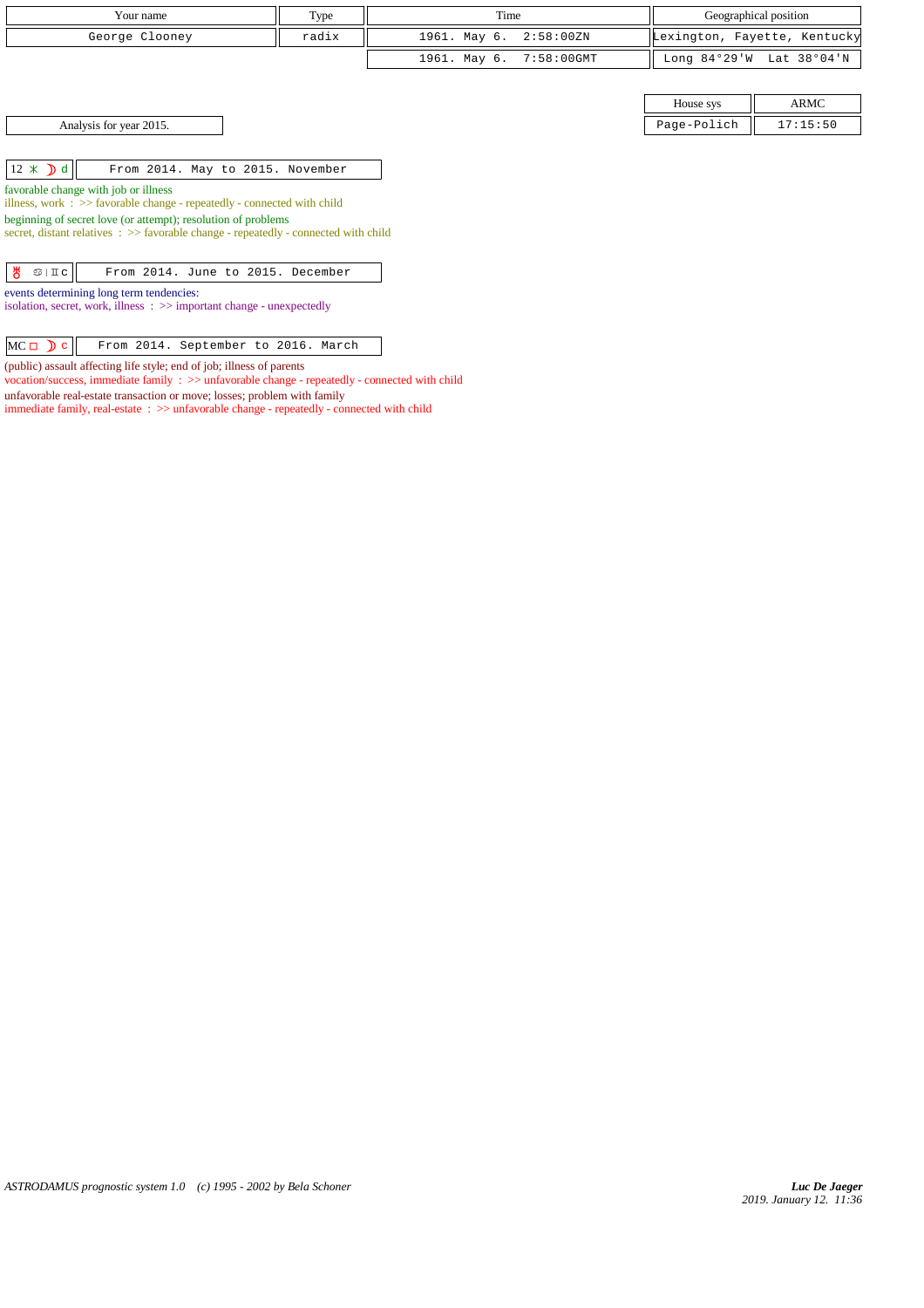| Your name                                                                                                                                                         | Type  | Time                          | Geographical position |                              |
|-------------------------------------------------------------------------------------------------------------------------------------------------------------------|-------|-------------------------------|-----------------------|------------------------------|
| George Clooney                                                                                                                                                    | radix | 1961. May 6.<br>$2:58:00\,2N$ |                       | Lexington, Fayette, Kentucky |
|                                                                                                                                                                   |       | 1961. May 6.<br>7:58:00GMT    |                       | Long 84°29'W Lat 38°04'N     |
|                                                                                                                                                                   |       |                               |                       |                              |
|                                                                                                                                                                   |       |                               | House sys             | ARMC                         |
| Analysis for year 2016.                                                                                                                                           |       |                               | Page-Polich           | 17:15:50                     |
|                                                                                                                                                                   |       |                               |                       |                              |
| $MC \times 9 d$<br>From 2016. May to 2017. May                                                                                                                    |       |                               |                       |                              |
| favorable real-estate transaction or move; joy with family<br>immediate family, real-estate $\Rightarrow$ Savorable change - with good luck - connected with self |       |                               |                       |                              |

improvement in life style; favorable change with job

immediate family, vocation/success : >> favorable change - with good luck - connected with self

 $\boxed{12 \Delta \mathbf{2} \text{ c}}$  From 2016. June to 2017. June

resolution of problems

isolation, secret : >> favorable change - with good luck - connected with self favorable change with job or illness

illness, work  $\therefore$  >> favorable change - with good luck - connected with self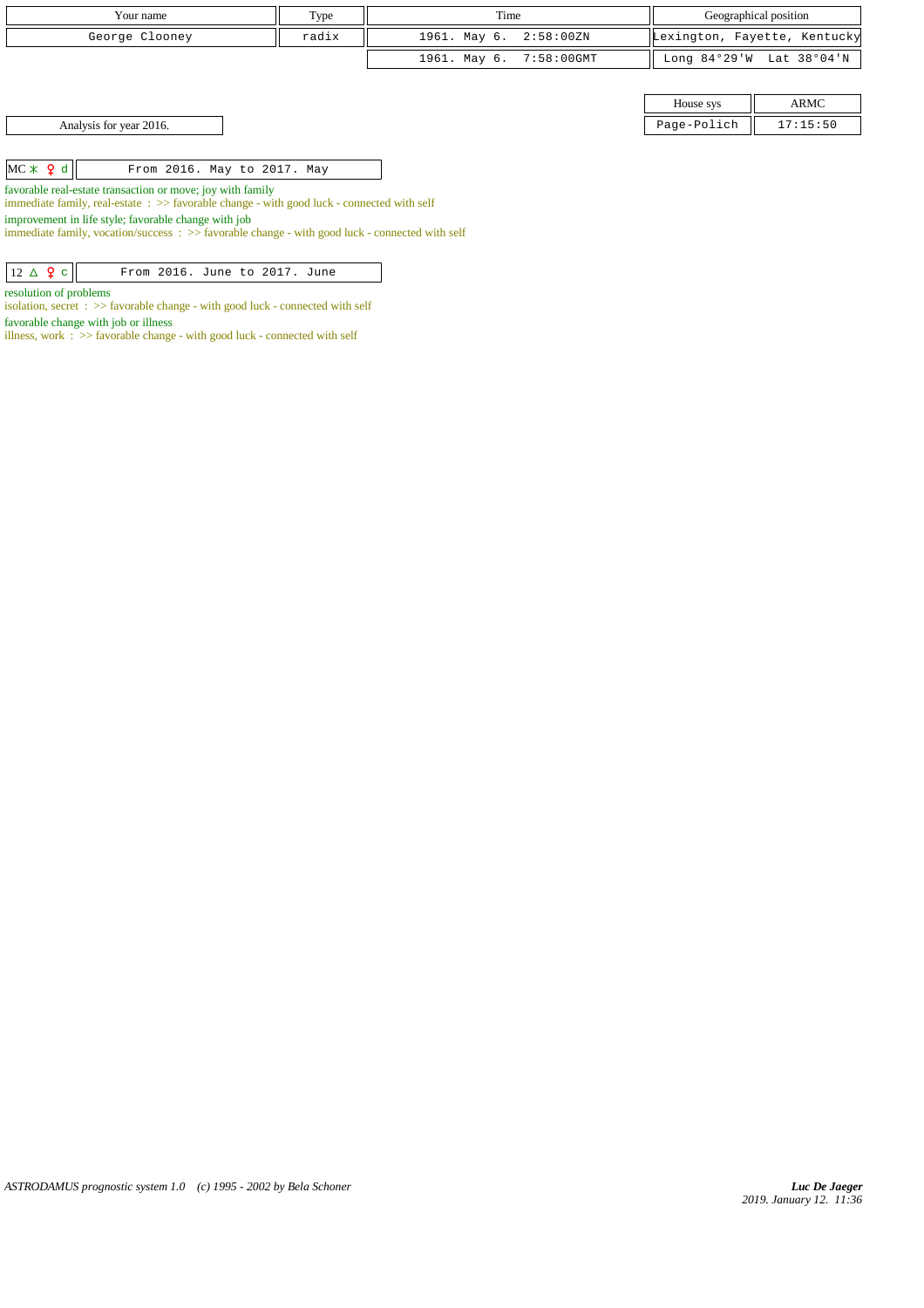|                            | Your name                                                                                                                                              | Type  | Time         |               |             | Geographical position        |
|----------------------------|--------------------------------------------------------------------------------------------------------------------------------------------------------|-------|--------------|---------------|-------------|------------------------------|
|                            | George Clooney                                                                                                                                         | radix | 1961. May 6. | 2:58:00 ZN    |             | Lexington, Fayette, Kentucky |
|                            |                                                                                                                                                        |       | 1961. May 6. | $7:58:00$ GMT |             | Long 84°29'W Lat 38°04'N     |
|                            |                                                                                                                                                        |       |              |               |             |                              |
|                            |                                                                                                                                                        |       |              |               | House sys   | <b>ARMC</b>                  |
|                            | Analysis for year 2017.                                                                                                                                |       |              |               | Page-Polich | 17:15:50                     |
|                            |                                                                                                                                                        |       |              |               |             |                              |
| $12 * 5d$                  | From 2016. June to 2017. October                                                                                                                       |       |              |               |             |                              |
|                            | favorable change with job or illness                                                                                                                   |       |              |               |             |                              |
| resolution of problems     | work, illness: >> favorable change - with obstacles - connected with elderly person                                                                    |       |              |               |             |                              |
|                            | isolation, distant relatives $\Rightarrow$ Savorable change - with obstacles - connected with elderly person                                           |       |              |               |             |                              |
|                            |                                                                                                                                                        |       |              |               |             |                              |
| $H \mid \mathcal{M}$<br>4  | From 2016. May to 2017. November                                                                                                                       |       |              |               |             |                              |
|                            | events determining long term tendencies:<br>important life events, vocation/success, immediate family $\Rightarrow$ important change - with great luck |       |              |               |             |                              |
|                            |                                                                                                                                                        |       |              |               |             |                              |
| Asc $\triangle$ <b>P</b> d | From 2016. July to 2017. November                                                                                                                      |       |              |               |             |                              |
|                            | favorable change related to self                                                                                                                       |       |              |               |             |                              |
|                            | foreign countries, law, work, illness : >> favorable change - in the extreme - connected with obligation                                               |       |              |               |             |                              |
|                            | favorable change with marriage or partnership<br>law, sex/rarely childbirth $\Rightarrow$ S favorable change - in the extreme - connected with illness |       |              |               |             |                              |
|                            |                                                                                                                                                        |       |              |               |             |                              |
| $12 \triangle \sigma^d$ d  | From 2016. November to 2017. November                                                                                                                  |       |              |               |             |                              |
| resolution of problems     |                                                                                                                                                        |       |              |               |             |                              |
|                            | isolation, distant relatives : >> favorable change - with dynamics - connected with love                                                               |       |              |               |             |                              |
|                            | favorable change with job or illness<br>illness, work $\Rightarrow$ Savorable change - with dynamics - connected with love                             |       |              |               |             |                              |
|                            |                                                                                                                                                        |       |              |               |             |                              |
| 11 $\sim$ P d              | From 2016. December to 2018. April                                                                                                                     |       |              |               |             |                              |
|                            | beginning of love; joy with child; pleasantness                                                                                                        |       |              |               |             |                              |
|                            | sex/rarely childbirth, love: >> important change - in the extreme - connected with illness                                                             |       |              |               |             |                              |
|                            | desire, friend(s) : $\gg$ important change - in the extreme - connected with illness                                                                   |       |              |               |             |                              |

| $3 \times \xi d$<br>From 2017. June to 2018. June |  |
|---------------------------------------------------|--|
|---------------------------------------------------|--|

foreign travel; favorable law procedure

law, foreign countries : >> favorable change - with tension - connected with finances

joy with sibling; domestic travel or examination; favorable communication

immediate family, education : >> favorable change - with tension - connected with finances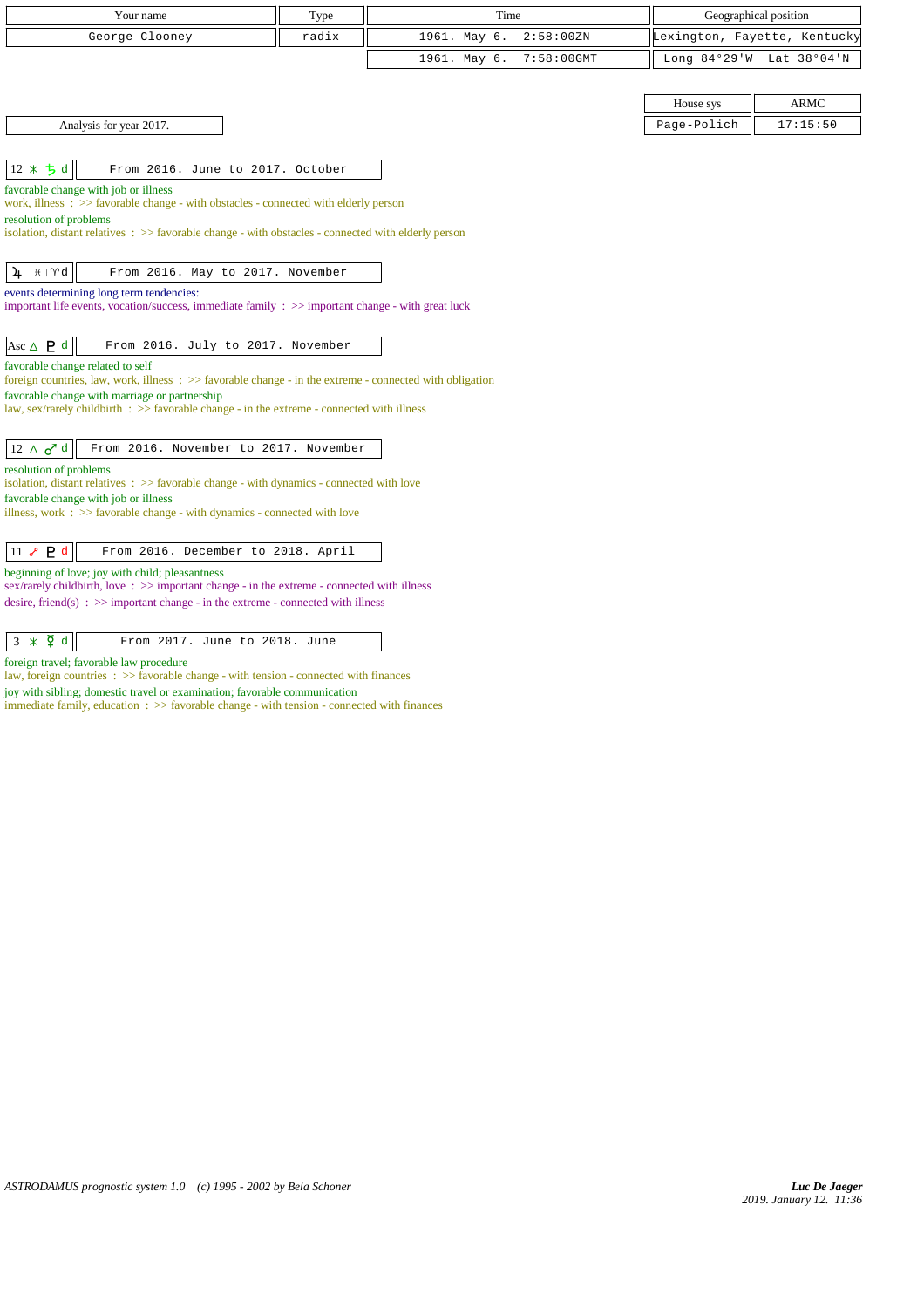| Your name                                                                                                                                                                                                                                                                                                                 | Type  | Time                          | Geographical position |                              |
|---------------------------------------------------------------------------------------------------------------------------------------------------------------------------------------------------------------------------------------------------------------------------------------------------------------------------|-------|-------------------------------|-----------------------|------------------------------|
| George Clooney                                                                                                                                                                                                                                                                                                            | radix | 2:58:00 ZN<br>1961. May 6.    |                       | Lexington, Fayette, Kentucky |
|                                                                                                                                                                                                                                                                                                                           |       | $7:58:00$ GMT<br>1961. May 6. | Long 84°29'W          | Lat 38°04'N                  |
|                                                                                                                                                                                                                                                                                                                           |       |                               |                       |                              |
|                                                                                                                                                                                                                                                                                                                           |       |                               | House sys             | <b>ARMC</b>                  |
| Analysis for year 2018.                                                                                                                                                                                                                                                                                                   |       |                               | Page-Polich           | 17:15:50                     |
|                                                                                                                                                                                                                                                                                                                           |       |                               |                       |                              |
| $\underline{\mathbf{a}}$   $\mathbf{M}$ d<br>P<br>From 2017. May to 2018. November                                                                                                                                                                                                                                        |       |                               |                       |                              |
| events determining long term tendencies:<br>foreign countries, law, work, illness $\Rightarrow$ important change - in the extreme                                                                                                                                                                                         |       |                               |                       |                              |
|                                                                                                                                                                                                                                                                                                                           |       |                               |                       |                              |
| $2 \times \xi d$<br>From 2017. October to 2018. October                                                                                                                                                                                                                                                                   |       |                               |                       |                              |
| end of love, divorce; risk of accident or surgery in immediate environment: (scale: 3)<br>$death/divorce, accident/damage : >> unfavorable change - with tension - connected with immediate family$<br>financial decline, incidental expenses<br>finances : $\gg$ change - with tension - connected with immediate family |       |                               |                       |                              |
| Asc $\Box$ 4 d<br>From 2017. October to 2018. October                                                                                                                                                                                                                                                                     |       |                               |                       |                              |
| health problems; risk of accident or surgery in immediate environment: (scale: 3)<br>important life events, vocation/success, immediate family : >> unfavorable change - with great luck - connected with death/divorce                                                                                                   |       |                               |                       |                              |
| risk of divorce, end of love; health problem of partner (scale: 3)<br>law, education : >> unfavorable change - with great luck - connected with death/divorce                                                                                                                                                             |       |                               |                       |                              |
| $11 \times 4d$<br>From 2018. March to 2019. March                                                                                                                                                                                                                                                                         |       |                               |                       |                              |
| gynecology problem; end of love; problem with child; unpleasantness<br>child, love: $\gg$ unfavorable change - with great luck - connected with friend(s)                                                                                                                                                                 |       |                               |                       |                              |
| separation from friends; desires are fulfilled with great difficulties<br>friend(s), desire $\Rightarrow$ > change - with great luck - connected with male                                                                                                                                                                |       |                               |                       |                              |

 $3 \times 8 d$  From 2018. May to 2019. May

problem with law; unfavorable foreign travel; poor school test results

distant relatives, authority : >> unfavorable change - unexpectedly - connected with work problem with sibling; unfavorable travel; poor school test result; unfavorable communication administration, transportation : >> change - unexpectedly - connected with distant relatives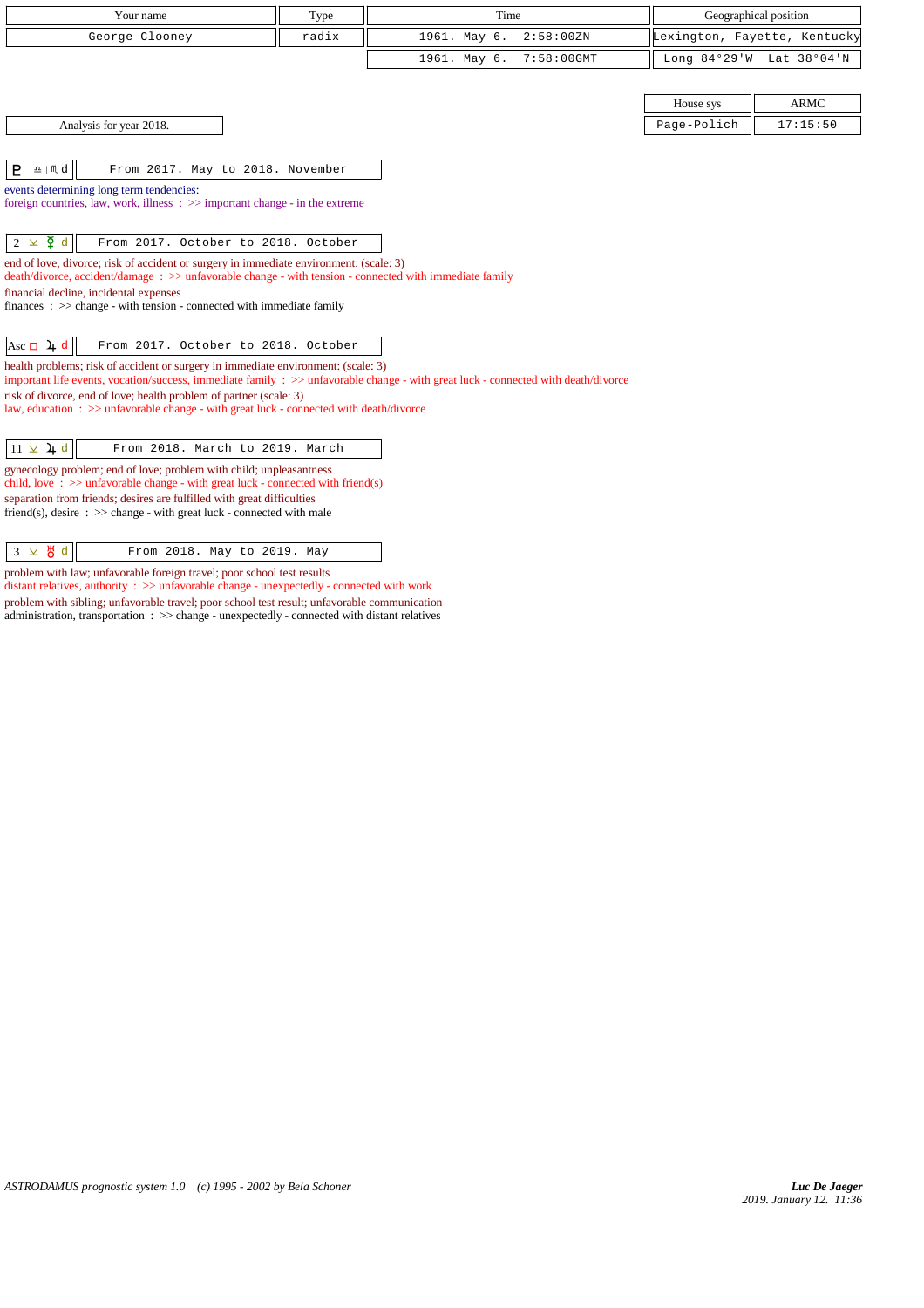| Your name                                                                                                      | Time<br>Type |                         | Geographical position |                              |
|----------------------------------------------------------------------------------------------------------------|--------------|-------------------------|-----------------------|------------------------------|
| radix<br>George Clooney                                                                                        |              | 1961. May 6. 2:58:00ZN  |                       | Lexington, Fayette, Kentucky |
|                                                                                                                |              | 1961. May 6. 7:58:00GMT |                       | Long 84°29'W Lat 38°04'N     |
|                                                                                                                |              |                         |                       |                              |
|                                                                                                                |              |                         | House sys             | ARMC                         |
| Analysis for year 2019.                                                                                        |              |                         | Page-Polich           | 17:15:50                     |
|                                                                                                                |              |                         |                       |                              |
| $2 \times \frac{1}{6}$ d   From 2018. September to 2019. September                                             |              |                         |                       |                              |
| . The contracted being the first distance in the concentration of a company financial status than the contract |              |                         |                       |                              |

(if existed) end of risk of divorce; improvement of partner's financial situation

illness, sex/rarely childbirth : >> favorable change - unexpectedly - connected with distant relatives

improvement of financial situation

finances : >> favorable change - unexpectedly - connected with distant relatives

## $MC \Box \bigodot d$  From 2018. September to 2020. March

(public) assault affecting life style; end of job; illness of parents vocation/success, immediate family : >> important change - with positive final result - connected with finances unfavorable real-estate transaction or move; losses; problem with family

immediate family, real-estate : >> important change - with positive final result - connected with finances

|  | $\boxed{11$ $\sqrt[3]{\text{O}}$ c From 2019. January to 2020. July |
|--|---------------------------------------------------------------------|
|--|---------------------------------------------------------------------|

beginning of love; joy with child; pleasantness

love, luck :  $\gg$  important change - with positive final result - connected with finances desire, friend(s) : >> important change - with positive final result - connected with finances

financial decline, incidental expenses

finances : >> unfavorable change - with dynamics - connected with love end of love, divorce; risk of accident or surgery, death/separation/divorce in immediate environment: (scale: 4)

death/divorce, sex/rarely childbirth : >> change - with dynamics - connected with love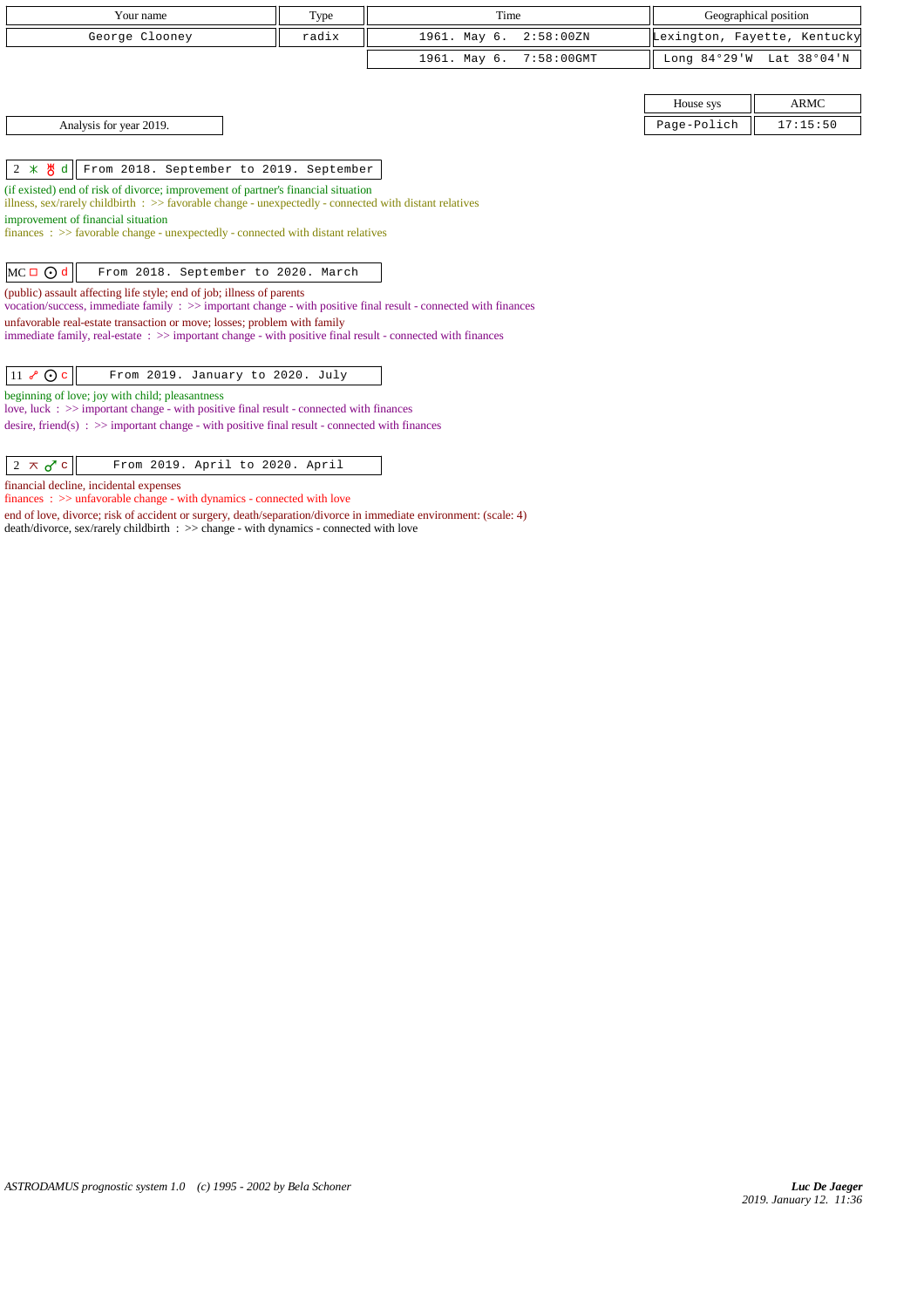| Your name                                                                                                                                     | Type  | Time                          | Geographical position |                              |
|-----------------------------------------------------------------------------------------------------------------------------------------------|-------|-------------------------------|-----------------------|------------------------------|
| George Clooney                                                                                                                                | radix | 1961. May 6.<br>2:58:00ZN     |                       | Lexington, Fayette, Kentucky |
|                                                                                                                                               |       | 1961. May 6.<br>$7:58:00$ GMT |                       | Long 84°29'W Lat 38°04'N     |
|                                                                                                                                               |       |                               |                       |                              |
|                                                                                                                                               |       |                               | House sys             | <b>ARMC</b>                  |
|                                                                                                                                               |       |                               | Page-Polich           | 17:15:50                     |
| Analysis for year 2020.                                                                                                                       |       |                               |                       |                              |
|                                                                                                                                               |       |                               |                       |                              |
| $2 \times 5c$<br>From 2019. July to 2020. November                                                                                            |       |                               |                       |                              |
| end of love, divorce; risk of accident or surgery, death/separation/divorce in immediate environment: (scale: 4)                              |       |                               |                       |                              |
| illness, death/divorce: >> change - with obstacles - connected with elderly person<br>financial decline, incidental expenses                  |       |                               |                       |                              |
| finances: >> change - with obstacles - connected with elderly person                                                                          |       |                               |                       |                              |
|                                                                                                                                               |       |                               |                       |                              |
| From 2019. September to 2020. September<br>$3 \Delta \sigma^2$ c                                                                              |       |                               |                       |                              |
| joy with sibling; domestic travel or examination; favorable communication                                                                     |       |                               |                       |                              |
| administration, education $\Rightarrow$ Savorable change - with dynamics - connected with love                                                |       |                               |                       |                              |
| foreign travel; favorable law procedure                                                                                                       |       |                               |                       |                              |
| authority, law : $\gg$ favorable change - with dynamics - connected with love                                                                 |       |                               |                       |                              |
| From 2019. June to 2020. December                                                                                                             |       |                               |                       |                              |
| Asc $\triangle$ $\odot$ c                                                                                                                     |       |                               |                       |                              |
| favorable change related to self<br>work, illness, finances $\Rightarrow$ Savorable change - with positive final result - connected with art  |       |                               |                       |                              |
| favorable change with marriage or partnership                                                                                                 |       |                               |                       |                              |
| love, partner/spouse $\Rightarrow$ favorable change - with positive final result - connected with finances                                    |       |                               |                       |                              |
|                                                                                                                                               |       |                               |                       |                              |
| $12 \times \Psi$ c<br>From 2019. November to 2021. March                                                                                      |       |                               |                       |                              |
| health problems, (possible hospitalization); unfavorable change with job                                                                      |       |                               |                       |                              |
| illness, work : $\gg$ unfavorable change - with irregularity - connected with death/divorce                                                   |       |                               |                       |                              |
| problems; health problems, (possible hospitalization)<br>death/divorce, accident/damage : >> change - with irregularity - connected with self |       |                               |                       |                              |
|                                                                                                                                               |       |                               |                       |                              |
| From 2019. November to 2021. March                                                                                                            |       |                               |                       |                              |
| $3 * 5c$                                                                                                                                      |       |                               |                       |                              |

foreign travel; favorable law procedure

distant relatives, law : >> favorable change - with obstacles - connected with elderly person joy with sibling; domestic travel or examination; favorable communication

education, immediate family :  $>$  favorable change - with obstacles - connected with elderly person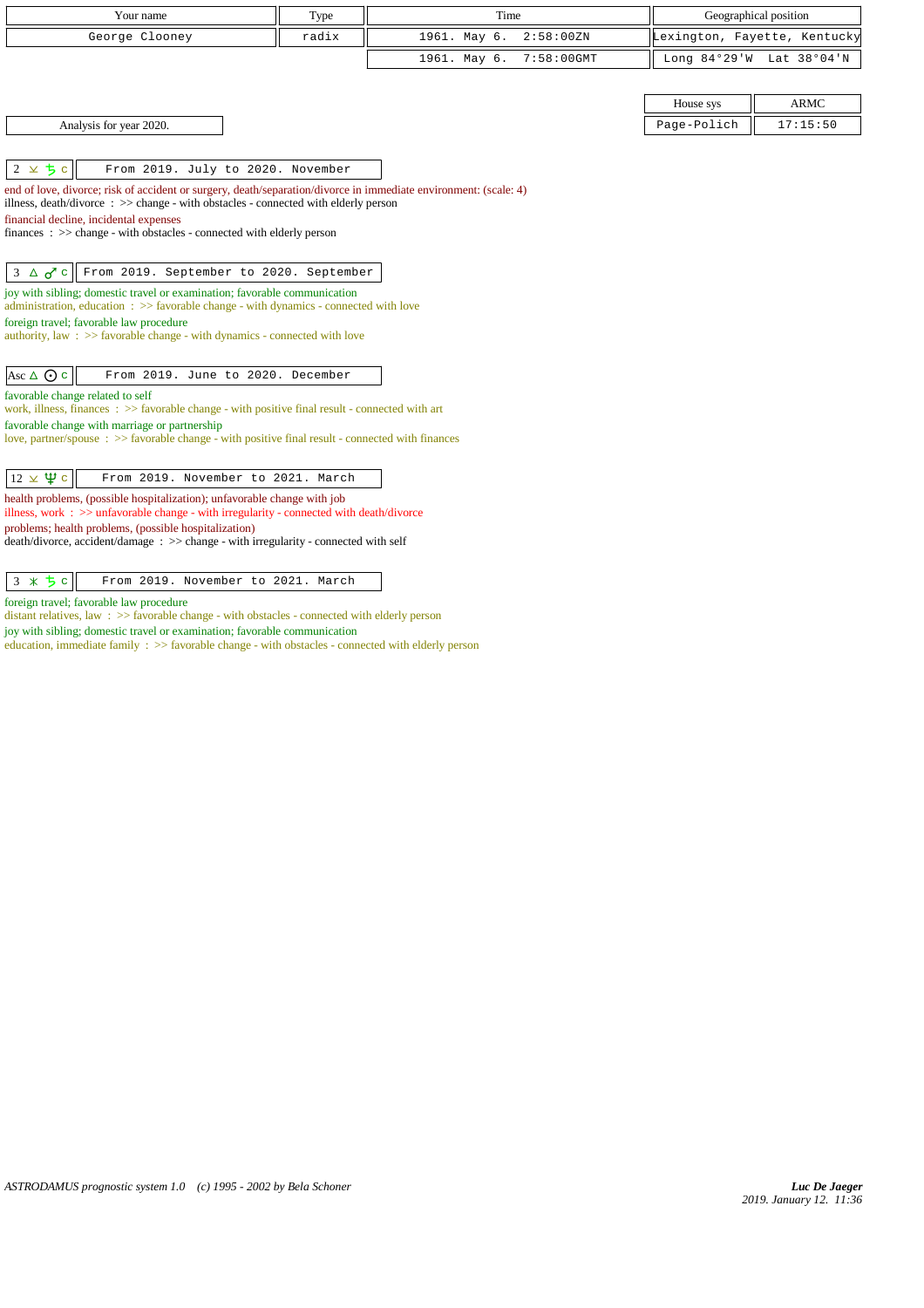| Your name                                                                                                                                                                                                                                                                       | Type                                              | Time                    | Geographical position        |                          |
|---------------------------------------------------------------------------------------------------------------------------------------------------------------------------------------------------------------------------------------------------------------------------------|---------------------------------------------------|-------------------------|------------------------------|--------------------------|
| George Clooney                                                                                                                                                                                                                                                                  | radix                                             | 1961. May 6. 2:58:00ZN  | Lexington, Fayette, Kentucky |                          |
|                                                                                                                                                                                                                                                                                 |                                                   | 1961. May 6. 7:58:00GMT |                              | Long 84°29'W Lat 38°04'N |
|                                                                                                                                                                                                                                                                                 |                                                   |                         |                              |                          |
|                                                                                                                                                                                                                                                                                 |                                                   |                         | House sys                    | <b>ARMC</b>              |
| Analysis for year 2021.                                                                                                                                                                                                                                                         |                                                   |                         | Page-Polich                  | 17:15:50                 |
|                                                                                                                                                                                                                                                                                 |                                                   |                         |                              |                          |
| Asc $\sqrt{4} d$<br>From 2021. February to 2022. June                                                                                                                                                                                                                           |                                                   |                         |                              |                          |
| favorable change with marriage or partnership<br>the contract of the second contract of the contract of the contract of the contract of the contract of the contract of the contract of the contract of the contract of the contract of the contract of the contract of the con | 医无神经 医无心包 医心脏 医心脏病 医心脏病 医心脏病 医心脏 医心脏 医心脏 医心脏 医单位性 |                         |                              |                          |

sex/rarely childbirth, love : >> important change - with irregularity - connected with death/divorce

important life events, accident/damage, surgery, death/divorce : >> important change - with irregularity - connected with self

1 x | m c From 2020. November to 2022. November

events determining long term tendencies:

love, child, desire, friend(s) : >> important change - repeatedly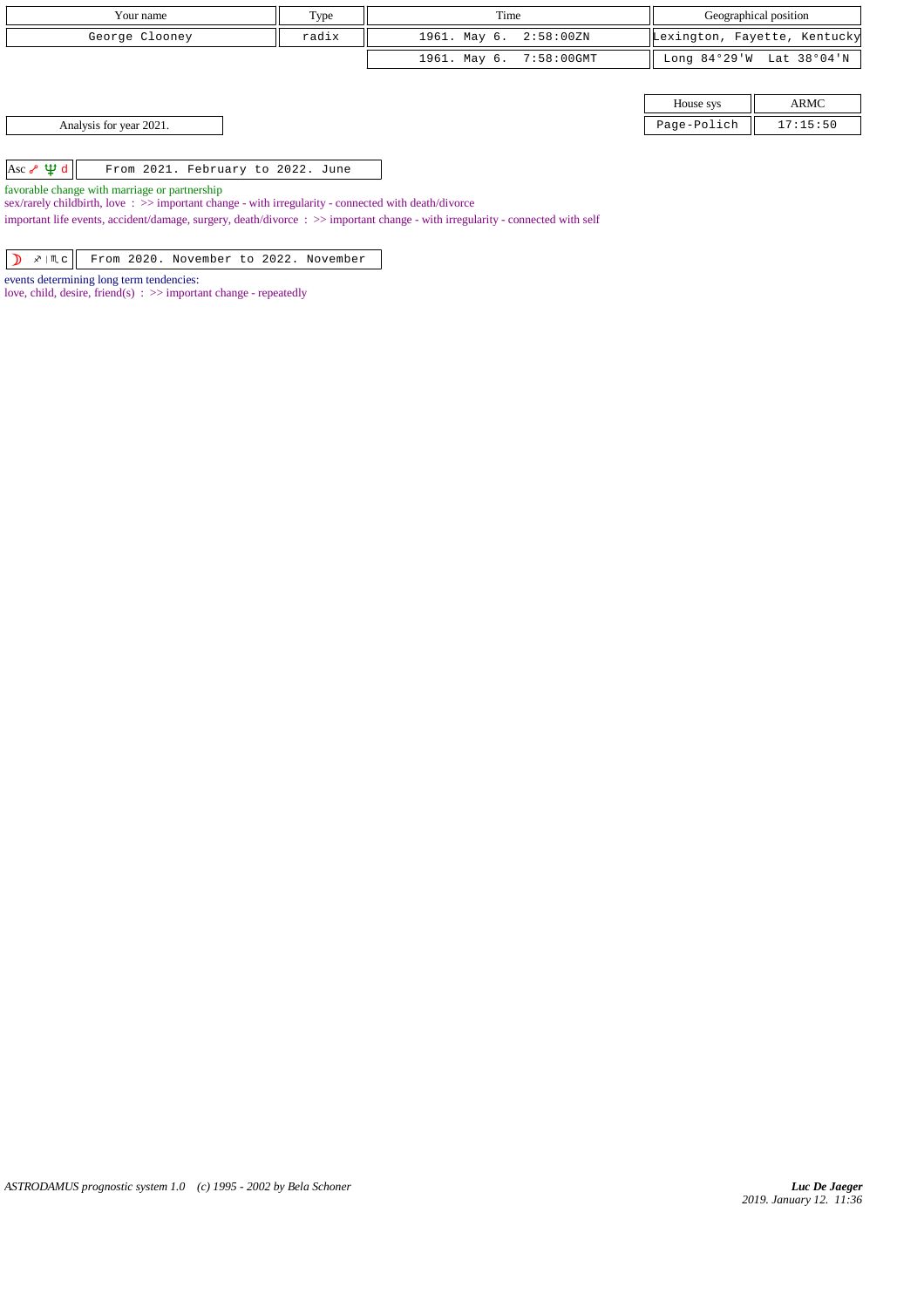| Your name                                                                                                                                                             | Type  | Time                                                                                                                                                |             | Geographical position        |
|-----------------------------------------------------------------------------------------------------------------------------------------------------------------------|-------|-----------------------------------------------------------------------------------------------------------------------------------------------------|-------------|------------------------------|
| George Clooney                                                                                                                                                        | radix | 1961. May 6.<br>2:58:00 ZN                                                                                                                          |             | Lexington, Fayette, Kentucky |
|                                                                                                                                                                       |       | 1961. May 6.<br>$7:58:00$ GMT                                                                                                                       |             | Long 84°29'W Lat 38°04'N     |
|                                                                                                                                                                       |       |                                                                                                                                                     |             |                              |
|                                                                                                                                                                       |       |                                                                                                                                                     | House sys   | <b>ARMC</b>                  |
| Analysis for year 2022.                                                                                                                                               |       |                                                                                                                                                     | Page-Polich | 17:15:50                     |
|                                                                                                                                                                       |       |                                                                                                                                                     |             |                              |
| 쁑<br>$MC \times$<br>$\mathbf C$<br>From 2021. July to 2022. July                                                                                                      |       |                                                                                                                                                     |             |                              |
| favorable real-estate transaction or move; joy with family                                                                                                            |       |                                                                                                                                                     |             |                              |
| immediate family, real-estate : >> favorable change - unexpectedly - connected with work<br>improvement in life style; favorable change with job                      |       |                                                                                                                                                     |             |                              |
| influential, vocation/success $\therefore$ >> favorable change - unexpectedly - connected with distant relatives                                                      |       |                                                                                                                                                     |             |                              |
|                                                                                                                                                                       |       |                                                                                                                                                     |             |                              |
| $11 \Delta \Psi d$<br>From 2021. June to 2022. October                                                                                                                |       |                                                                                                                                                     |             |                              |
| beginning of new friendship; desire(s), pleasantness<br>desire, friend(s) : $\gg$ favorable change - with irregularity - connected with sex/rarely childbirth         |       |                                                                                                                                                     |             |                              |
| beginning of love; joy with child; pleasantness                                                                                                                       |       |                                                                                                                                                     |             |                              |
| sex/rarely childbirth, love: $\gg$ favorable change - with irregularity - connected with illness                                                                      |       |                                                                                                                                                     |             |                              |
| $2 \times D$ c<br>From 2021. May to 2022. November                                                                                                                    |       |                                                                                                                                                     |             |                              |
| end of love, divorce;                                                                                                                                                 |       |                                                                                                                                                     |             |                              |
| illness, sex/rarely childbirth : >> unfavorable change - repeatedly - connected with child                                                                            |       |                                                                                                                                                     |             |                              |
| financial decline, incidental expenses<br>finances : $\gg$ change - repeatedly - connected with child                                                                 |       |                                                                                                                                                     |             |                              |
|                                                                                                                                                                       |       |                                                                                                                                                     |             |                              |
| $11 \times 9$ c<br>From 2021. December to 2022. December                                                                                                              |       |                                                                                                                                                     |             |                              |
| separation from friends; desires are fulfilled with great difficulties                                                                                                |       |                                                                                                                                                     |             |                              |
| desire, friend(s) : $\gg$ unfavorable change - with good luck - connected with accident/damage<br>gynecology problem; end of love; problem with child; unpleasantness |       |                                                                                                                                                     |             |                              |
| sex/rarely childbirth, love: >> change - with good luck - connected with accident/damage                                                                              |       |                                                                                                                                                     |             |                              |
|                                                                                                                                                                       |       |                                                                                                                                                     |             |                              |
| $3 \times Dc$<br>From 2021. September to 2023. March                                                                                                                  |       |                                                                                                                                                     |             |                              |
| foreign travel; favorable law procedure<br>foreign countries, law $\Rightarrow$ favorable change - repeatedly - connected with child                                  |       |                                                                                                                                                     |             |                              |
| joy with sibling; domestic travel or examination; favorable communication                                                                                             |       |                                                                                                                                                     |             |                              |
| immediate family, travel: >> favorable change - repeatedly - connected with child                                                                                     |       |                                                                                                                                                     |             |                              |
| Asc $\Box$ 9 c<br>From 2022. April to 2023. April                                                                                                                     |       |                                                                                                                                                     |             |                              |
| health problems; risk of accident or surgery in immediate environment: (scale: 3)                                                                                     |       |                                                                                                                                                     |             |                              |
| risk of divorce, end of love; health problem of partner (scale: 3)                                                                                                    |       | immediate family, education, accident/damage, surgery, death/divorce: >> unfavorable change - with good luck - connected with important life events |             |                              |
| sex/rarely childbirth, education : >> unfavorable change - with good luck - connected with accident/damage                                                            |       |                                                                                                                                                     |             |                              |

| $MC \times \Sigma$ c | From 2022. June to 2023. June |  |  |  |
|----------------------|-------------------------------|--|--|--|
|----------------------|-------------------------------|--|--|--|

(public) assault affecting life style; end of job; illness of parents

immediate family, vocation/success : >> unfavorable change - with tension - connected with finances unfavorable real-estate transaction or move; losses; problem with family immediate family, death/divorce : >> change - with tension - connected with finances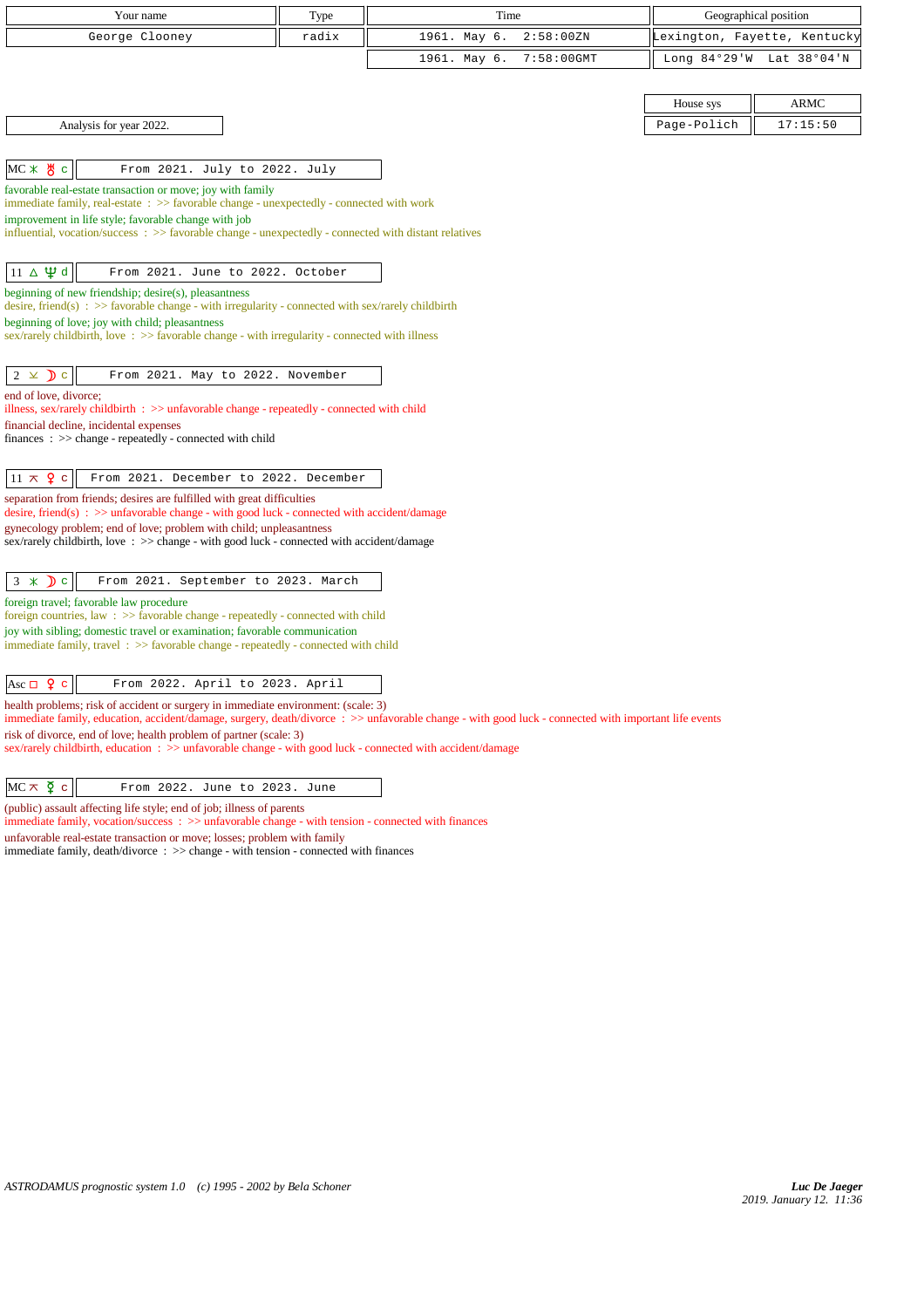| Your name                                                                                                                                                     | Type  | Time                       | Geographical position |                              |
|---------------------------------------------------------------------------------------------------------------------------------------------------------------|-------|----------------------------|-----------------------|------------------------------|
| George Clooney                                                                                                                                                | radix | 2:58:00 ZN<br>1961. May 6. |                       | Lexington, Fayette, Kentucky |
|                                                                                                                                                               |       | 1961. May 6.<br>7:58:00GMT |                       | Long 84°29'W Lat 38°04'N     |
|                                                                                                                                                               |       |                            |                       |                              |
|                                                                                                                                                               |       |                            | House sys             | <b>ARMC</b>                  |
| Analysis for year 2023.                                                                                                                                       |       |                            | Page-Polich           | 17:15:50                     |
|                                                                                                                                                               |       |                            |                       |                              |
| $12 \times P d$<br>From 2022. May to 2023. September                                                                                                          |       |                            |                       |                              |
| problems; health problems, (possible hospitalization)<br>$death/divorce, surgery : >> unfavorable change - in the extreme - connected with distant relatives$ |       |                            |                       |                              |
| health problems, (possible hospitalization); unfavorable change with job                                                                                      |       |                            |                       |                              |
| illness, work : $\gg$ change - in the extreme - connected with death/divorce                                                                                  |       |                            |                       |                              |
|                                                                                                                                                               |       |                            |                       |                              |
| $\sigma$<br>From 2023. January to 2024. July<br>$m \nvert \Delta d$                                                                                           |       |                            |                       |                              |
| events determining long term tendencies:<br>finances, foreign countries, law $\Rightarrow$ important change - with dynamics                                   |       |                            |                       |                              |
|                                                                                                                                                               |       |                            |                       |                              |
| ち<br>҂ ∣Щ с<br>From 2023. January to 2024. July                                                                                                               |       |                            |                       |                              |
| events determining long term tendencies:<br>isolation, secret, desire, friend(s) $\Rightarrow$ important change - with obstacles                              |       |                            |                       |                              |

 $\boxed{12 \times \mathbf{\lambda} \cdot \mathbf{c}}$  From 2023. April to 2024. April

favorable change with job or illness

distant relatives, work :  $\gg$  favorable change - with great luck - connected with friend(s) resolution of problems

isolation, secret :  $\gg$  favorable change - with great luck - connected with friend(s)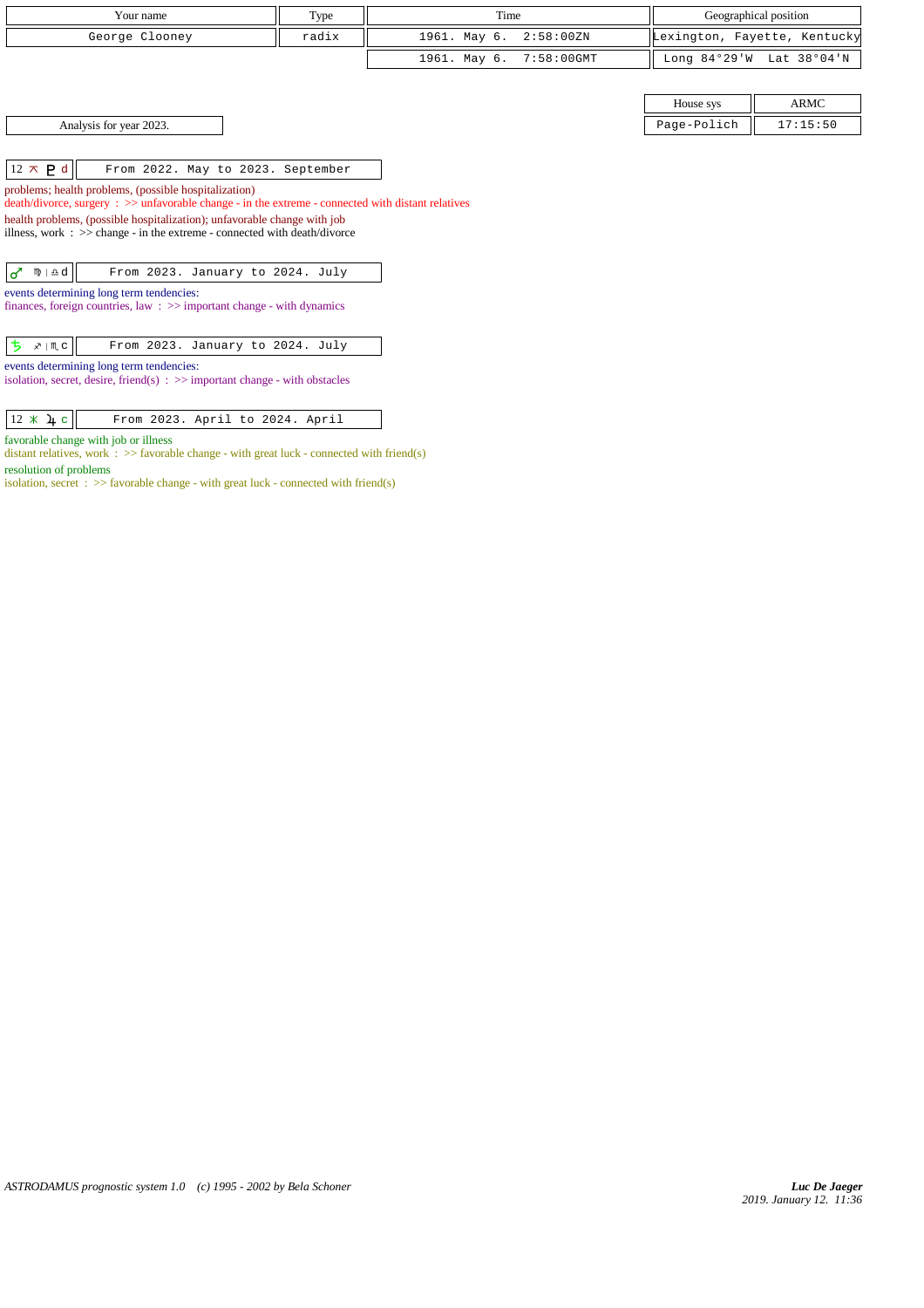| Your name                                                                                                                                                                                                                                                                                                                             | Type  | Time                          |                | Geographical position        |
|---------------------------------------------------------------------------------------------------------------------------------------------------------------------------------------------------------------------------------------------------------------------------------------------------------------------------------------|-------|-------------------------------|----------------|------------------------------|
| George Clooney                                                                                                                                                                                                                                                                                                                        | radix | 1961. May 6.<br>2:58:00 ZN    |                | Lexington, Fayette, Kentucky |
|                                                                                                                                                                                                                                                                                                                                       |       | 1961. May 6.<br>$7:58:00$ GMT | Long $84°29'W$ | Lat 38°04'N                  |
|                                                                                                                                                                                                                                                                                                                                       |       |                               |                |                              |
|                                                                                                                                                                                                                                                                                                                                       |       |                               | House sys      | <b>ARMC</b>                  |
| Analysis for year 2024.                                                                                                                                                                                                                                                                                                               |       |                               | Page-Polich    | 17:15:50                     |
|                                                                                                                                                                                                                                                                                                                                       |       |                               |                |                              |
| $12 * 4d$<br>From 2023. August to 2024. August                                                                                                                                                                                                                                                                                        |       |                               |                |                              |
| favorable change with job or illness<br>distant relatives, work $\Rightarrow$ Savorable change - with great luck - connected with friend(s)<br>resolution of problems<br>isolation, secret : $\gg$ favorable change - with great luck - connected with friend(s)                                                                      |       |                               |                |                              |
| ち<br>$H \upharpoonright \mathcal{M}$<br>From 2023. May to 2024. November<br>events determining long term tendencies:<br>isolation, secret, desire, friend(s) $\Rightarrow$ important change - with obstacles                                                                                                                          |       |                               |                |                              |
| $\sigma$ $\pi$   $\alpha$  <br>From 2023. May to 2024. November                                                                                                                                                                                                                                                                       |       |                               |                |                              |
| events determining long term tendencies:<br>finances, foreign countries, law $\Rightarrow$ important change - with dynamics                                                                                                                                                                                                           |       |                               |                |                              |
| $12 \Box P c$<br>From 2024. March to 2025. July                                                                                                                                                                                                                                                                                       |       |                               |                |                              |
| problems; health problems, (possible hospitalization)<br>$death/divorce, surgery : >> unfavorable change - in the extreme - connected with distant relatives$<br>health problems, (possible hospitalization); unfavorable change with job<br>illness, work : $\gg$ unfavorable change - in the extreme - connected with death/divorce |       |                               |                |                              |

| $MC \Box$<br>ll 6 ŏ |  |  | From 2024. June to 2025. June |  |
|---------------------|--|--|-------------------------------|--|

(public) assault affecting life style; end of job; illness of parents

immediate family, vocation/success : >> unfavorable change - with tension - connected with finances

unfavorable real-estate transaction or move; losses; problem with family

immediate family, death/divorce :  $\gg$  unfavorable change - with tension - connected with finances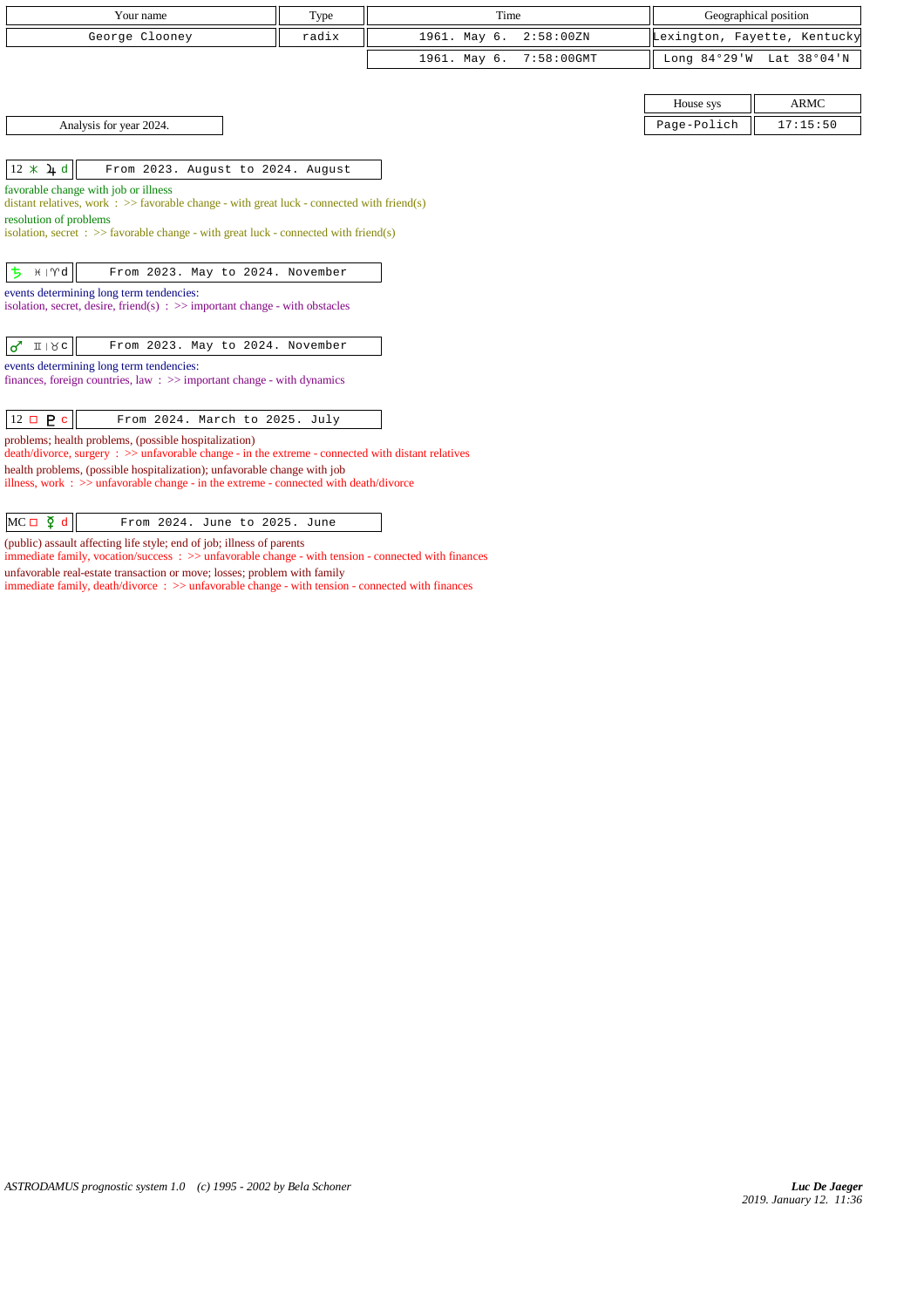| Your name                                                                                                                                                                                               | Type  | Time         |            | Geographical position |                              |
|---------------------------------------------------------------------------------------------------------------------------------------------------------------------------------------------------------|-------|--------------|------------|-----------------------|------------------------------|
| George Clooney                                                                                                                                                                                          | radix | 1961. May 6. | 2:58:00 ZN |                       | Lexington, Fayette, Kentucky |
|                                                                                                                                                                                                         |       | 1961. May 6. | 7:58:00GMT |                       | Long 84°29'W Lat 38°04'N     |
|                                                                                                                                                                                                         |       |              |            |                       |                              |
|                                                                                                                                                                                                         |       |              |            | House sys             | <b>ARMC</b>                  |
| Analysis for year 2025.                                                                                                                                                                                 |       |              |            | Page-Polich           | 17:15:50                     |
|                                                                                                                                                                                                         |       |              |            |                       |                              |
| Asc $\times$ 9 d<br>From 2024. August to 2025. August                                                                                                                                                   |       |              |            |                       |                              |
| risk of divorce, end of love; health problem of partner (scale: 3)<br>sex/rarely childbirth, education : >> unfavorable change - with good luck - connected with accident/damage                        |       |              |            |                       |                              |
| health problems; risk of accident or surgery in immediate environment: (scale: 3)                                                                                                                       |       |              |            |                       |                              |
| immediate family, education, accident/damage, surgery, death/divorce : >> change - with good luck - connected with important life events                                                                |       |              |            |                       |                              |
|                                                                                                                                                                                                         |       |              |            |                       |                              |
| $3 \times D d$<br>From 2024. September to 2026. March                                                                                                                                                   |       |              |            |                       |                              |
| foreign travel; favorable law procedure<br>foreign countries, law $\Rightarrow$ important change - repeatedly - connected with child                                                                    |       |              |            |                       |                              |
| immediate family, travel: >> important change - repeatedly - connected with child                                                                                                                       |       |              |            |                       |                              |
|                                                                                                                                                                                                         |       |              |            |                       |                              |
| $11 \times 9$ d<br>From 2025. January to 2026. January                                                                                                                                                  |       |              |            |                       |                              |
| gynecology problem; end of love; problem with child; unpleasantness<br>sex/rarely childbirth, love: >> unfavorable change - with good luck - connected with accident/damage                             |       |              |            |                       |                              |
| separation from friends; desires are fulfilled with great difficulties                                                                                                                                  |       |              |            |                       |                              |
| desire, friend(s) : $\gg$ change - with good luck - connected with accident/damage                                                                                                                      |       |              |            |                       |                              |
| $2 \times D d$<br>From 2025. January to 2026. July                                                                                                                                                      |       |              |            |                       |                              |
| financial decline, incidental expenses                                                                                                                                                                  |       |              |            |                       |                              |
| $finances : \gg$ unfavorable change - repeatedly - connected with child                                                                                                                                 |       |              |            |                       |                              |
| end of love, divorce;<br>illness, sex/rarely childbirth $\Rightarrow$ >> change - repeatedly - connected with child                                                                                     |       |              |            |                       |                              |
|                                                                                                                                                                                                         |       |              |            |                       |                              |
| 11 $\sigma \Psi c$<br>From 2025. April to 2026. August                                                                                                                                                  |       |              |            |                       |                              |
| beginning of new friendship; desire(s), pleasantness                                                                                                                                                    |       |              |            |                       |                              |
| desire, friend(s) : $\gg$ important change - with irregularity - connected with death/divorce<br>sex/rarely childbirth, love: $\gg$ important change - with irregularity - connected with death/divorce |       |              |            |                       |                              |

 $MC \rightarrow \forall d$  d From 2025. May to 2026. May

favorable real-estate transaction or move; joy with family

accident/damage, death/divorce : >> important change - unexpectedly - connected with distant relatives influential, vocation/success  $\Rightarrow$   $\Rightarrow$  important change - unexpectedly - connected with distant relatives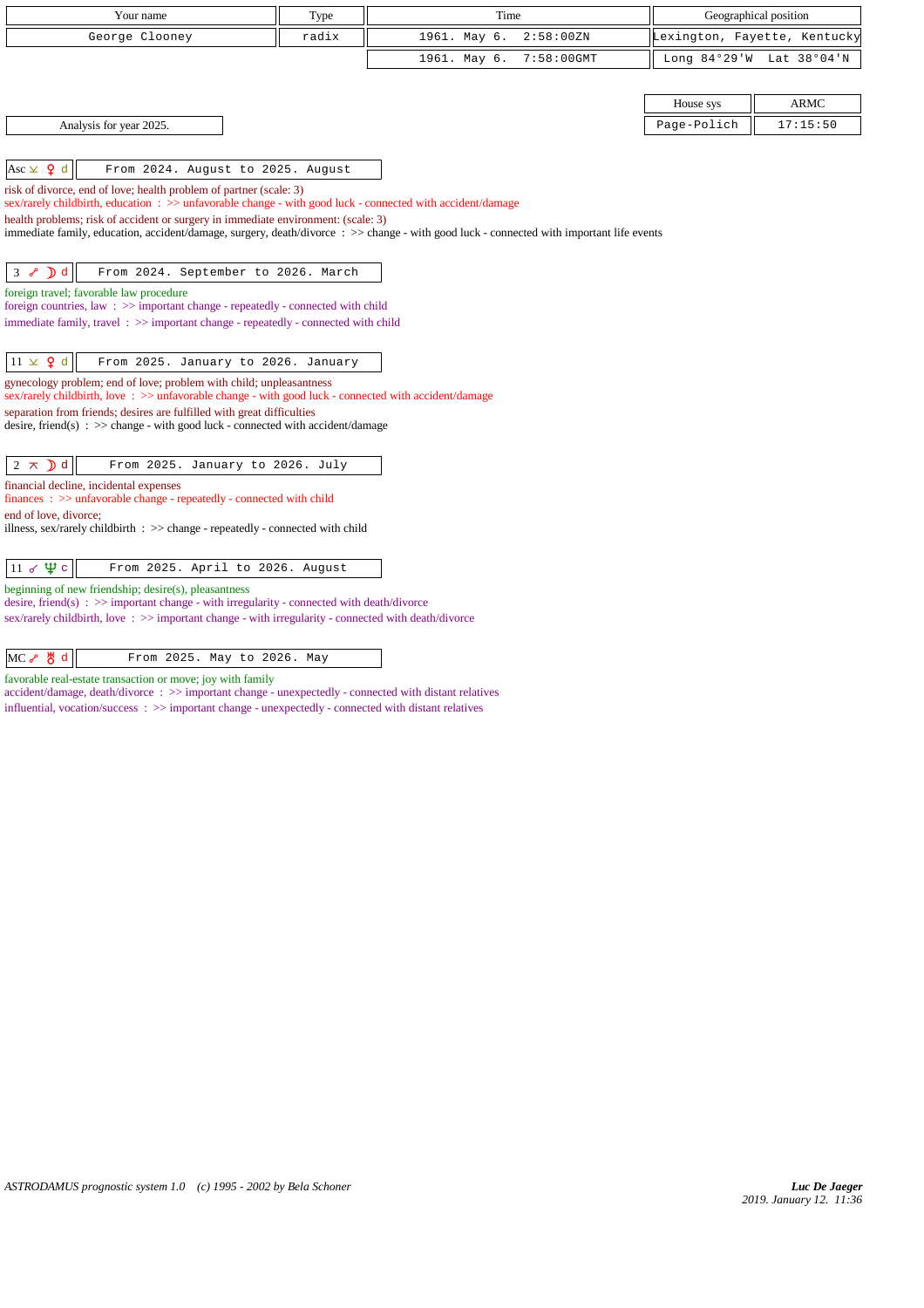| Your name               | Type  | Time                    | Geographical position |                              |
|-------------------------|-------|-------------------------|-----------------------|------------------------------|
| George Clooney          | radix | 1961. May 6. 2:58:00ZN  |                       | Lexington, Fayette, Kentucky |
|                         |       | 1961. May 6. 7:58:00GMT |                       | Long 84°29'W Lat 38°04'N     |
|                         |       |                         |                       |                              |
|                         |       |                         | House sys             | ARMC                         |
| Analysis for year 2026. |       |                         | Page-Polich           | 17:15:50                     |

 $\boxed{\mathcal{D}$   $\mathcal{H}$  |  $\mathcal{V}$   $\mathcal{D}$  |  $\mathcal{F}$  From 2025. February to 2027. February

events determining long term tendencies: love, child, desire, friend(s) : >> important change - repeatedly

Asc  $\angle$   $\Psi$  c From 2025. September to 2027. January

favorable change with marriage or partnership

sex/rarely childbirth, love : >> favorable change - with irregularity - connected with illness

favorable change related to self

important life events : >> favorable change - with irregularity - connected with sex/rarely childbirth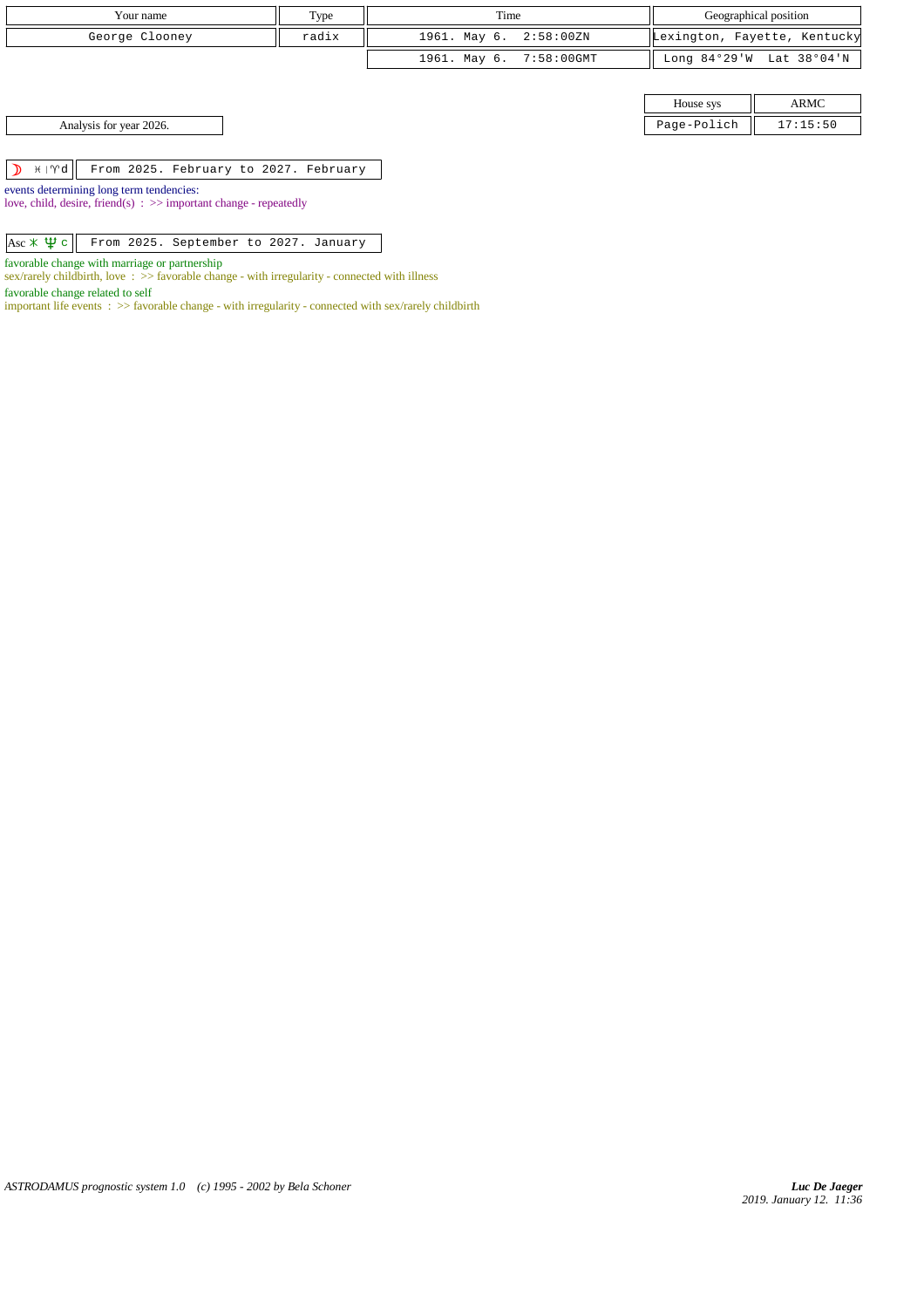| Your name                                                                                                                                                                                                                                                                                                                                                                              | Type  | Time                          | Geographical position        |                          |  |  |
|----------------------------------------------------------------------------------------------------------------------------------------------------------------------------------------------------------------------------------------------------------------------------------------------------------------------------------------------------------------------------------------|-------|-------------------------------|------------------------------|--------------------------|--|--|
| George Clooney                                                                                                                                                                                                                                                                                                                                                                         | radix | 1961. May 6.<br>2:58:00 ZN    | Lexington, Fayette, Kentucky |                          |  |  |
|                                                                                                                                                                                                                                                                                                                                                                                        |       | 1961. May 6.<br>$7:58:00$ GMT |                              | Long 84°29'W Lat 38°04'N |  |  |
|                                                                                                                                                                                                                                                                                                                                                                                        |       |                               | House sys                    | <b>ARMC</b>              |  |  |
| Analysis for year 2027.                                                                                                                                                                                                                                                                                                                                                                |       |                               | Page-Polich                  | 17:15:50                 |  |  |
| 3 $85d$<br>From 2026. November to 2028. March                                                                                                                                                                                                                                                                                                                                          |       |                               |                              |                          |  |  |
| foreign travel; favorable law procedure<br>distant relatives, law $\Rightarrow$ important change - with obstacles - connected with elderly person<br>education, immediate family : >> important change - with obstacles - connected with elderly person                                                                                                                                |       |                               |                              |                          |  |  |
| $12 \times \Psi d$<br>From 2026. December to 2028. April<br>problems; health problems, (possible hospitalization)<br>$death/divorce, accident/damage : >> unfavorable change - with irregularity - connected with self$<br>health problems, (possible hospitalization); unfavorable change with job<br>illness, work : $\gg$ change - with irregularity - connected with death/divorce |       |                               |                              |                          |  |  |
| Asc $\sigma$ $\Theta$ d<br>From 2026. December to 2028. June                                                                                                                                                                                                                                                                                                                           |       |                               |                              |                          |  |  |
| favorable change related to self<br>work, illness, finances $\Rightarrow$ important change - with positive final result - connected with art<br>love, partner/spouse $\Rightarrow$ >> important change - with positive final result - connected with finances                                                                                                                          |       |                               |                              |                          |  |  |
| From 2027. April to 2028. April<br>$3 \times d$<br>joy with sibling; domestic travel or examination; favorable communication<br>administration, education: >> important change - with dynamics - connected with love<br>authority, law $\Rightarrow$ important change - with dynamics - connected with love                                                                            |       |                               |                              |                          |  |  |

 $\boxed{2 \times 5 \text{ d}}$  From 2027. March to 2028. July

financial decline, incidental expenses

finances :  $>>$  change - with obstacles - connected with elderly person

end of love, divorce; risk of accident or surgery, death/separation/divorce in immediate environment: (scale: 4) illness, death/divorce : >> change - with obstacles - connected with elderly person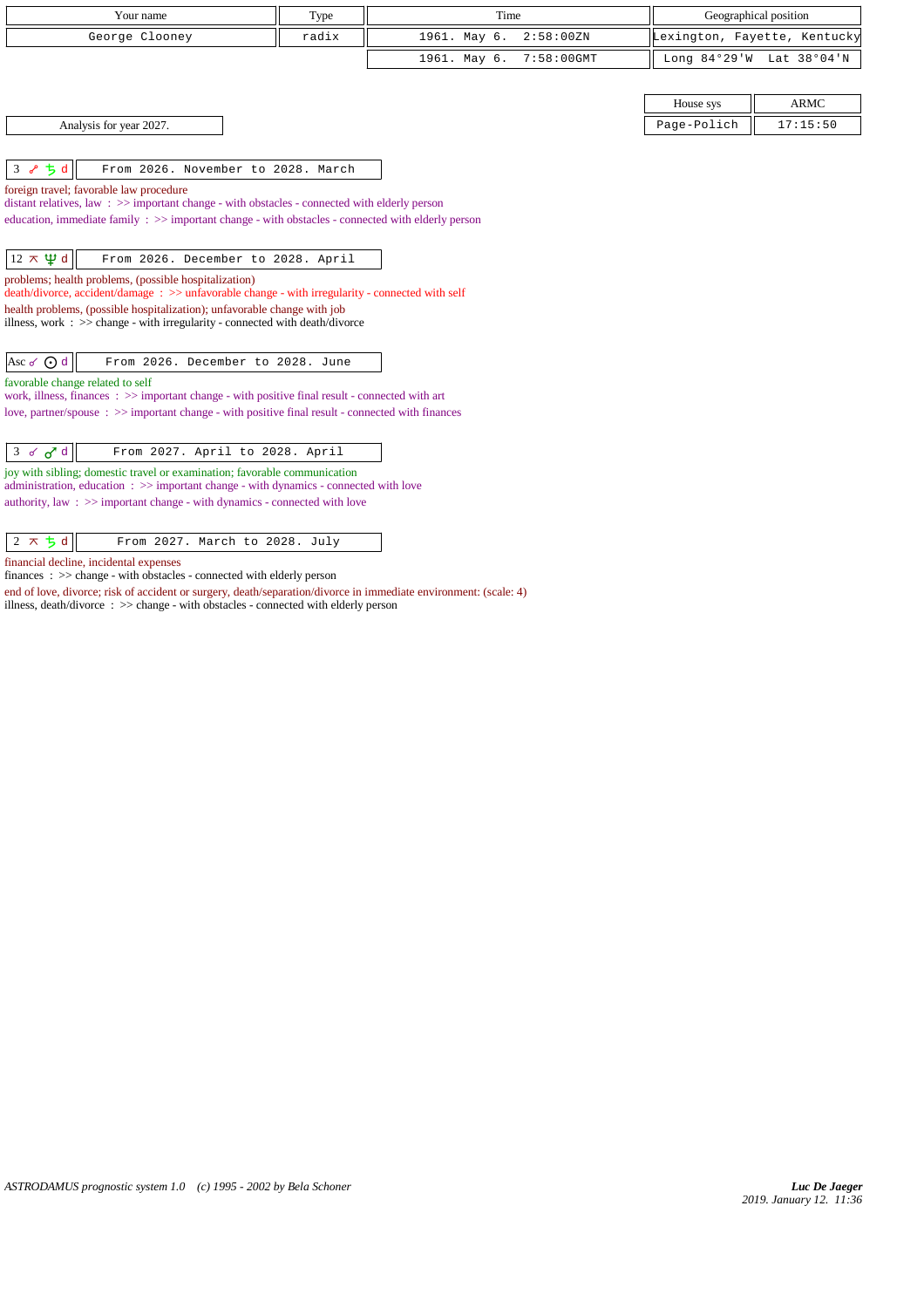| Your name                                                                                                                                                                                                                                                           | Type  | Time                          |                | Geographical position        |
|---------------------------------------------------------------------------------------------------------------------------------------------------------------------------------------------------------------------------------------------------------------------|-------|-------------------------------|----------------|------------------------------|
| George Clooney                                                                                                                                                                                                                                                      | radix | 1961. May 6.<br>2:58:00 ZN    |                | Lexington, Fayette, Kentucky |
|                                                                                                                                                                                                                                                                     |       | 1961. May 6.<br>$7:58:00$ GMT | Long $84°29'W$ | Lat 38°04'N                  |
|                                                                                                                                                                                                                                                                     |       |                               |                |                              |
|                                                                                                                                                                                                                                                                     |       |                               | House sys      | <b>ARMC</b>                  |
| Analysis for year 2028.                                                                                                                                                                                                                                             |       |                               | Page-Polich    | 17:15:50                     |
|                                                                                                                                                                                                                                                                     |       |                               |                |                              |
| $2 \times d$<br>From 2027. August to 2028. August                                                                                                                                                                                                                   |       |                               |                |                              |
| death/divorce, sex/rarely childbirth : >> unfavorable change - with dynamics - connected with love<br>financial decline, incidental expenses<br>finances : $\gg$ change - with dynamics - connected with love<br>$11 \times 0d$<br>From 2027. May to 2028. November |       |                               |                |                              |
| beginning of love; joy with child; pleasantness                                                                                                                                                                                                                     |       |                               |                |                              |
| love, luck $\Rightarrow$ 5 favorable change - with positive final result - connected with finances                                                                                                                                                                  |       |                               |                |                              |
| beginning of new friendship; desire(s), pleasantness                                                                                                                                                                                                                |       |                               |                |                              |
| desire, friend(s) : $\gg$ favorable change - with positive final result - connected with finances                                                                                                                                                                   |       |                               |                |                              |
| $MC \times Q$ c<br>From 2027. September to 2029. March<br>(public) assault affecting life style; end of job; illness of parents<br>vocation/success, immediate family : >> important change - with positive final result - connected with finances                  |       |                               |                |                              |
| unfavorable real-estate transaction or move; losses; problem with family<br>immediate family, real-estate $\Rightarrow$ > change - with positive final result - connected with finances                                                                             |       |                               |                |                              |

 $2 \frac{8}{6}$   $\frac{8}{6}$  From 2028. March to 2029. March

(if existed) end of risk of divorce; improvement of partner's financial situation accident/damage, illness : >> important change - unexpectedly - connected with distant relatives finances :  $\gg$  important change - unexpectedly - connected with distant relatives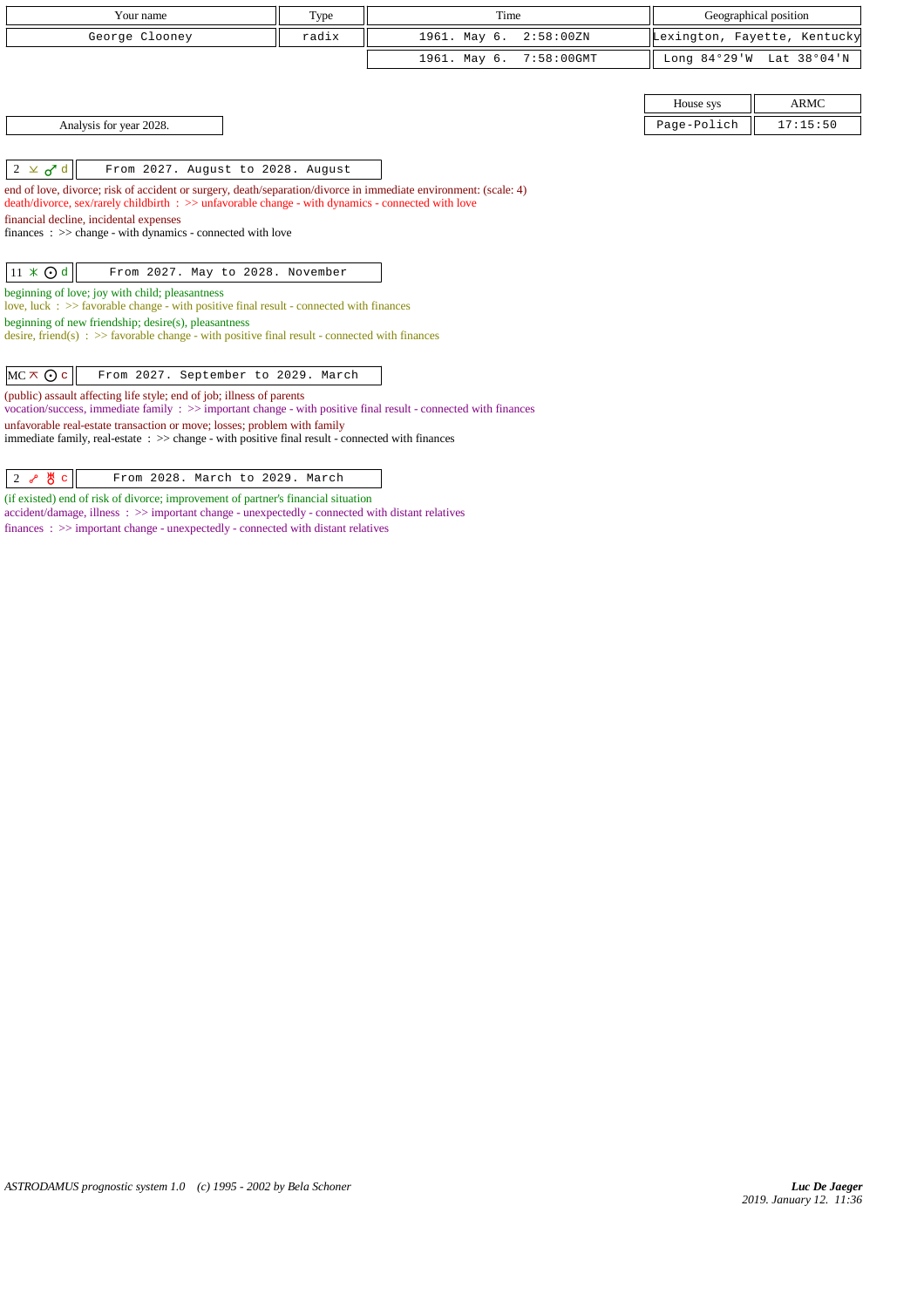| Your name                                                                                                                                                                                               | Type  | Time                          | Geographical position        |             |  |
|---------------------------------------------------------------------------------------------------------------------------------------------------------------------------------------------------------|-------|-------------------------------|------------------------------|-------------|--|
| George Clooney                                                                                                                                                                                          | radix | 1961. May 6.<br>2:58:00 ZN    | Lexington, Fayette, Kentucky |             |  |
|                                                                                                                                                                                                         |       | 1961. May 6.<br>$7:58:00$ GMT | Long $84°29'W$               | Lat 38°04'N |  |
|                                                                                                                                                                                                         |       |                               |                              |             |  |
|                                                                                                                                                                                                         |       |                               | House sys                    | <b>ARMC</b> |  |
| Analysis for year 2029.                                                                                                                                                                                 |       |                               | Page-Polich                  | 17:15:50    |  |
|                                                                                                                                                                                                         |       |                               |                              |             |  |
| $3 \times \frac{14}{0}$ c<br>From 2028. July to 2029. July                                                                                                                                              |       |                               |                              |             |  |
| problem with sibling; unfavorable travel; poor school test result; unfavorable communication<br>administration, transportation: >> unfavorable change - unexpectedly - connected with distant relatives |       |                               |                              |             |  |
| problem with law; unfavorable foreign travel; poor school test results                                                                                                                                  |       |                               |                              |             |  |
| distant relatives, authority : $\gg$ change - unexpectedly - connected with work                                                                                                                        |       |                               |                              |             |  |
|                                                                                                                                                                                                         |       |                               |                              |             |  |
| $11 \Box 4c$<br>From 2028. October to 2029. October                                                                                                                                                     |       |                               |                              |             |  |
| separation from friends; desires are fulfilled with great difficulties<br>friend(s), desire $\Rightarrow$ >> unfavorable change - with great luck - connected with male                                 |       |                               |                              |             |  |
| gynecology problem; end of love; problem with child; unpleasantness                                                                                                                                     |       |                               |                              |             |  |
| child, love : $\gg$ unfavorable change - with great luck - connected with friend(s)                                                                                                                     |       |                               |                              |             |  |
| Asc $\times$ 4 c<br>From 2029. February to 2030. February                                                                                                                                               |       |                               |                              |             |  |
| risk of divorce, end of love; health problem of partner (scale: 3)<br>law, education : >> unfavorable change - with great luck - connected with death/divorce                                           |       |                               |                              |             |  |
| health problems; risk of accident or surgery in immediate environment: (scale: 3)                                                                                                                       |       |                               |                              |             |  |
| important life events, vocation/success, immediate family : $\gg$ change - with great luck - connected with death/divorce                                                                               |       |                               |                              |             |  |
|                                                                                                                                                                                                         |       |                               |                              |             |  |
| $2 \Box \Phi c$<br>From 2029. February to 2030. February                                                                                                                                                |       |                               |                              |             |  |
| financial decline, incidental expenses<br>$finances: \gg$ unfavorable change - with tension - connected with immediate family                                                                           |       |                               |                              |             |  |
| end of love, divorce; risk of accident or surgery in immediate environment: (scale: 3)                                                                                                                  |       |                               |                              |             |  |
| $death/divorce, accident/damage : >> unfavorable change - with tension - connected with immediate family$                                                                                               |       |                               |                              |             |  |
| P<br>From 2029. January to 2030. July<br>$\mathfrak{S} \mid \mathbb{I} \subset \mathbb{C}$                                                                                                              |       |                               |                              |             |  |

events determining long term tendencies:

foreign countries, law, work, illness :  $\gg$  important change - in the extreme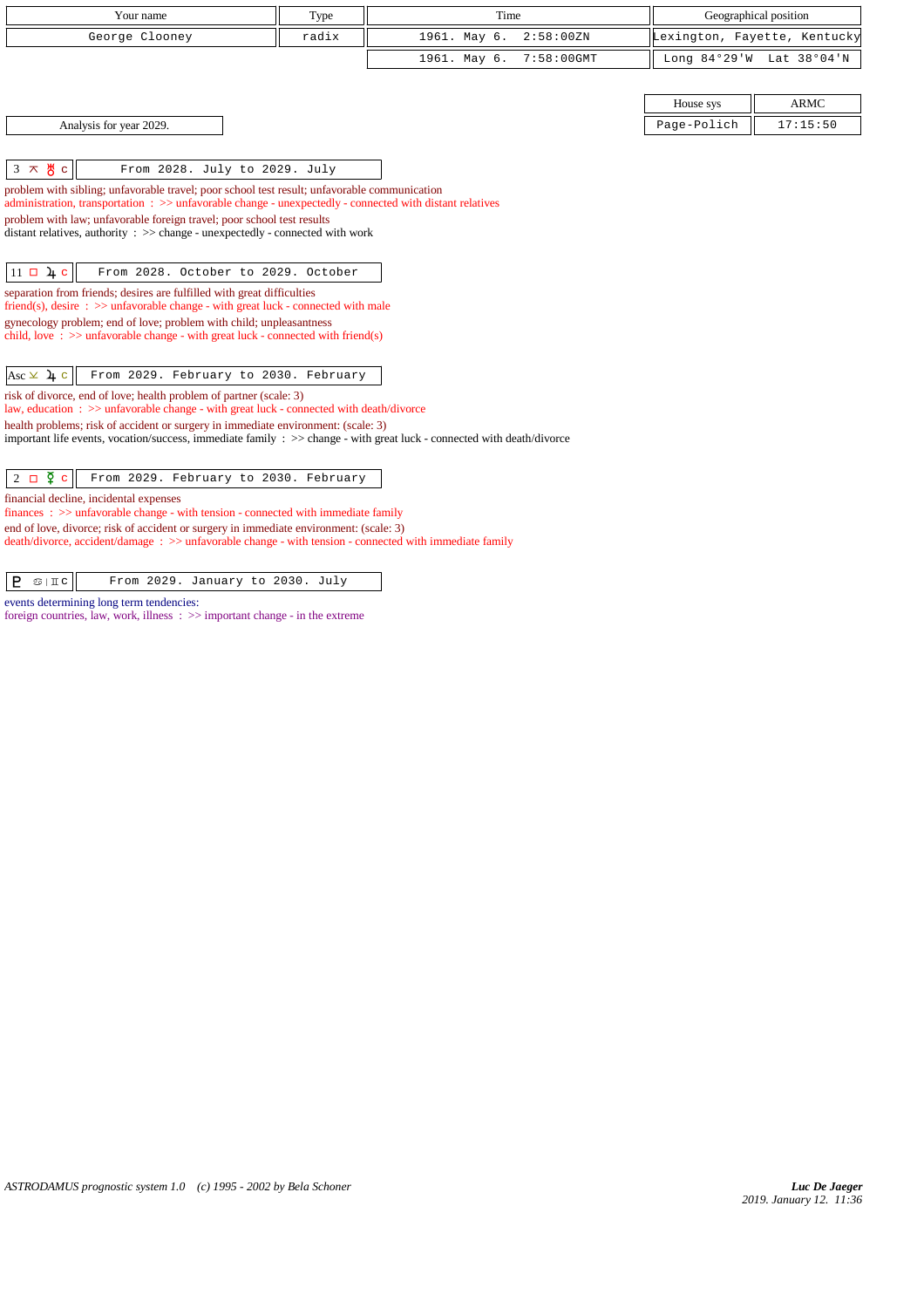| Your name                                                                                                                                        | Type  | Time         |               |             | Geographical position        |
|--------------------------------------------------------------------------------------------------------------------------------------------------|-------|--------------|---------------|-------------|------------------------------|
| George Clooney                                                                                                                                   | radix | 1961. May 6. | 2:58:00 ZN    |             | Lexington, Fayette, Kentucky |
|                                                                                                                                                  |       | 1961. May 6. | $7:58:00$ GMT |             | Long 84°29'W Lat 38°04'N     |
|                                                                                                                                                  |       |              |               |             |                              |
|                                                                                                                                                  |       |              |               | House sys   | ARMC                         |
| Analysis for year 2030.                                                                                                                          |       |              |               | Page-Polich | 17:15:50                     |
|                                                                                                                                                  |       |              |               |             |                              |
| $3 \times \overline{2}$ c<br>From 2029. July to 2030. July                                                                                       |       |              |               |             |                              |
| foreign travel; favorable law procedure<br>law, foreign countries : >> favorable change - with tension - connected with finances                 |       |              |               |             |                              |
| joy with sibling; domestic travel or examination; favorable communication                                                                        |       |              |               |             |                              |
| immediate family, education : >> favorable change - with tension - connected with finances                                                       |       |              |               |             |                              |
| $11 \times P$ c<br>From 2029. August to 2030. December                                                                                           |       |              |               |             |                              |
| beginning of love; joy with child; pleasantness<br>sex/rarely childbirth, love: $\gg$ favorable change - in the extreme - connected with illness |       |              |               |             |                              |
| beginning of new friendship; desire(s), pleasantness                                                                                             |       |              |               |             |                              |
| desire, friend(s) : $\gg$ favorable change - in the extreme - connected with illness                                                             |       |              |               |             |                              |
| $12 \triangle \sigma$ <sup>c</sup><br>From 2030. January to 2031. January                                                                        |       |              |               |             |                              |
| resolution of problems                                                                                                                           |       |              |               |             |                              |
| isolation, distant relatives : >> favorable change - with dynamics - connected with love<br>favorable change with job or illness                 |       |              |               |             |                              |
| illness, work $\Rightarrow$ Savorable change - with dynamics - connected with love                                                               |       |              |               |             |                              |
|                                                                                                                                                  |       |              |               |             |                              |
| Asc $\triangle$ <b>P</b> c<br>From 2030. January to 2031. May                                                                                    |       |              |               |             |                              |
| favorable change related to self<br>foreign countries, law, work, illness: $\gg$ favorable change - in the extreme - connected with obligation   |       |              |               |             |                              |
| favorable change with marriage or partnership                                                                                                    |       |              |               |             |                              |
| law, sex/rarely childbirth $\Rightarrow$ Savorable change - in the extreme - connected with illness                                              |       |              |               |             |                              |
| From 2030. February to 2031. August<br>$x \mid \mathbb{M}$ C<br>4                                                                                |       |              |               |             |                              |
| events determining long term tendencies:                                                                                                         |       |              |               |             |                              |
| important life events, vocation/success, immediate family : >> important change - with great luck                                                |       |              |               |             |                              |
|                                                                                                                                                  |       |              |               |             |                              |
| 12 * ち c<br>From 2030. April to 2031. August                                                                                                     |       |              |               |             |                              |
| favorable change with job or illness<br>work, illness $\Rightarrow$ Savorable change - with obstacles - connected with elderly person            |       |              |               |             |                              |
| resolution of problems<br>isolation, distant relatives $\therefore$ >> favorable change - with obstacles - connected with elderly person         |       |              |               |             |                              |
| 12 $\sigma$ $\theta$ d<br>From 2030. June to 2031. June                                                                                          |       |              |               |             |                              |
| resolution of problems                                                                                                                           |       |              |               |             |                              |
| accident/damage, surgery : >> important change - with good luck - connected with self                                                            |       |              |               |             |                              |
| illness, work $\therefore$ $\Rightarrow$ important change - with good luck - connected with accident/damage                                      |       |              |               |             |                              |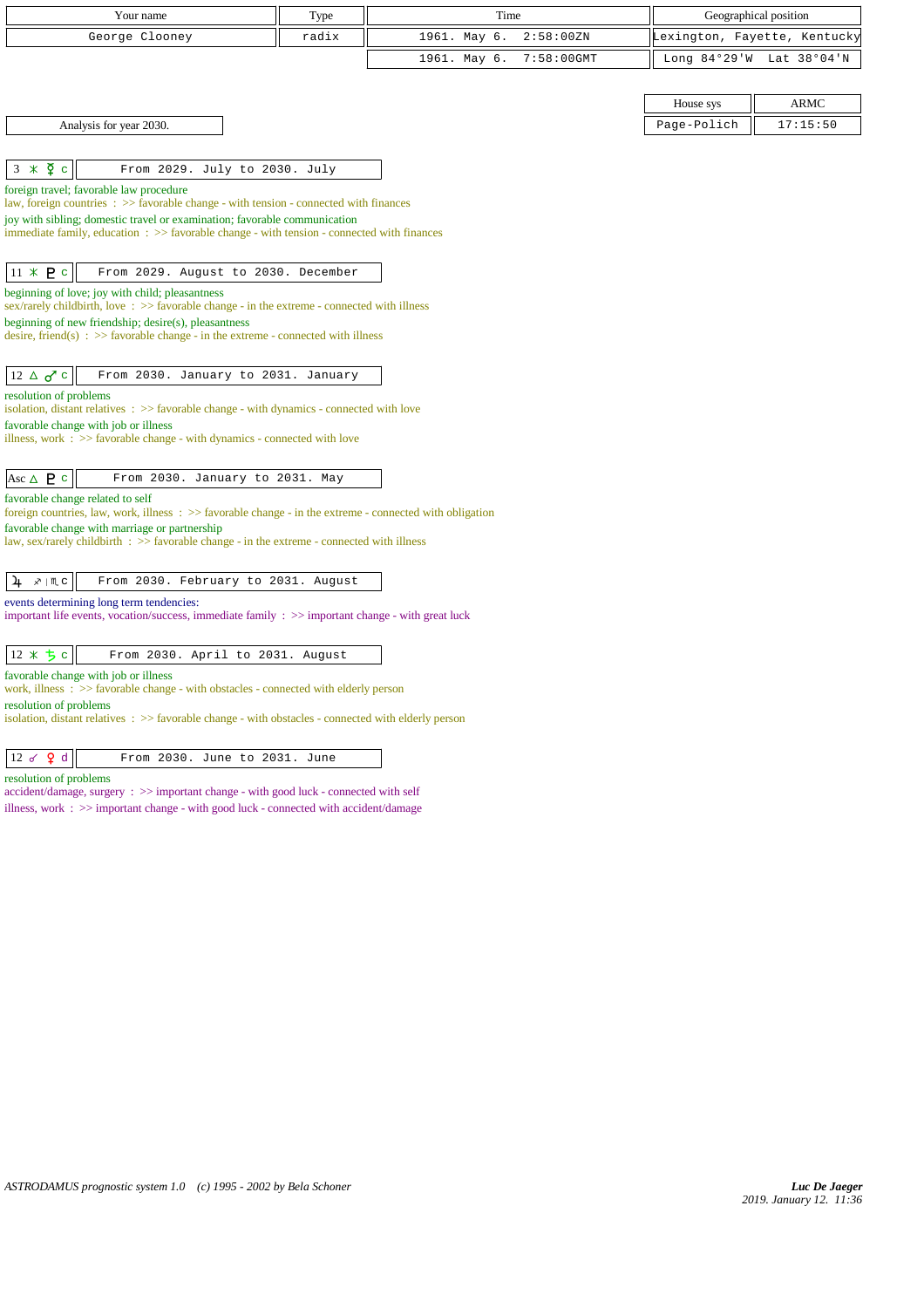| Your name                                            | Type  | Time                    | Geographical position |                              |
|------------------------------------------------------|-------|-------------------------|-----------------------|------------------------------|
| George Clooney                                       | radix | 1961. May 6. 2:58:00ZN  |                       | Lexington, Fayette, Kentucky |
|                                                      |       | 1961. May 6. 7:58:00GMT |                       | Long 84°29'W Lat 38°04'N     |
|                                                      |       |                         |                       |                              |
|                                                      |       |                         | House sys             | ARMC                         |
| Analysis for year 2031.                              |       |                         | Page-Polich           | 17:15:50                     |
|                                                      |       |                         |                       |                              |
| $MC \sim Q \subset$<br>From 2030. July to 2031. July |       |                         |                       |                              |

favorable real-estate transaction or move; joy with family

accident/damage, surgery : >> important change - with good luck - connected with self

immediate family, vocation/success : >> important change - with good luck - connected with accident/damage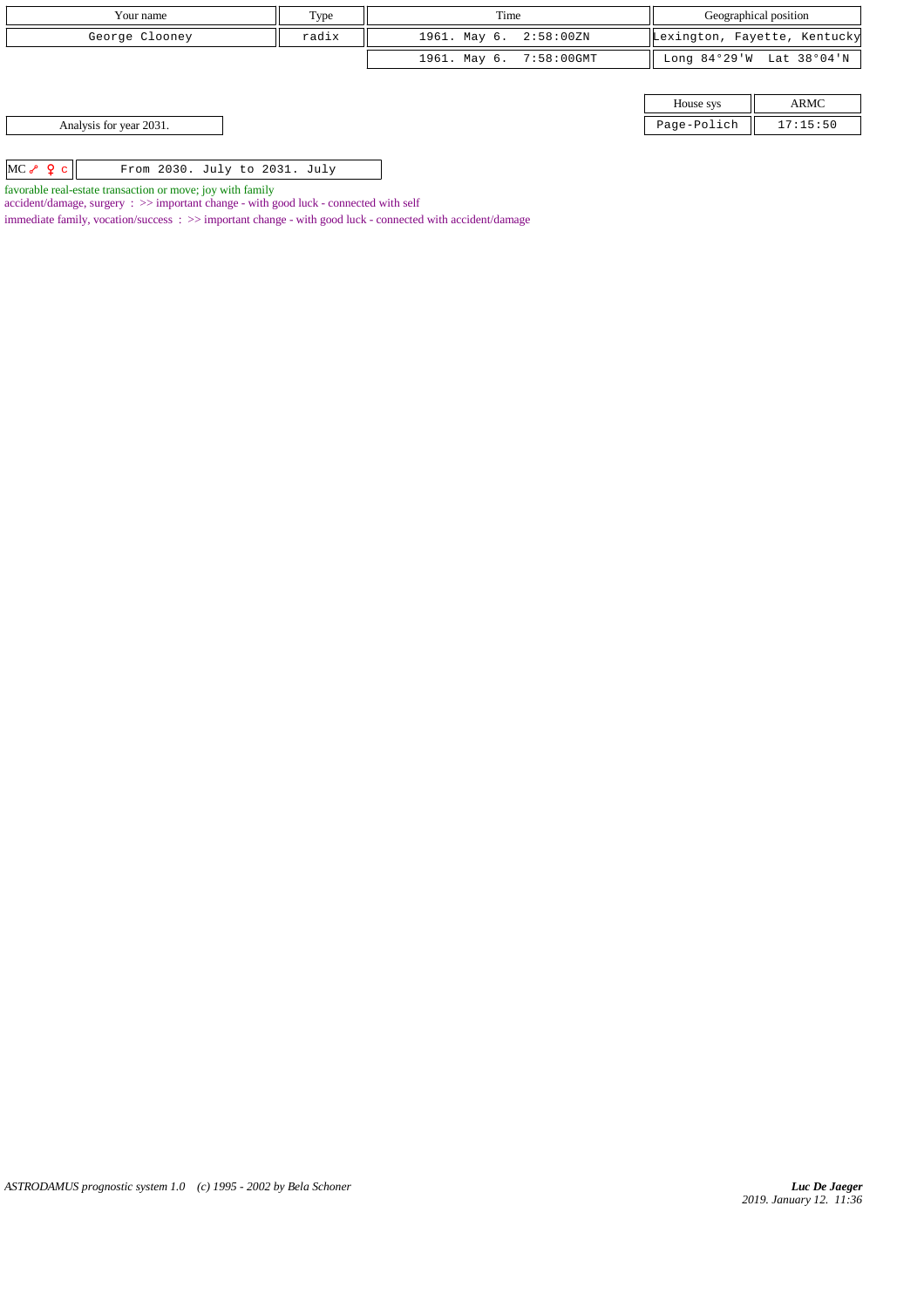| Your name                                                                                                                                                             | Type  |              | Time          |                 | Geographical position        |
|-----------------------------------------------------------------------------------------------------------------------------------------------------------------------|-------|--------------|---------------|-----------------|------------------------------|
| George Clooney                                                                                                                                                        | radix | 1961. May 6. | 2:58:00 ZN    |                 | Lexington, Fayette, Kentucky |
|                                                                                                                                                                       |       | 1961. May 6. | $7:58:00$ GMT | Long $84°29'$ W | Lat 38°04'N                  |
|                                                                                                                                                                       |       |              |               |                 |                              |
|                                                                                                                                                                       |       |              |               | House sys       | <b>ARMC</b>                  |
| Analysis for year 2032.                                                                                                                                               |       |              |               | Page-Polich     | 17:15:50                     |
|                                                                                                                                                                       |       |              |               |                 |                              |
| $MC \times$ d<br>From 2031. September to 2033. March                                                                                                                  |       |              |               |                 |                              |
| unfavorable real-estate transaction or move; losses; problem with family<br>immediate family, real-estate : >> unfavorable change - repeatedly - connected with child |       |              |               |                 |                              |
| (public) assault affecting life style; end of job; illness of parents<br>vocation/success, immediate family $\Rightarrow$ change - repeatedly - connected with child  |       |              |               |                 |                              |
|                                                                                                                                                                       |       |              |               |                 |                              |
| ზ<br>$\underline{\mathbf{a}}$   $\mathbf{m}$ d<br>From 2031. December to 2033. June                                                                                   |       |              |               |                 |                              |
| events determining long term tendencies:                                                                                                                              |       |              |               |                 |                              |
| isolation, secret, work, illness $\Rightarrow$ important change - unexpectedly                                                                                        |       |              |               |                 |                              |
| $12 \times D$ c<br>From 2032. January to 2033. July                                                                                                                   |       |              |               |                 |                              |

favorable change with job or illness

illness, work : >> favorable change - repeatedly - connected with child

beginning of secret love (or attempt); resolution of problems secret, distant relatives :  $\gg$  favorable change - repeatedly - connected with child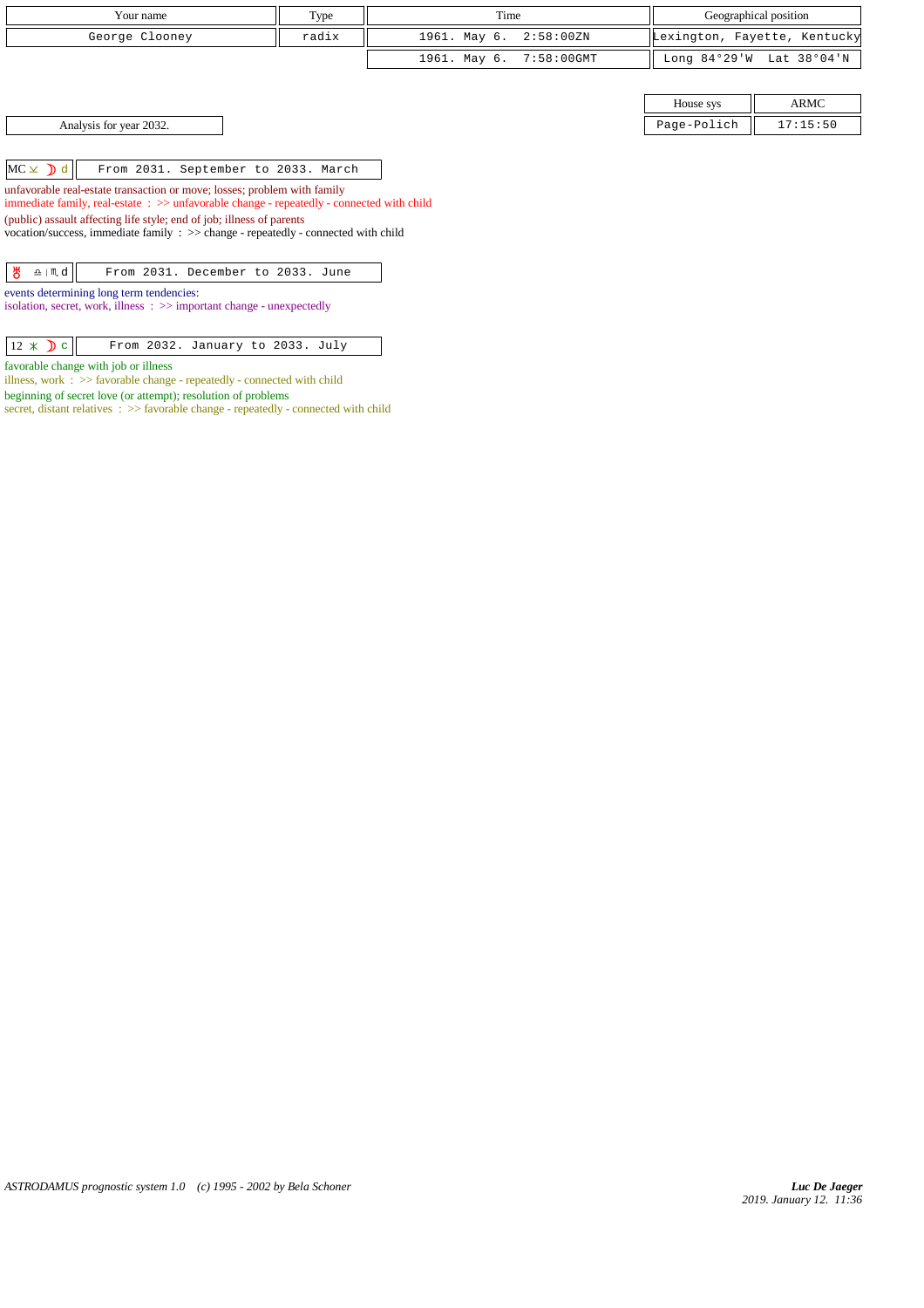| Your name                                                                                                                                                                                 | Type  | Time                          | Geographical position        |                |  |  |
|-------------------------------------------------------------------------------------------------------------------------------------------------------------------------------------------|-------|-------------------------------|------------------------------|----------------|--|--|
| George Clooney                                                                                                                                                                            | radix | 1961. May 6.<br>2:58:00 ZN    | Lexington, Fayette, Kentucky |                |  |  |
|                                                                                                                                                                                           |       | 1961. May 6.<br>$7:58:00$ GMT | Long $84°29'W$               | Lat $38°04'$ N |  |  |
|                                                                                                                                                                                           |       |                               | House sys                    | <b>ARMC</b>    |  |  |
| Analysis for year 2033.                                                                                                                                                                   |       |                               | Page-Polich                  | 17:15:50       |  |  |
| $\sum d$<br>From 2032. September to 2033. September<br>Asc $\sigma$                                                                                                                       |       |                               |                              |                |  |  |
| favorable change related to self<br>real-estate, immediate family, partner/spouse, external environment : >> important change - with tension - connected with finances                    |       |                               |                              |                |  |  |
| publicity, partner/spouse: >> important change - with tension - connected with finances                                                                                                   |       |                               |                              |                |  |  |
| $3 \times P d$<br>From 2032. October to 2034. February                                                                                                                                    |       |                               |                              |                |  |  |
| problem with law; unfavorable foreign travel; poor school test results<br>law, distant relatives $\therefore$ > unfavorable change - in the extreme - connected with illness              |       |                               |                              |                |  |  |
| problem with sibling; unfavorable travel; poor school test result; unfavorable communication<br>communication, education $\Rightarrow$ > change - in the extreme - connected with illness |       |                               |                              |                |  |  |
| $12 \times$ O d<br>From 2032. October to 2034. April                                                                                                                                      |       |                               |                              |                |  |  |
| health problems, (possible hospitalization); unfavorable change with job<br>work, illness : $\gg$ important change - with positive final result - connected with finances                 |       |                               |                              |                |  |  |
| problems; health problems, (possible hospitalization)<br>death/divorce, distant relatives : >> change - with positive final result - connected with finances                              |       |                               |                              |                |  |  |
| $11 \times \xi$ d<br>From 2033. January to 2034. January                                                                                                                                  |       |                               |                              |                |  |  |
| beginning of love; joy with child; pleasantness<br>child, love $\Rightarrow$ Savorable change - with tension - connected with finances                                                    |       |                               |                              |                |  |  |
| beginning of new friendship; desire(s), pleasantness<br>desire, friend(s) : $\gg$ favorable change - with tension - connected with finances                                               |       |                               |                              |                |  |  |
| ₫<br>$\mathfrak{D} \mid \partial_{\mathcal{C}} d$<br>From 2032. November to 2034. May                                                                                                     |       |                               |                              |                |  |  |
| events determining long term tendencies:<br>real-estate, immediate family, partner/spouse, external environment : >> important change - with tension                                      |       |                               |                              |                |  |  |
| $2 * P d$<br>From 2033. February to 2034. June                                                                                                                                            |       |                               |                              |                |  |  |
| (if existed) end of risk of divorce; improvement of partner's financial situation<br>illness, sex/rarely childbirth $\Rightarrow$ Savorable change - in the extreme - connected with work |       |                               |                              |                |  |  |
| improvement of financial situation<br>$finances : \gg$ favorable change - in the extreme - connected with illness                                                                         |       |                               |                              |                |  |  |
|                                                                                                                                                                                           |       |                               |                              |                |  |  |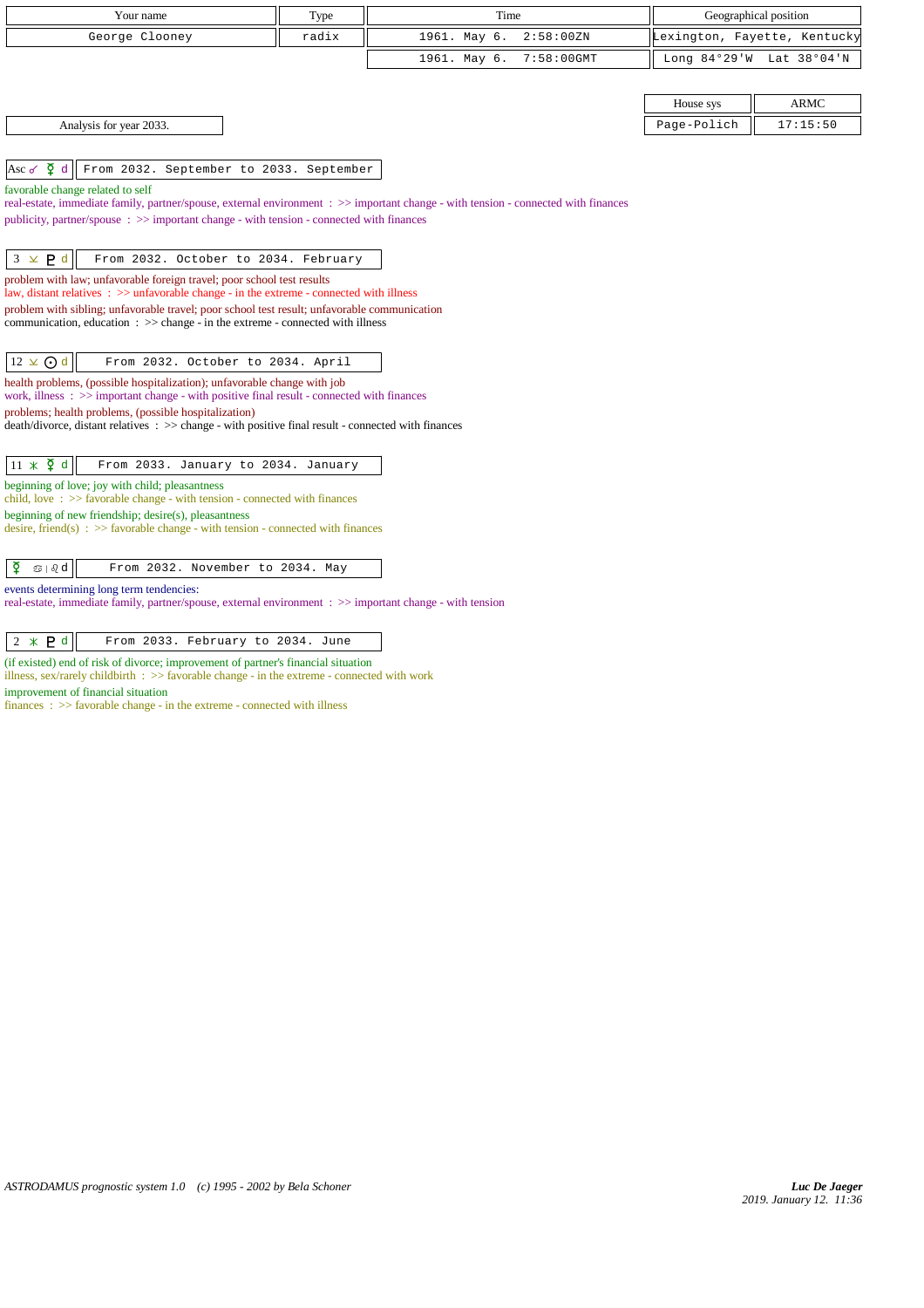| Your name                                                                                                                                                                        | Type  | Time                          |             | Geographical position        |
|----------------------------------------------------------------------------------------------------------------------------------------------------------------------------------|-------|-------------------------------|-------------|------------------------------|
| George Clooney                                                                                                                                                                   | radix | 1961. May 6.<br>2:58:00 ZN    |             | Lexington, Fayette, Kentucky |
|                                                                                                                                                                                  |       | 1961. May 6.<br>$7:58:00$ GMT |             | Long 84°29'W Lat 38°04'N     |
|                                                                                                                                                                                  |       |                               |             |                              |
|                                                                                                                                                                                  |       |                               | House sys   | <b>ARMC</b>                  |
| Analysis for year 2034.                                                                                                                                                          |       |                               | Page-Polich | 17:15:50                     |
|                                                                                                                                                                                  |       |                               |             |                              |
| $ Asc \Box \mathcal{B} d $<br>From 2033. August to 2034. August                                                                                                                  |       |                               |             |                              |
| health problems; risk of accident or surgery, death/separation/divorce in immediate environment: (scale: 6)                                                                      |       |                               |             |                              |
| isolation, secret, work, illness : >> unfavorable change - unexpectedly - connected with distant relatives<br>risk of divorce, end of love; health problem of partner (scale: 6) |       |                               |             |                              |
| love, law: >> unfavorable change - unexpectedly - connected with distant relatives                                                                                               |       |                               |             |                              |
|                                                                                                                                                                                  |       |                               |             |                              |
| Ψ<br>$m \mid \partial_c c$<br>From 2033. June to 2034. December                                                                                                                  |       |                               |             |                              |
| events determining long term tendencies:<br>important life events, accident/damage, surgery, death/divorce : >> important change - with irregularity                             |       |                               |             |                              |
|                                                                                                                                                                                  |       |                               |             |                              |
| $MC \times 5d$<br>From 2033. November to 2035. March                                                                                                                             |       |                               |             |                              |
| unfavorable real-estate transaction or move; losses; problem with family                                                                                                         |       |                               |             |                              |
| death/divorce, accident/damage : >> change - with obstacles - connected with elderly person                                                                                      |       |                               |             |                              |
| (public) assault affecting life style; end of job; illness of parents<br>vocation/success, influential : >> change - with obstacles - connected with elderly person              |       |                               |             |                              |
|                                                                                                                                                                                  |       |                               |             |                              |
| $3 \sim 4d$<br>From 2033. December to 2034. December                                                                                                                             |       |                               |             |                              |
| foreign travel; favorable law procedure<br>law, distant relatives $\therefore$ > important change - with great luck - connected with friend(s)                                   |       |                               |             |                              |
| immediate family, education $\therefore$ >> important change - with great luck - connected with friend(s)                                                                        |       |                               |             |                              |
|                                                                                                                                                                                  |       |                               |             |                              |
| $MC \times \Psi$ c<br>From 2033. December to 2035. April                                                                                                                         |       |                               |             |                              |
| unfavorable real-estate transaction or move; losses; problem with family<br>death/divorce, accident/damage: >> unfavorable change - with irregularity - connected with self      |       |                               |             |                              |
| (public) assault affecting life style; end of job; illness of parents                                                                                                            |       |                               |             |                              |
| vocation/success, immediate family : >> change - with irregularity - connected with death/divorce                                                                                |       |                               |             |                              |
| $11 \times \frac{11}{9}$ d<br>From 2034. January to 2035. January                                                                                                                |       |                               |             |                              |
| separation from friends; desires are fulfilled with great difficulties<br>friend(s), desire : >> unfavorable change - unexpectedly - connected with distant relatives            |       |                               |             |                              |
| gynecology problem; end of love; problem with child; unpleasantness                                                                                                              |       |                               |             |                              |
| love, child: >> change - unexpectedly - connected with distant relatives                                                                                                         |       |                               |             |                              |
|                                                                                                                                                                                  |       |                               |             |                              |
| $MC \times \sigma^d$ d<br>From 2034. April to 2035. April<br>(public) assault affecting life style; end of job; illness of parents                                               |       |                               |             |                              |
| principal, authority : >> unfavorable change - with dynamics - connected with love                                                                                               |       |                               |             |                              |
| unfavorable real-estate transaction or move; losses; problem with family<br>$accident/damage$ , surgery : $\gg$ change - with dynamics - connected with love                     |       |                               |             |                              |
|                                                                                                                                                                                  |       |                               |             |                              |
| $2 \times 4d$<br>From 2034. April to 2035. April                                                                                                                                 |       |                               |             |                              |
| financial decline, incidental expenses                                                                                                                                           |       |                               |             |                              |
| finances : $\gg$ unfavorable change - with great luck - connected with friend(s)<br>end of love, divorce; risk of accident or surgery in immediate environment: (scale: 3)       |       |                               |             |                              |
| $death/divorce, accident/damage : >> change - with great luck - connected with friend(s)$                                                                                        |       |                               |             |                              |
|                                                                                                                                                                                  |       |                               |             |                              |
|                                                                                                                                                                                  |       |                               |             |                              |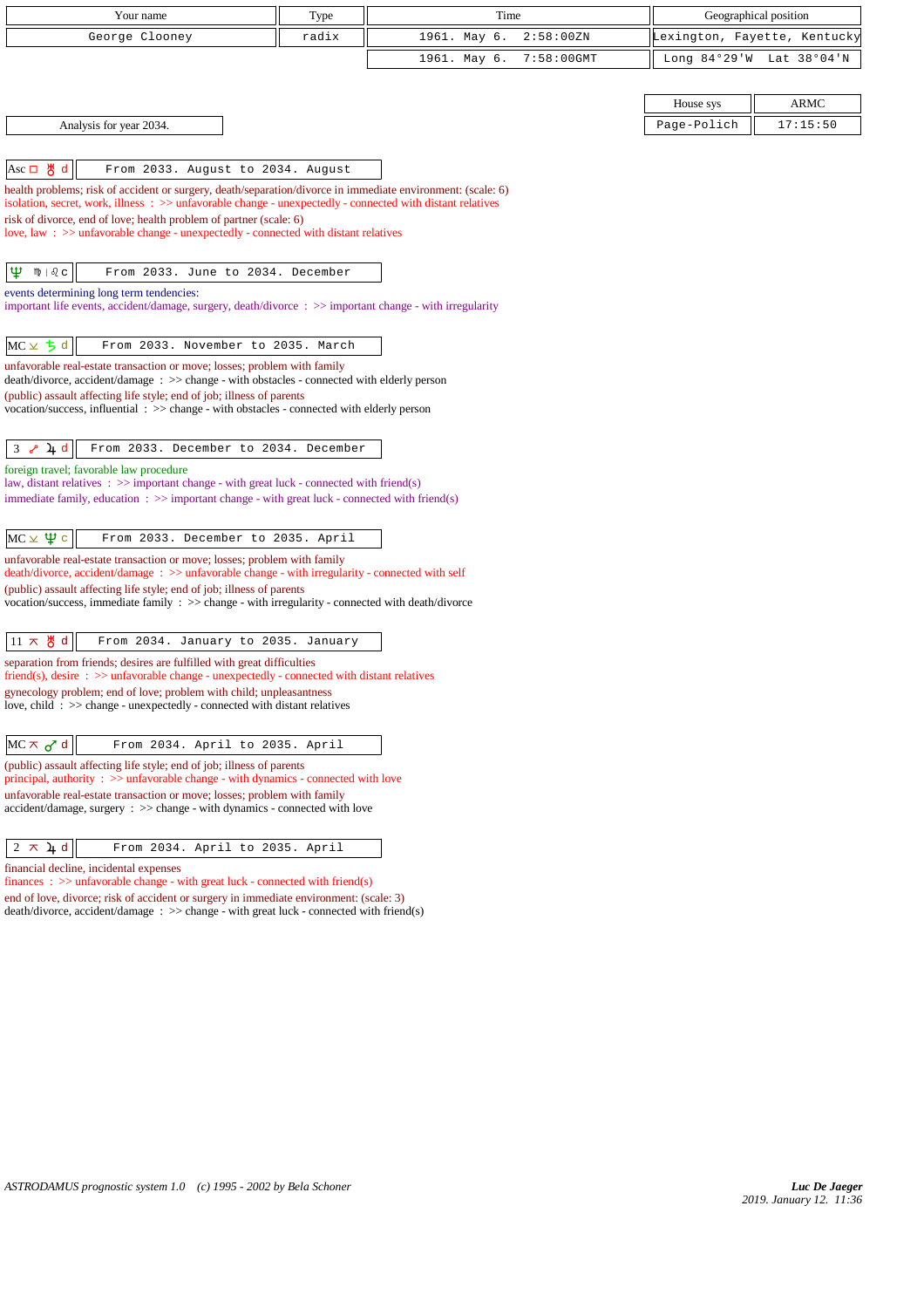| Your name                                                                                                                                                                                                | Type  | Time                       |             | Geographical position        |
|----------------------------------------------------------------------------------------------------------------------------------------------------------------------------------------------------------|-------|----------------------------|-------------|------------------------------|
| George Clooney                                                                                                                                                                                           | radix | 1961. May 6.<br>2:58:00 ZN |             | Lexington, Fayette, Kentucky |
|                                                                                                                                                                                                          |       | 7:58:00GMT<br>1961. May 6. |             | Long 84°29'W Lat 38°04'N     |
|                                                                                                                                                                                                          |       |                            |             |                              |
|                                                                                                                                                                                                          |       |                            | House sys   | ARMC                         |
| Analysis for year 2035.                                                                                                                                                                                  |       |                            | Page-Polich | 17:15:50                     |
|                                                                                                                                                                                                          |       |                            |             |                              |
| $2 \Box$ O c<br>From 2034. May to 2035. November                                                                                                                                                         |       |                            |             |                              |
| financial decline, incidental expenses                                                                                                                                                                   |       |                            |             |                              |
| finances : $\gg$ important change - with positive final result - connected with work                                                                                                                     |       |                            |             |                              |
| end of love, divorce; risk of accident or surgery in immediate environment: (scale: 3)<br>$death/divorce, illness : \gg important change - with positive final result - connected with immediate family$ |       |                            |             |                              |
|                                                                                                                                                                                                          |       |                            |             |                              |
| $3 \times 0c$<br>From 2034. September to 2036. March                                                                                                                                                     |       |                            |             |                              |
| foreign travel; favorable law procedure                                                                                                                                                                  |       |                            |             |                              |
| distant relatives, authority $\Rightarrow$ > favorable change - with positive final result - connected with finances                                                                                     |       |                            |             |                              |
| joy with sibling; domestic travel or examination; favorable communication                                                                                                                                |       |                            |             |                              |
| immediate family, administration : >> favorable change - with positive final result - connected with finances                                                                                            |       |                            |             |                              |
|                                                                                                                                                                                                          |       |                            |             |                              |
| $11 \Box \sigma$ <sup><math>c</math></sup><br>From 2035. June to 2036. June                                                                                                                              |       |                            |             |                              |

separation from friends; desires are fulfilled with great difficulties

gynecology problem; end of love; problem with child; unpleasantness

desire, friend(s) : >> unfavorable change - with dynamics - connected with love

love, child : >> unfavorable change - with dynamics - connected with death/divorce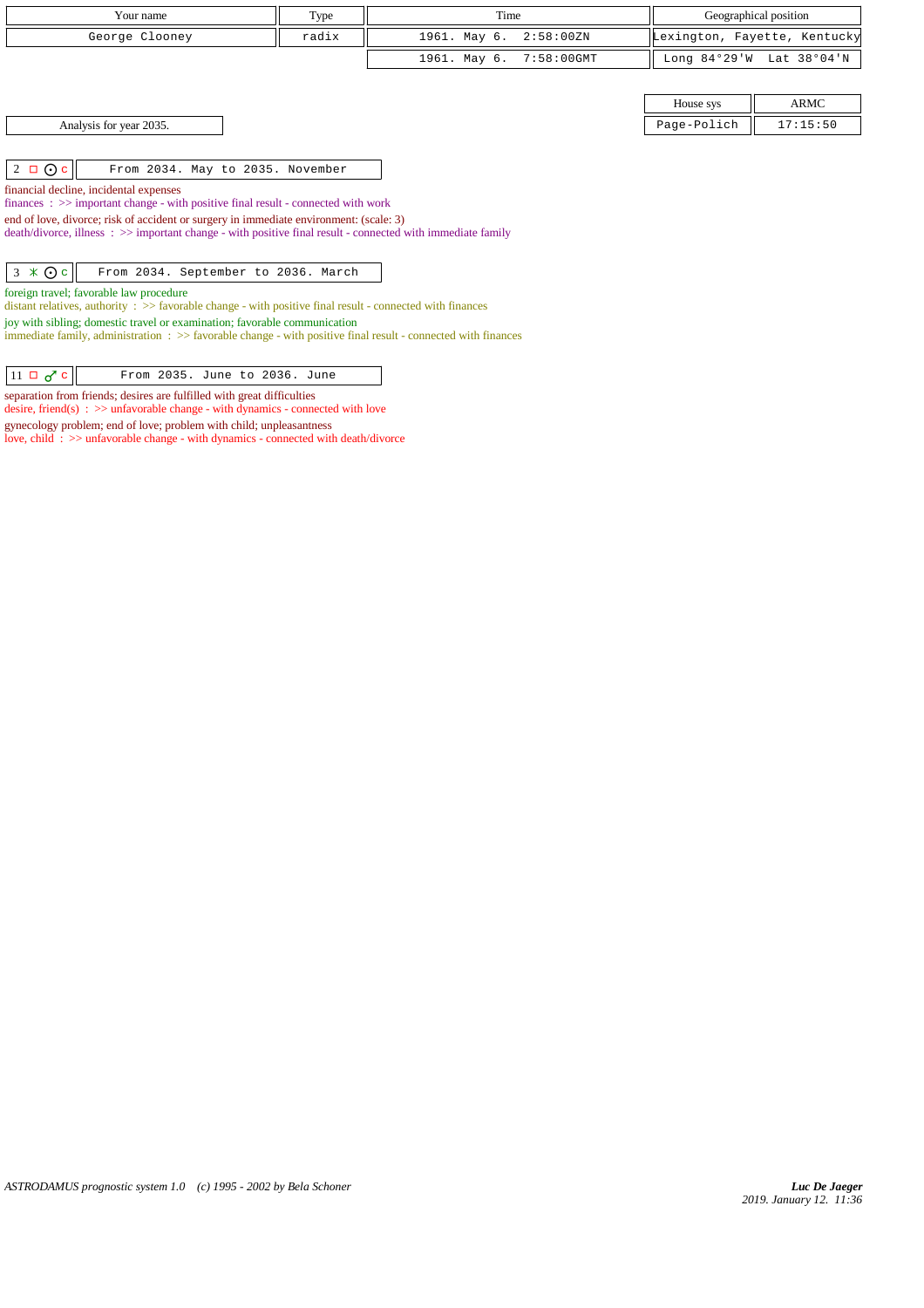| Your name                                                                                                                                                                                                                  | Type  | Time                       |                | Geographical position        |  |
|----------------------------------------------------------------------------------------------------------------------------------------------------------------------------------------------------------------------------|-------|----------------------------|----------------|------------------------------|--|
| George Clooney                                                                                                                                                                                                             | radix | 1961. May 6.<br>2:58:00 ZN |                | Lexington, Fayette, Kentucky |  |
|                                                                                                                                                                                                                            |       | 7:58:00GMT<br>1961. May 6. | Long $84°29'W$ | Lat 38°04'N                  |  |
|                                                                                                                                                                                                                            |       |                            |                |                              |  |
|                                                                                                                                                                                                                            |       |                            | House sys      | <b>ARMC</b>                  |  |
| Analysis for year 2036.                                                                                                                                                                                                    |       |                            | Page-Polich    | 17:15:50                     |  |
|                                                                                                                                                                                                                            |       |                            |                |                              |  |
| $11$ ロ ち c<br>From 2035. September to 2037. January                                                                                                                                                                        |       |                            |                |                              |  |
| separation from friends; desires are fulfilled with great difficulties<br>desire, friend(s) : $\gg$ important change - with obstacles - connected with death/divorce                                                       |       |                            |                |                              |  |
| gynecology problem; end of love; problem with child; unpleasantness<br>love, child: >> important change - with obstacles - connected with death/divorce                                                                    |       |                            |                |                              |  |
| From 2035. November to 2036. November<br>Asc $\pi$ $\sigma$ c                                                                                                                                                              |       |                            |                |                              |  |
| health problems; risk of accident or surgery, death/separation/divorce in immediate environment: (scale: 4)<br>finances, foreign countries, law $\Rightarrow$ > > unfavorable change - with dynamics - connected with love |       |                            |                |                              |  |
| risk of divorce, end of love; health problem of partner (scale: 4)<br>love, sex/rarely childbirth $\therefore$ $\Rightarrow$ change - with dynamics - connected with principal                                             |       |                            |                |                              |  |
| $Asc \times 5c$<br>From 2036. February to 2037. June                                                                                                                                                                       |       |                            |                |                              |  |

risk of divorce, end of love; health problem of partner (scale: 4)

love, partner/spouse : >> change - with obstacles - connected with elderly person health problems; risk of accident or surgery, death/separation/divorce in immediate environment: (scale: 4)

isolation, secret, desire, friend(s) : >> change - with obstacles - connected with elderly person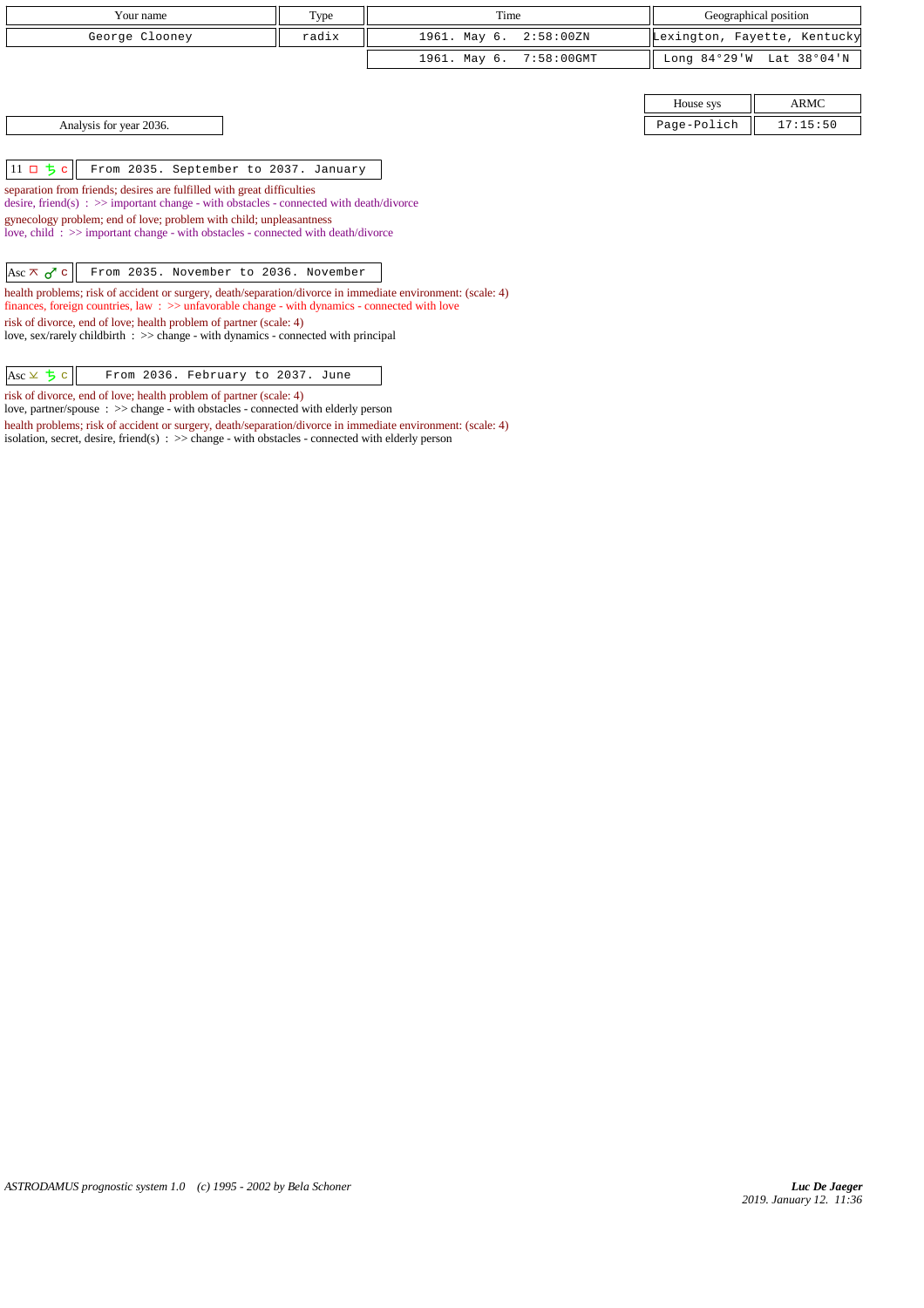| Your name                                                                                                                                                                                                                                                                                                                                                                                                                                                | Type  | Time                          |             | Geographical position        |
|----------------------------------------------------------------------------------------------------------------------------------------------------------------------------------------------------------------------------------------------------------------------------------------------------------------------------------------------------------------------------------------------------------------------------------------------------------|-------|-------------------------------|-------------|------------------------------|
| George Clooney                                                                                                                                                                                                                                                                                                                                                                                                                                           | radix | 1961. May 6.<br>2:58:00 ZN    |             | Lexington, Fayette, Kentucky |
|                                                                                                                                                                                                                                                                                                                                                                                                                                                          |       | $7:58:00$ GMT<br>1961. May 6. |             | Long 84°29'W Lat 38°04'N     |
|                                                                                                                                                                                                                                                                                                                                                                                                                                                          |       |                               |             |                              |
|                                                                                                                                                                                                                                                                                                                                                                                                                                                          |       |                               | House sys   | <b>ARMC</b>                  |
| Analysis for year 2037.                                                                                                                                                                                                                                                                                                                                                                                                                                  |       |                               | Page-Polich | 17:15:50                     |
| ¥.<br>$m \mid \mathcal{V}_P C$<br>From 2036. December to 2038. June<br>events determining long term tendencies:<br>immediate family, education, accident/damage, surgery, death/divorce: >> important change - with good luck                                                                                                                                                                                                                            |       |                               |             |                              |
| $2 * 9c$<br>From 2037. March to 2038. March<br>(if existed) end of risk of divorce; improvement of partner's financial situation<br>sex/rarely childbirth, illness $\Rightarrow$ favorable change - with good luck - connected with self<br>improvement of financial situation<br>finances : $\gg$ favorable change - with good luck - connected with self                                                                                               |       |                               |             |                              |
| $3 \Box \Psi d$<br>From 2037. April to 2038. August<br>problem with sibling; unfavorable travel; poor school test result; unfavorable communication<br>travel, education $\Rightarrow$ > unfavorable change - with irregularity - connected with death/divorce<br>problem with law; unfavorable foreign travel; poor school test results<br>law, foreign countries $\Rightarrow$ > unfavorable change - with irregularity - connected with death/divorce |       |                               |             |                              |
| $MC \triangle 4c$<br>From 2037. May to 2038. May                                                                                                                                                                                                                                                                                                                                                                                                         |       |                               |             |                              |

improvement in life style; favorable change with job

favorable real-estate transaction or move; joy with family

vocation/success, immediate family : >> favorable change - with great luck - connected with friend(s)

immediate family, real-estate : >> favorable change - with great luck - connected with friend(s)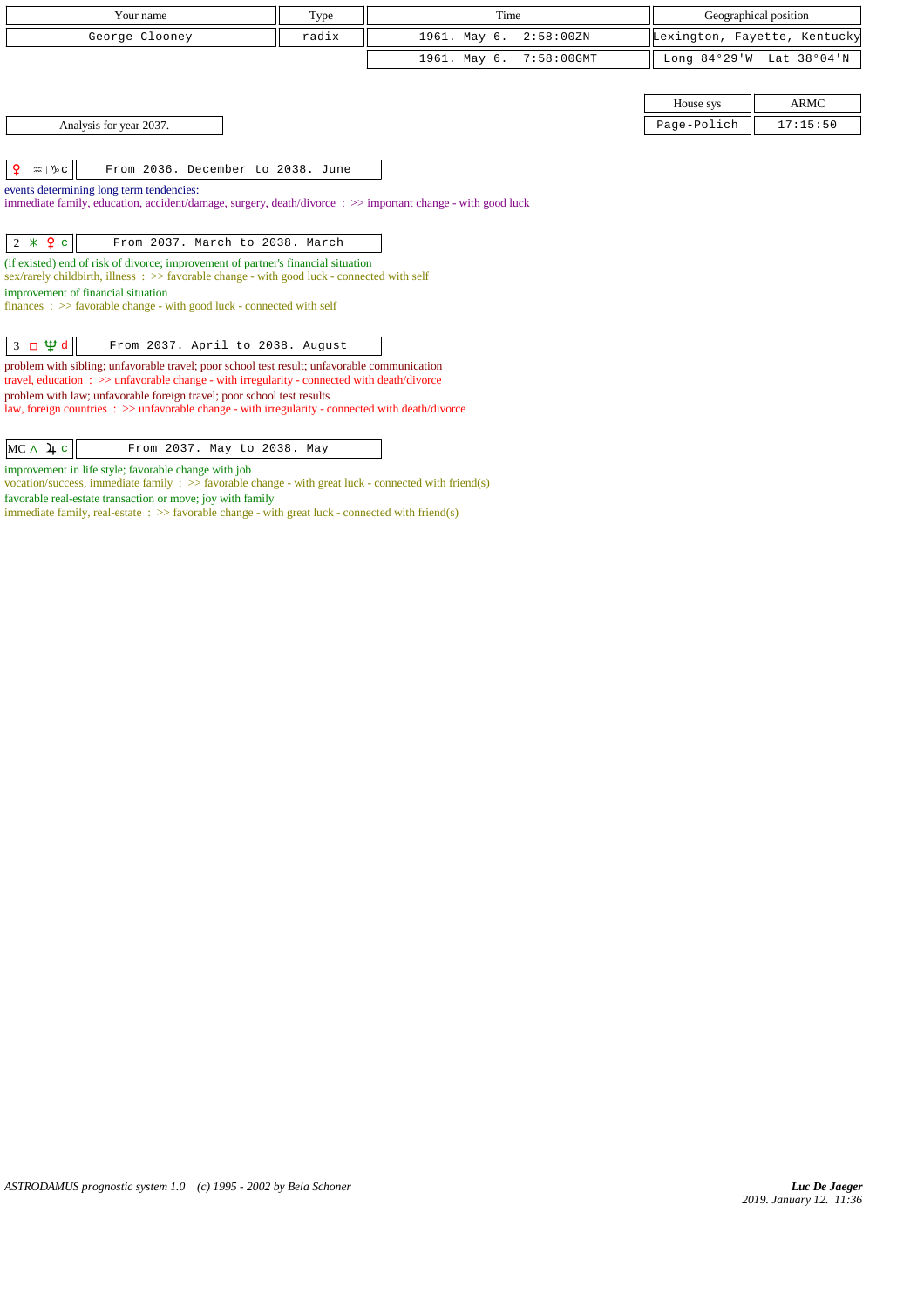| Your name                                                                                                                                                                                | Type  | Time         |               |             | Geographical position        |
|------------------------------------------------------------------------------------------------------------------------------------------------------------------------------------------|-------|--------------|---------------|-------------|------------------------------|
| George Clooney                                                                                                                                                                           | radix | 1961. May 6. | 2:58:00 ZN    |             | Lexington, Fayette, Kentucky |
|                                                                                                                                                                                          |       | 1961. May 6. | $7:58:00$ GMT |             | Long 84°29'W Lat 38°04'N     |
|                                                                                                                                                                                          |       |              |               |             |                              |
|                                                                                                                                                                                          |       |              |               | House sys   | <b>ARMC</b>                  |
| Analysis for year 2038.                                                                                                                                                                  |       |              |               | Page-Polich | 17:15:50                     |
|                                                                                                                                                                                          |       |              |               |             |                              |
| $3 \times 9$ c<br>From 2037. July to 2038. July                                                                                                                                          |       |              |               |             |                              |
| problem with law; unfavorable foreign travel; poor school test results                                                                                                                   |       |              |               |             |                              |
| law, authority : >> unfavorable change - with good luck - connected with accident/damage<br>problem with sibling; unfavorable travel; poor school test result; unfavorable communication |       |              |               |             |                              |
| education, immediate family : >> change - with good luck - connected with accident/damage                                                                                                |       |              |               |             |                              |
|                                                                                                                                                                                          |       |              |               |             |                              |
| $2 \Delta \Psi d$<br>From 2037. August to 2038. December                                                                                                                                 |       |              |               |             |                              |
| improvement of financial situation                                                                                                                                                       |       |              |               |             |                              |
| finances : $\gg$ favorable change - with irregularity - connected with sex/rarely childbirth                                                                                             |       |              |               |             |                              |
| (if existed) end of risk of divorce; improvement of partner's financial situation                                                                                                        |       |              |               |             |                              |
| sex/rarely childbirth, illness $\therefore$ >> favorable change - with irregularity - connected with passion                                                                             |       |              |               |             |                              |
| $11 \Box$ $\Box$ c<br>From 2037. July to 2039. January                                                                                                                                   |       |              |               |             |                              |
| separation from friends; desires are fulfilled with great difficulties                                                                                                                   |       |              |               |             |                              |
| desire, friend(s) : $\gg$ unfavorable change - repeatedly - connected with child                                                                                                         |       |              |               |             |                              |
| gynecology problem; end of love; problem with child; unpleasantness                                                                                                                      |       |              |               |             |                              |
| child, love $\therefore$ >> unfavorable change - repeatedly - connected with illness                                                                                                     |       |              |               |             |                              |
| From 2037. November to 2039. May<br>$\text{Asc} \times \text{D}$ c                                                                                                                       |       |              |               |             |                              |
|                                                                                                                                                                                          |       |              |               |             |                              |
| risk of divorce, end of love; health problem of partner (scale: 2)<br>love, partner/spouse : >> unfavorable change - repeatedly - connected with child                                   |       |              |               |             |                              |
| health problems;                                                                                                                                                                         |       |              |               |             |                              |
| love, child, desire, friend(s) : $\gg$ change - repeatedly - connected with illness                                                                                                      |       |              |               |             |                              |
|                                                                                                                                                                                          |       |              |               |             |                              |
| $MC \times P$ c<br>From 2038. April to 2039. August                                                                                                                                      |       |              |               |             |                              |
| unfavorable real-estate transaction or move; losses; problem with family                                                                                                                 |       |              |               |             |                              |

surgery, death/divorce :  $\gg$  unfavorable change - in the extreme - connected with distant relatives (public) assault affecting life style; end of job; illness of parents

vocation/success, authority : >> change - in the extreme - connected with illness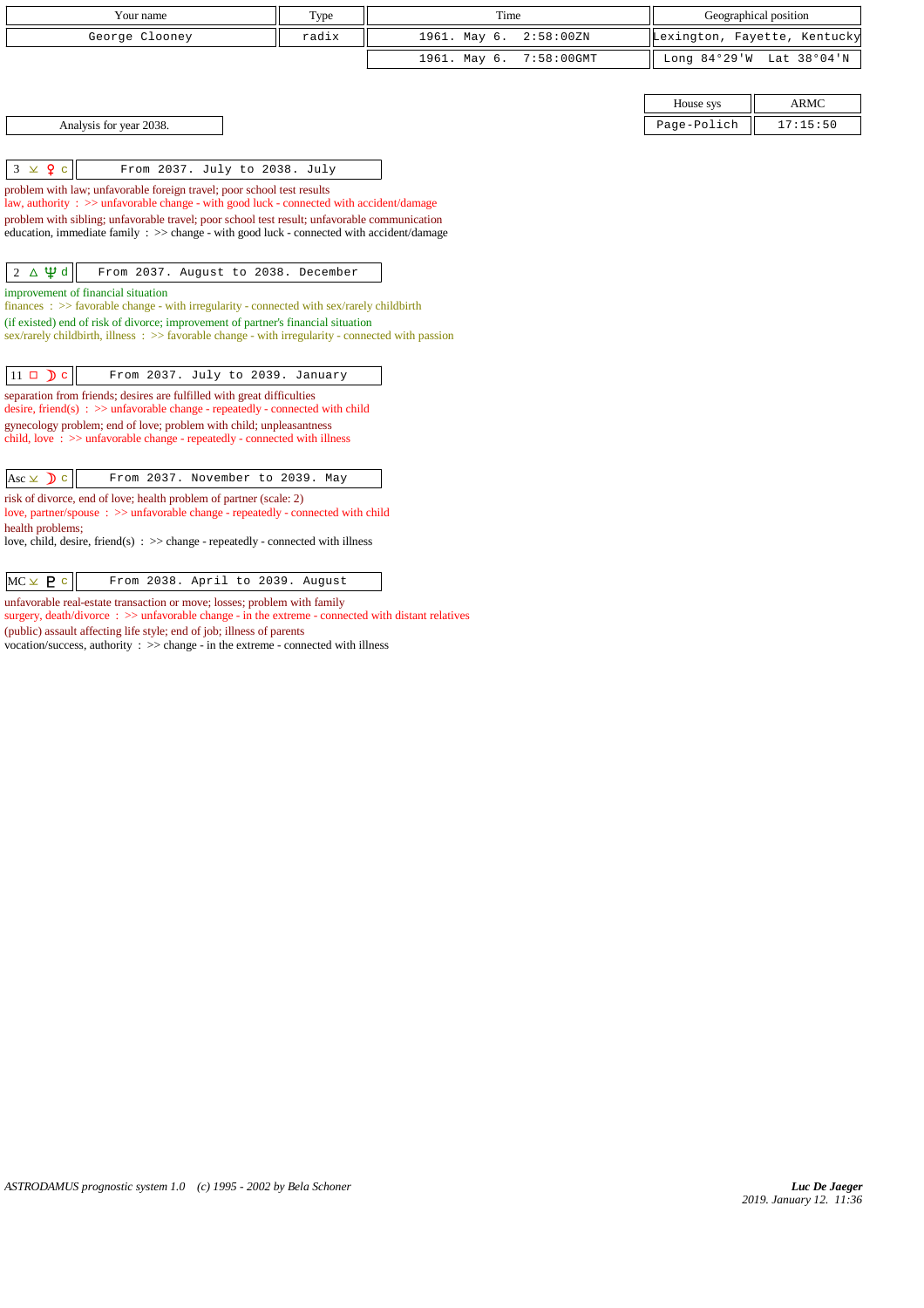| Your name                                                                                                                                                                             | Type  | Time         |               |                | Geographical position        |
|---------------------------------------------------------------------------------------------------------------------------------------------------------------------------------------|-------|--------------|---------------|----------------|------------------------------|
| George Clooney                                                                                                                                                                        | radix | 1961. May 6. | 2:58:00 ZN    |                | Lexington, Fayette, Kentucky |
|                                                                                                                                                                                       |       | 1961. May 6. | $7:58:00$ GMT | Long $84°29'W$ | Lat 38°04'N                  |
|                                                                                                                                                                                       |       |              |               |                |                              |
|                                                                                                                                                                                       |       |              |               | House sys      | <b>ARMC</b>                  |
| Analysis for year 2039.                                                                                                                                                               |       |              |               | Page-Polich    | 17:15:50                     |
|                                                                                                                                                                                       |       |              |               |                |                              |
| $12 \times \xi$ d<br>From 2038. July to 2039. July                                                                                                                                    |       |              |               |                |                              |
| health problems, (possible hospitalization); unfavorable change with job<br>work, illness $\Rightarrow$ >> unfavorable change - with tension - connected with finances                |       |              |               |                |                              |
| beginning of secret love (or attempt); problems; health problems, (possible hospitalization)<br>accident/damage, surgery : >> change - with tension - connected with immediate family |       |              |               |                |                              |
| $\odot$<br>$\mathfrak{S} \mid \mathfrak{V}$ d<br>From 2038. February to 2040. February                                                                                                |       |              |               |                |                              |
| events determining long term tendencies:<br>work, illness, finances: >> important change - with positive final result                                                                 |       |              |               |                |                              |
| $12 \Box$ 8 c<br>From 2038. November to 2039. November                                                                                                                                |       |              |               |                |                              |
| problems; health problems, (possible hospitalization)<br>distant relatives, death/divorce : >> unfavorable change - unexpectedly - connected with work                                |       |              |               |                |                              |
| health problems, (possible hospitalization); unfavorable change with job<br>distant relatives, work : >> unfavorable change - unexpectedly - connected with death/divorce             |       |              |               |                |                              |
|                                                                                                                                                                                       |       |              |               |                |                              |

12  $\Delta$  8 d From 2039. June to 2040. June

distant relatives, isolation : >> favorable change - unexpectedly - connected with work

distant relatives, work : >> favorable change - unexpectedly - connected with illness

resolution of problems

favorable change with job or illness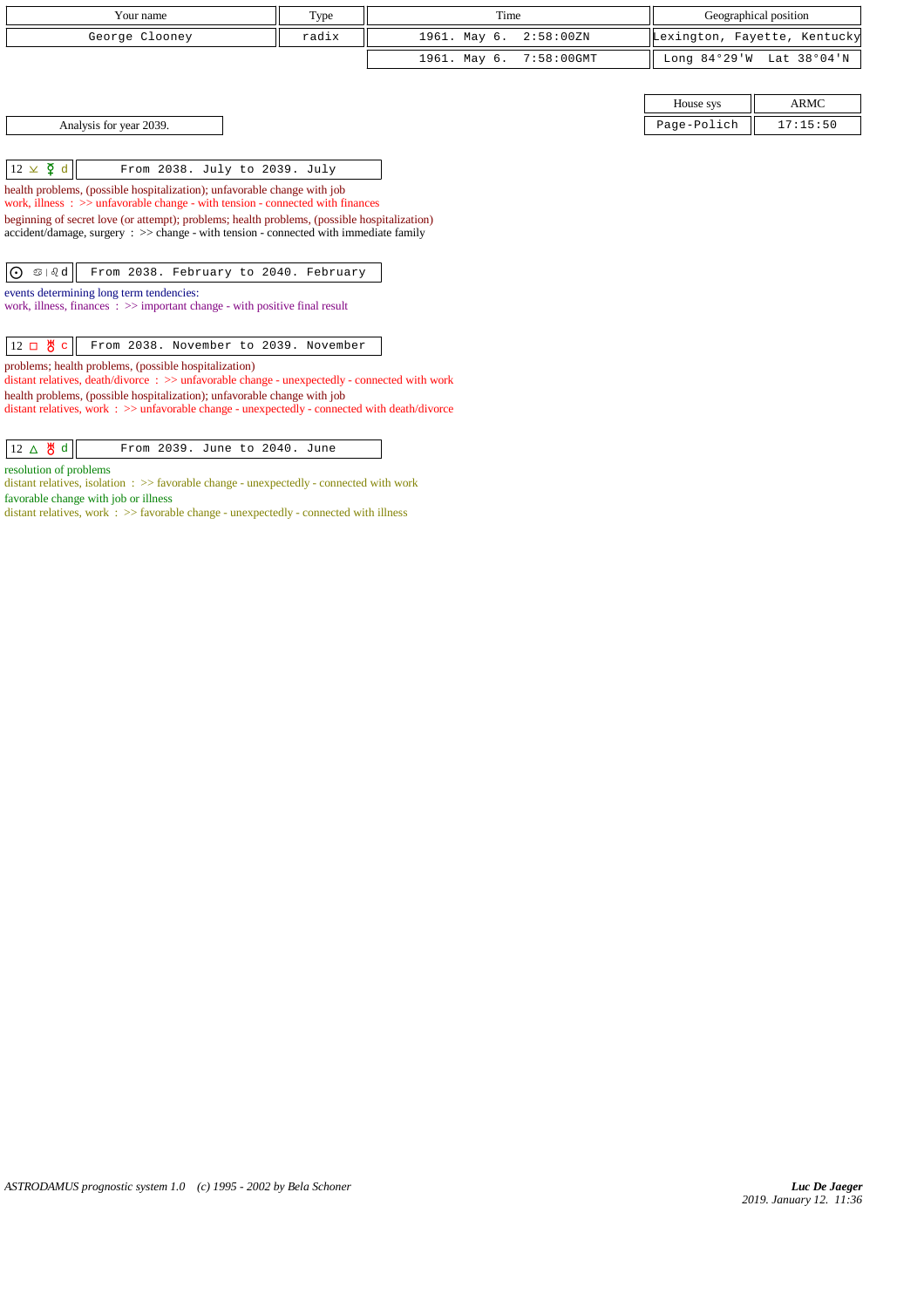| Your name      | Type  | Time                    | Geographical position        |
|----------------|-------|-------------------------|------------------------------|
| George Clooney | radix | 1961. May 6. 2:58:00ZN  | Lexington, Fayette, Kentucky |
|                |       | 1961. May 6. 7:58:00GMT | Long 84°29'W Lat 38°04'N     |

Analysis for year 2040.

| House sys  | <b>ARMC</b> |  |  |
|------------|-------------|--|--|
| aqe-Polich | 17:15:50    |  |  |

 $\boxed{\bigodot$   $\begin{bmatrix} \# \mid \text{mc} \end{bmatrix}$  From 2039. April to 2041. April

events determining long term tendencies: work, illness, finances : >> important change - with positive final result

12 c From 2039. November to 2040. November

favorable change with job or illness

work, illness : >> important change - with tension - connected with finances

accident/damage, surgery : >> important change - with tension - connected with immediate family

|  |  |  |  | $MC \rvert P d$ From 2039. October to 2041. February |
|--|--|--|--|------------------------------------------------------|
|--|--|--|--|------------------------------------------------------|

favorable real-estate transaction or move; joy with family

surgery, death/divorce : >> important change - in the extreme - connected with distant relatives vocation/success, authority :  $\gg$  important change - in the extreme - connected with illness

favorable change related to self

love, child, desire, friend(s) :  $\gg$  favorable change - repeatedly - connected with illness favorable change with marriage or partnership

love, partner/spouse : >> favorable change - repeatedly - connected with child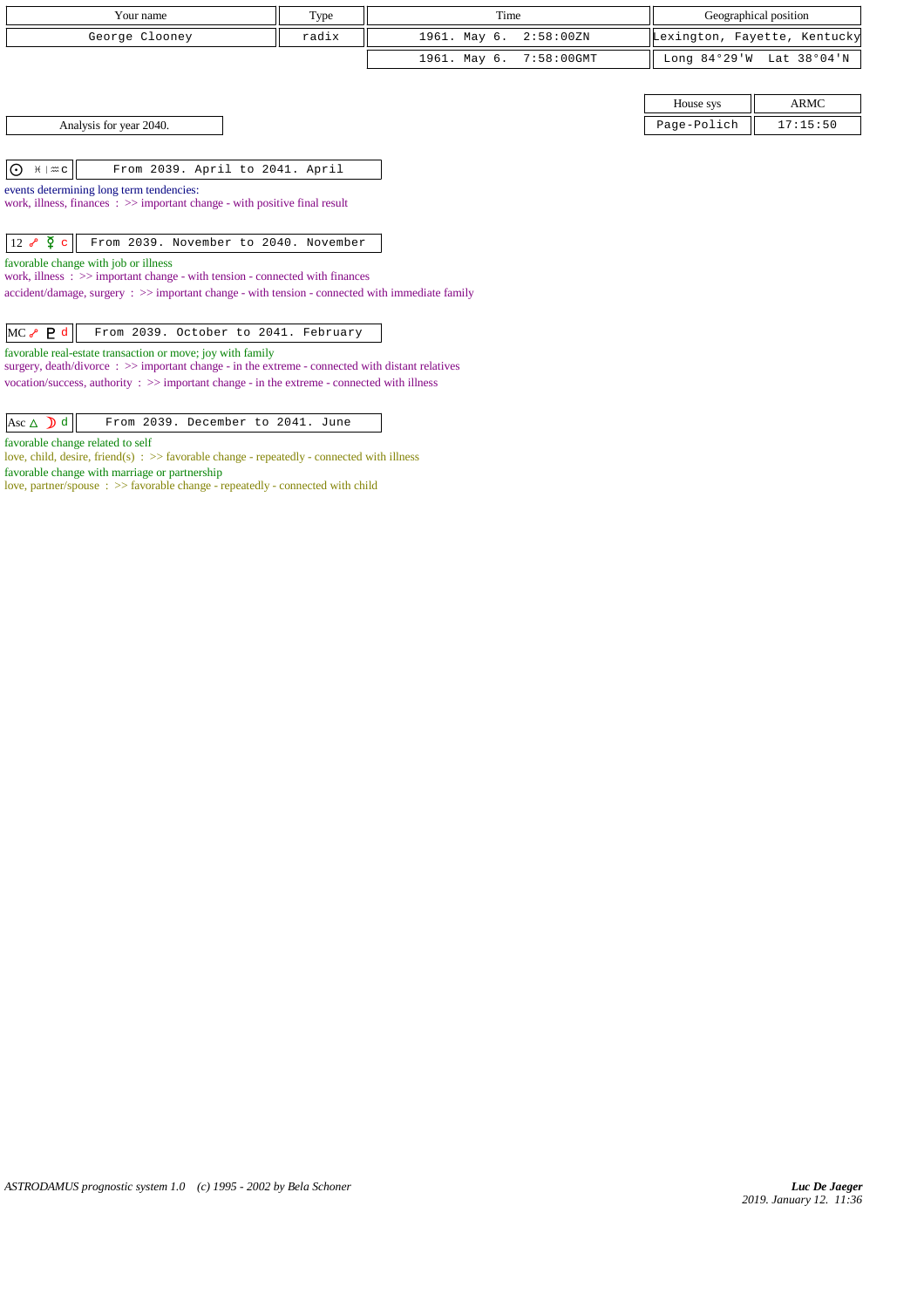| Your name                                                                                                                                                                                                           | Type  | Time                       |                | Geographical position        |
|---------------------------------------------------------------------------------------------------------------------------------------------------------------------------------------------------------------------|-------|----------------------------|----------------|------------------------------|
| George Clooney                                                                                                                                                                                                      | radix | 1961. May 6.<br>2:58:00 ZN |                | Lexington, Fayette, Kentucky |
|                                                                                                                                                                                                                     |       | 7:58:00GMT<br>1961. May 6. | Long $84°29'W$ | Lat 38°04'N                  |
|                                                                                                                                                                                                                     |       |                            |                |                              |
|                                                                                                                                                                                                                     |       |                            | House sys      | <b>ARMC</b>                  |
| Analysis for year 2041.                                                                                                                                                                                             |       |                            | Page-Polich    | 17:15:50                     |
|                                                                                                                                                                                                                     |       |                            |                |                              |
| $11 \times$ d<br>From 2040. May to 2041. November                                                                                                                                                                   |       |                            |                |                              |
| beginning of love; joy with child; pleasantness<br>child, love $\Rightarrow$ Savorable change - repeatedly - connected with illness                                                                                 |       |                            |                |                              |
| beginning of new friendship; $desire(s)$ , pleasantness                                                                                                                                                             |       |                            |                |                              |
| desire, friend(s) : $\gg$ favorable change - repeatedly - connected with child                                                                                                                                      |       |                            |                |                              |
| $\Psi$ c<br>$2\Box$<br>From 2040. August to 2041. December                                                                                                                                                          |       |                            |                |                              |
| financial decline, incidental expenses                                                                                                                                                                              |       |                            |                |                              |
| $finances: >> unfavorable change - with irregularity - connected with death/divorce$                                                                                                                                |       |                            |                |                              |
| end of love, divorce; risk of accident or surgery, death/separation/divorce in immediate environment: (scale: 5)<br>death/divorce, accident/damage: >> unfavorable change - with irregularity - connected with self |       |                            |                |                              |
|                                                                                                                                                                                                                     |       |                            |                |                              |
| $3 \Delta$ 9 d<br>From 2040. October to 2041. October                                                                                                                                                               |       |                            |                |                              |
| joy with sibling; domestic travel or examination; favorable communication<br>education, immediate family $\Rightarrow$ Savorable change - with good luck - connected with self                                      |       |                            |                |                              |
| foreign travel; favorable law procedure                                                                                                                                                                             |       |                            |                |                              |
| law, authority : $\gg$ favorable change - with good luck - connected with self                                                                                                                                      |       |                            |                |                              |
| $MC \times 1$ <sup>d</sup><br>From 2040. December to 2041. December                                                                                                                                                 |       |                            |                |                              |
| unfavorable real-estate transaction or move; losses; problem with family<br>death/divorce, immediate family : >> unfavorable change - with great luck - connected with isolation                                    |       |                            |                |                              |
| (public) assault affecting life style; end of job; illness of parents                                                                                                                                               |       |                            |                |                              |
| vocation/success, immediate family $\Rightarrow$ > $\Rightarrow$ change - with great luck - connected with death/divorce                                                                                            |       |                            |                |                              |
|                                                                                                                                                                                                                     |       |                            |                |                              |
| $3 \Delta \Psi c$<br>From 2040. December to 2042. April                                                                                                                                                             |       |                            |                |                              |
| joy with sibling; domestic travel or examination; favorable communication<br>travel, education : $\gg$ favorable change - with irregularity - connected with sex/rarely childbirth                                  |       |                            |                |                              |
| foreign travel; favorable law procedure<br>law, foreign countries $\Rightarrow$ Savorable change - with irregularity - connected with sex/rarely childbirth                                                         |       |                            |                |                              |
|                                                                                                                                                                                                                     |       |                            |                |                              |
| $2 \Box$ $9d$<br>From 2041. February to 2042. February                                                                                                                                                              |       |                            |                |                              |
| financial decline, incidental expenses                                                                                                                                                                              |       |                            |                |                              |
| finances : >> unfavorable change - with good luck - connected with accident/damage<br>end of love, divorce; risk of accident or surgery in immediate environment: (scale: 3)                                        |       |                            |                |                              |
| death/divorce, accident/damage : >> unfavorable change - with good luck - connected with self                                                                                                                       |       |                            |                |                              |
|                                                                                                                                                                                                                     |       |                            |                |                              |

 $\boxed{ \n }$   $\boxed{\n }$   $\boxed{\text{mod}}$  From 2040. December to 2042. June

events determining long term tendencies:

immediate family, education, accident/damage, surgery, death/divorce : >> important change - with good luck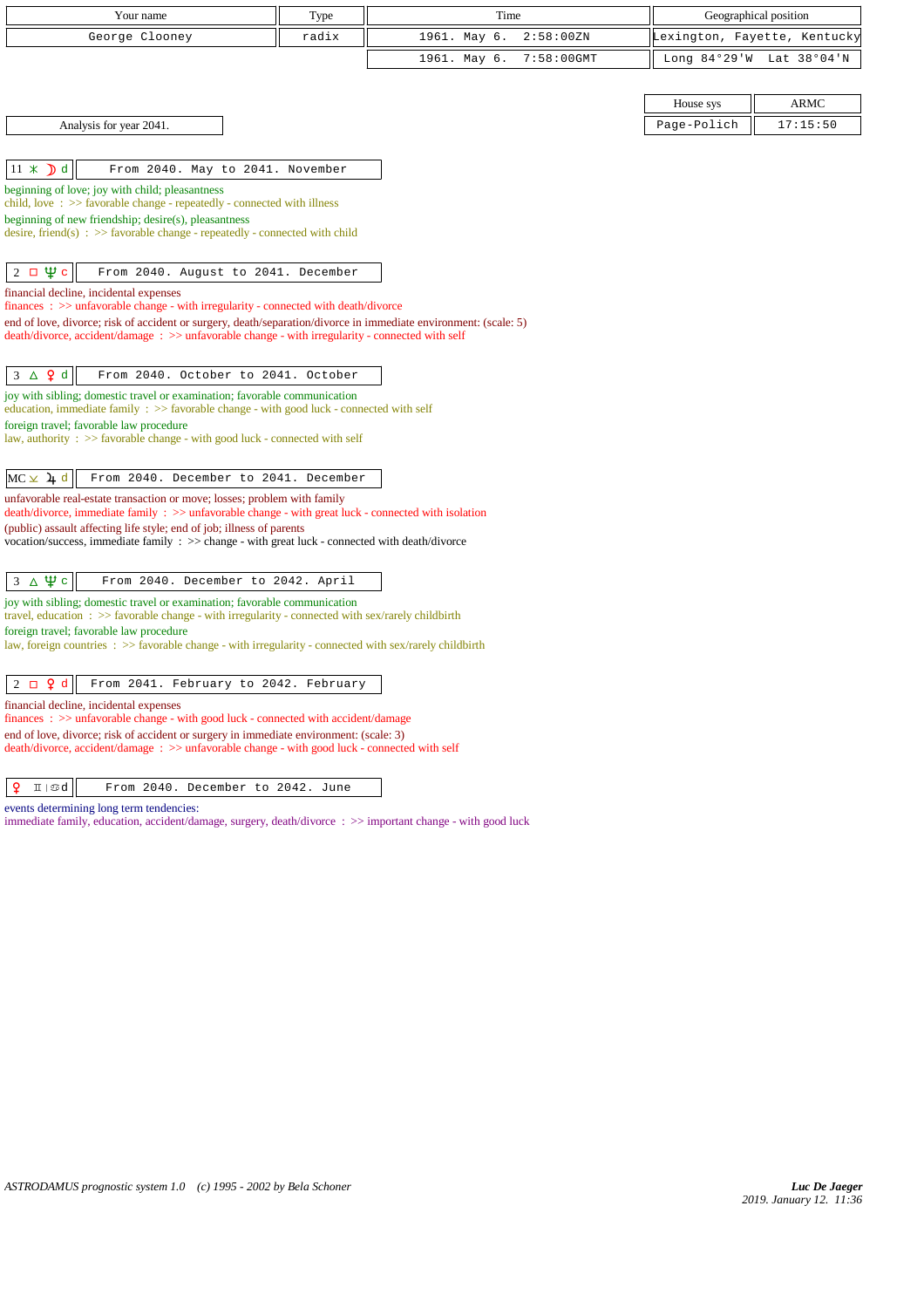| Your name                                             | Type  | Time                    |  | Geographical position |                              |
|-------------------------------------------------------|-------|-------------------------|--|-----------------------|------------------------------|
| George Clooney                                        | radix | 1961. May 6. 2:58:00ZN  |  |                       | Lexington, Fayette, Kentucky |
|                                                       |       | 1961. May 6. 7:58:00GMT |  |                       | Long 84°29'W Lat 38°04'N     |
|                                                       |       |                         |  |                       |                              |
|                                                       |       |                         |  | House sys             | <b>ARMC</b>                  |
| Analysis for year 2042.                               |       |                         |  | Page-Polich           | 17:15:50                     |
|                                                       |       |                         |  |                       |                              |
| Asc $\Delta$ 5 d<br>From 2042. February to 2043. June |       |                         |  |                       |                              |

favorable change related to self

isolation, secret, desire, friend(s) : >> favorable change - with obstacles - connected with elderly person

favorable change with marriage or partnership

love, partner/spouse : >> favorable change - with obstacles - connected with elderly person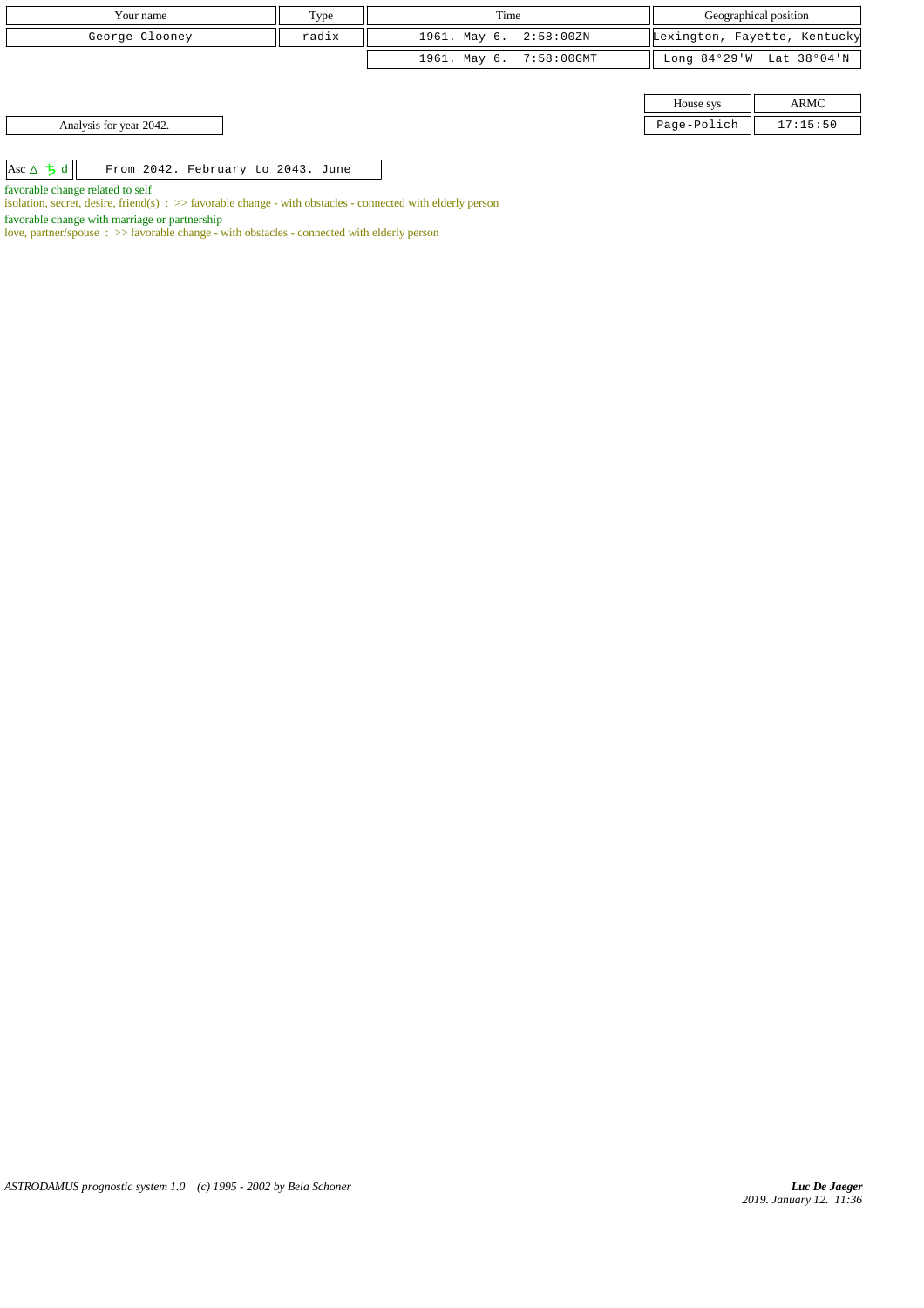| Your name                                                                                                                                           | Type  | Time         |               |             | Geographical position        |
|-----------------------------------------------------------------------------------------------------------------------------------------------------|-------|--------------|---------------|-------------|------------------------------|
| George Clooney                                                                                                                                      | radix | 1961. May 6. | 2:58:00 ZN    |             | Lexington, Fayette, Kentucky |
|                                                                                                                                                     |       | 1961. May 6. | $7:58:00$ GMT |             | Long 84°29'W Lat 38°04'N     |
|                                                                                                                                                     |       |              |               |             |                              |
|                                                                                                                                                     |       |              |               | House sys   | <b>ARMC</b>                  |
| Analysis for year 2043.                                                                                                                             |       |              |               | Page-Polich | 17:15:50                     |
|                                                                                                                                                     |       |              |               |             |                              |
| Asc $\angle$ $\sigma$ <sup>d</sup><br>From 2042. July to 2043. July                                                                                 |       |              |               |             |                              |
| favorable change with marriage or partnership                                                                                                       |       |              |               |             |                              |
| love, sex/rarely childbirth : >> favorable change - with dynamics - connected with principal<br>favorable change related to self                    |       |              |               |             |                              |
| finances, foreign countries, law $\Rightarrow$ favorable change - with dynamics - connected with love                                               |       |              |               |             |                              |
|                                                                                                                                                     |       |              |               |             |                              |
| $11 * 5d$<br>From 2042. June to 2043. October                                                                                                       |       |              |               |             |                              |
| beginning of love; joy with child; pleasantness                                                                                                     |       |              |               |             |                              |
| love, child: >> favorable change - with obstacles - connected with elderly person                                                                   |       |              |               |             |                              |
| beginning of new friendship; desire(s), pleasantness<br>desire, friend(s) : $\gg$ favorable change - with obstacles - connected with elderly person |       |              |               |             |                              |
|                                                                                                                                                     |       |              |               |             |                              |
| From 2042. November to 2043. November<br>$11 \triangle \sigma^d$ d                                                                                  |       |              |               |             |                              |
| beginning of new friendship; desire(s), pleasantness                                                                                                |       |              |               |             |                              |
| desire, friend(s) : $\gg$ favorable change - with dynamics - connected with love                                                                    |       |              |               |             |                              |
| beginning of love; joy with child; pleasantness<br>love, child: $\gg$ favorable change - with dynamics - connected with principal                   |       |              |               |             |                              |
|                                                                                                                                                     |       |              |               |             |                              |
| $3 \Box$ $\odot$ d<br>From 2043. February to 2044. August                                                                                           |       |              |               |             |                              |

 $\Box$ problem with sibling; unfavorable travel; poor school test result; unfavorable communication immediate family, administration : >> important change - with positive final result - connected with finances problem with law; unfavorable foreign travel; poor school test results distant relatives, authority : >> important change - with positive final result - connected with finances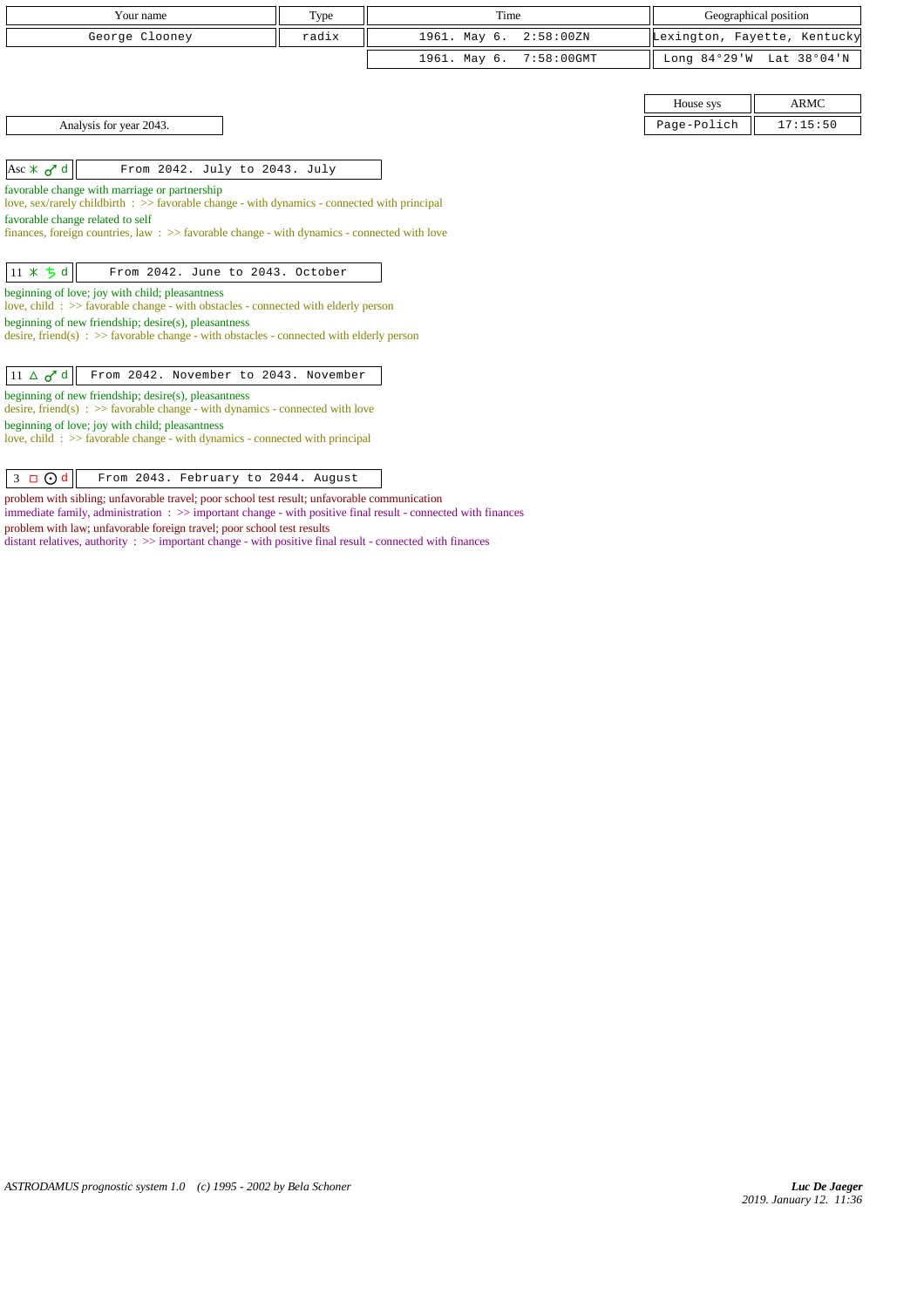| Your name                                                                                                                                                                         | Type  | Time         |               |                | Geographical position        |
|-----------------------------------------------------------------------------------------------------------------------------------------------------------------------------------|-------|--------------|---------------|----------------|------------------------------|
| George Clooney                                                                                                                                                                    | radix | 1961. May 6. | 2:58:00 ZN    |                | Lexington, Fayette, Kentucky |
|                                                                                                                                                                                   |       | 1961. May 6. | $7:58:00$ GMT | Long $84°29'W$ | Lat 38°04'N                  |
|                                                                                                                                                                                   |       |              |               |                |                              |
|                                                                                                                                                                                   |       |              |               | House sys      | <b>ARMC</b>                  |
| Analysis for year 2044.                                                                                                                                                           |       |              |               | Page-Polich    | 17:15:50                     |
|                                                                                                                                                                                   |       |              |               |                |                              |
| $2 \times 0d$<br>From 2043. June to 2044. December                                                                                                                                |       |              |               |                |                              |
| (if existed) end of risk of divorce; improvement of partner's financial situation                                                                                                 |       |              |               |                |                              |
| illness, sex/rarely childbirth $\Rightarrow$ favorable change - with positive final result - connected with finances<br>improvement of financial situation                        |       |              |               |                |                              |
| finances: >> favorable change - with positive final result - connected with work                                                                                                  |       |              |               |                |                              |
|                                                                                                                                                                                   |       |              |               |                |                              |
| $\frac{1}{2}$ c<br>From 2044. January to 2045. January<br>2d                                                                                                                      |       |              |               |                |                              |
| improvement of financial situation<br>finances : $\gg$ important change - with great luck - connected with friend(s)                                                              |       |              |               |                |                              |
| $death/divorce, accident/damage : \gg important change - with great luck - connected with friend(s)$                                                                              |       |              |               |                |                              |
|                                                                                                                                                                                   |       |              |               |                |                              |
| $MC * 2C$<br>From 2044. February to 2045. February                                                                                                                                |       |              |               |                |                              |
| favorable real-estate transaction or move; joy with family<br>immediate family, real-estate : >> favorable change - with dynamics - connected with love                           |       |              |               |                |                              |
| improvement in life style; favorable change with job                                                                                                                              |       |              |               |                |                              |
| principal, authority $\Rightarrow$ 5 favorable change - with dynamics - connected with love                                                                                       |       |              |               |                |                              |
|                                                                                                                                                                                   |       |              |               |                |                              |
| 11 * $\frac{H}{O}$ c<br>From 2044. May to 2045. May<br>beginning of love; joy with child; pleasantness                                                                            |       |              |               |                |                              |
| love, child: $\gg$ favorable change - unexpectedly - connected with distant relatives                                                                                             |       |              |               |                |                              |
| beginning of new friendship; desire(s), pleasantness                                                                                                                              |       |              |               |                |                              |
| $friend(s)$ , desire $\Rightarrow$ favorable change - unexpectedly - connected with distant relatives                                                                             |       |              |               |                |                              |
| $MC \triangle \Psi d$<br>From 2044. April to 2045. August                                                                                                                         |       |              |               |                |                              |
| improvement in life style; favorable change with job                                                                                                                              |       |              |               |                |                              |
| vocation/success, immediate family : >> favorable change - with irregularity - connected with sex/rarely childbirth<br>favorable real-estate transaction or move; joy with family |       |              |               |                |                              |
| real-estate, immediate family : >> favorable change - with irregularity - connected with sex/rarely childbirth                                                                    |       |              |               |                |                              |
|                                                                                                                                                                                   |       |              |               |                |                              |
| $3 \times 4c$<br>From 2044. May to 2045. May                                                                                                                                      |       |              |               |                |                              |
| problem with law; unfavorable foreign travel; poor school test results<br>law, distant relatives $\Rightarrow$ >> unfavorable change - with great luck - connected with friend(s) |       |              |               |                |                              |
| problem with sibling; unfavorable travel; poor school test result; unfavorable communication                                                                                      |       |              |               |                |                              |
| immediate family, education $\Rightarrow$ > change - with great luck - connected with friend(s)                                                                                   |       |              |               |                |                              |
| $MC \triangle 5c$<br>From 2044. May to 2045. September                                                                                                                            |       |              |               |                |                              |
| improvement in life style; favorable change with job                                                                                                                              |       |              |               |                |                              |
| vocation/success, influential $\Rightarrow$ Savorable change - with obstacles - connected with elderly person                                                                     |       |              |               |                |                              |
| favorable real-estate transaction or move; joy with family<br>real-estate, immediate family : >> favorable change - with obstacles - connected with elderly person                |       |              |               |                |                              |
|                                                                                                                                                                                   |       |              |               |                |                              |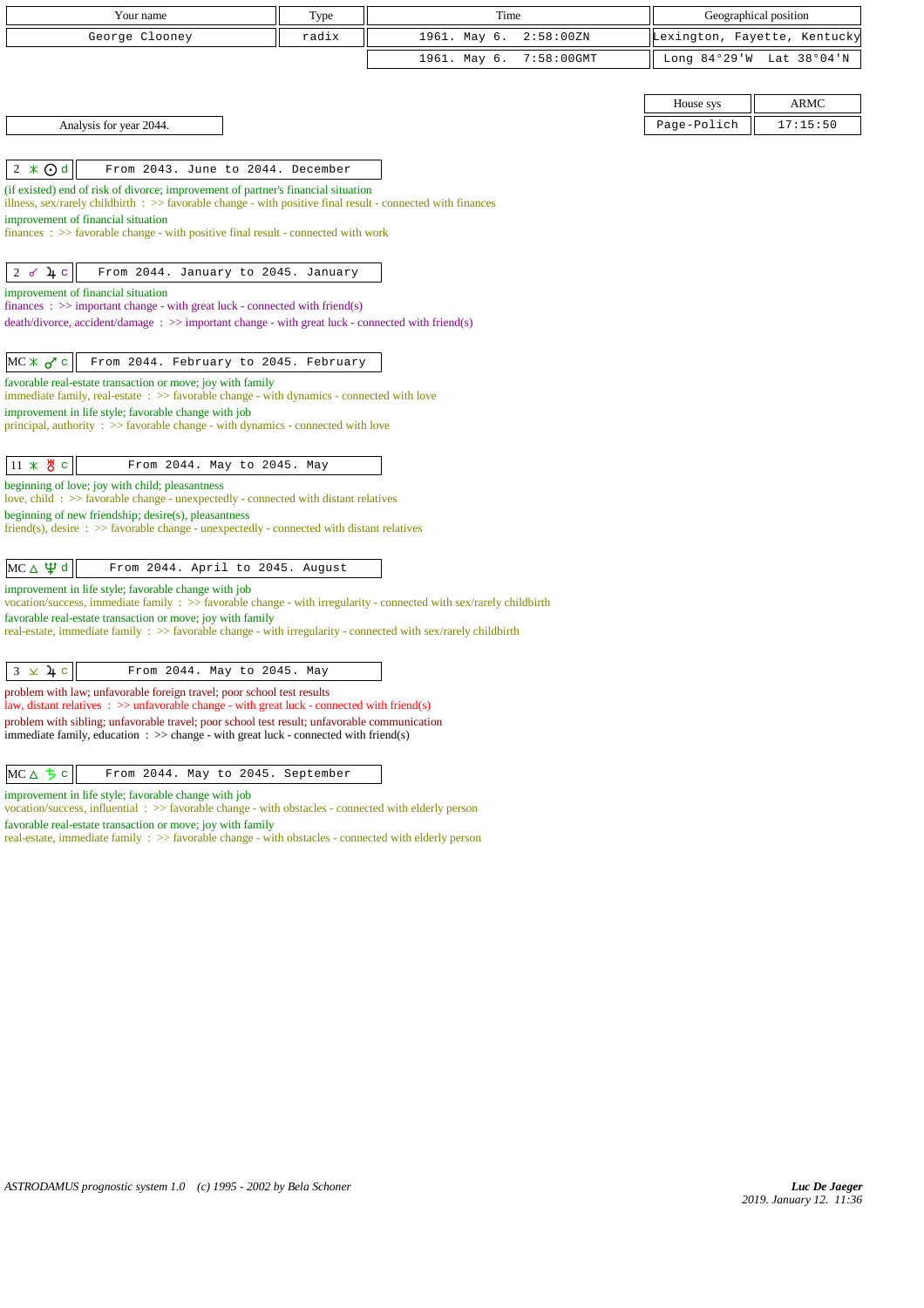| Your name                                                                                                                                                       | Type  | Time                       |                 | Geographical position        |
|-----------------------------------------------------------------------------------------------------------------------------------------------------------------|-------|----------------------------|-----------------|------------------------------|
| George Clooney                                                                                                                                                  | radix | 1961. May 6.<br>2:58:00 ZN |                 | Lexington, Fayette, Kentucky |
|                                                                                                                                                                 |       | 1961. May 6.<br>7:58:00GMT | Long $84°29'$ W | Lat 38°04'N                  |
|                                                                                                                                                                 |       |                            |                 |                              |
|                                                                                                                                                                 |       |                            | House sys       | <b>ARMC</b>                  |
| Analysis for year 2045.                                                                                                                                         |       |                            | Page-Polich     | 17:15:50                     |
|                                                                                                                                                                 |       |                            |                 |                              |
| Ψ<br>$\n  y$ $\infty$ $d$<br>From 2044. May to 2045. November                                                                                                   |       |                            |                 |                              |
| events determining long term tendencies:<br>important life events, accident/damage, surgery, death/divorce: >> important change - with irregularity             |       |                            |                 |                              |
|                                                                                                                                                                 |       |                            |                 |                              |
| $\text{Asc } \Delta \theta$ d<br>From 2044. September to 2045. September                                                                                        |       |                            |                 |                              |
| favorable change related to self<br>isolation, secret, work, illness : >> favorable change - unexpectedly - connected with distant relatives                    |       |                            |                 |                              |
| favorable change with marriage or partnership                                                                                                                   |       |                            |                 |                              |
| love, law: >> favorable change - unexpectedly - connected with distant relatives                                                                                |       |                            |                 |                              |
|                                                                                                                                                                 |       |                            |                 |                              |
| $2 \times P$<br>From 2044. December to 2046. April                                                                                                              |       |                            |                 |                              |
| financial decline, incidental expenses<br>$finances: \gg$ unfavorable change - in the extreme - connected with illness                                          |       |                            |                 |                              |
| end of love, divorce; risk of accident or surgery, death/separation/divorce in immediate environment: (scale: 5)                                                |       |                            |                 |                              |
| illness, $death/div$ orce: $\gg$ change - in the extreme - connected with distant relatives                                                                     |       |                            |                 |                              |
| From 2044. December to 2046. June                                                                                                                               |       |                            |                 |                              |
| ₽<br>$H \mid \mathfrak{m}$ C                                                                                                                                    |       |                            |                 |                              |
| events determining long term tendencies:<br>real-estate, immediate family, partner/spouse, external environment : >> important change - with tension            |       |                            |                 |                              |
|                                                                                                                                                                 |       |                            |                 |                              |
| $11 \times \xi$ c<br>From 2045. April to 2046. April                                                                                                            |       |                            |                 |                              |
| separation from friends; desires are fulfilled with great difficulties<br>desire, friend(s) : $\gg$ unfavorable change - with tension - connected with finances |       |                            |                 |                              |
| gynecology problem; end of love; problem with child; unpleasantness<br>child, love $\Rightarrow$ $\Rightarrow$ change - with tension - connected with finances  |       |                            |                 |                              |
|                                                                                                                                                                 |       |                            |                 |                              |
| $12 \, \sqrt{\ }$ O c<br>From 2045. January to 2046. July                                                                                                       |       |                            |                 |                              |
| favorable change with job or illness<br>work, illness $\Rightarrow$ > > important change - with positive final result - connected with finances                 |       |                            |                 |                              |

distant relatives, isolation : >> important change - with positive final result - connected with finances

|  | 3 $\rho$ P c $\parallel$ | From 2045. April to 2046. August |  |  |  |  |  |  |
|--|--------------------------|----------------------------------|--|--|--|--|--|--|
|--|--------------------------|----------------------------------|--|--|--|--|--|--|

foreign travel; favorable law procedure

law, distant relatives : >> important change - in the extreme - connected with illness communication, education : >> important change - in the extreme - connected with illness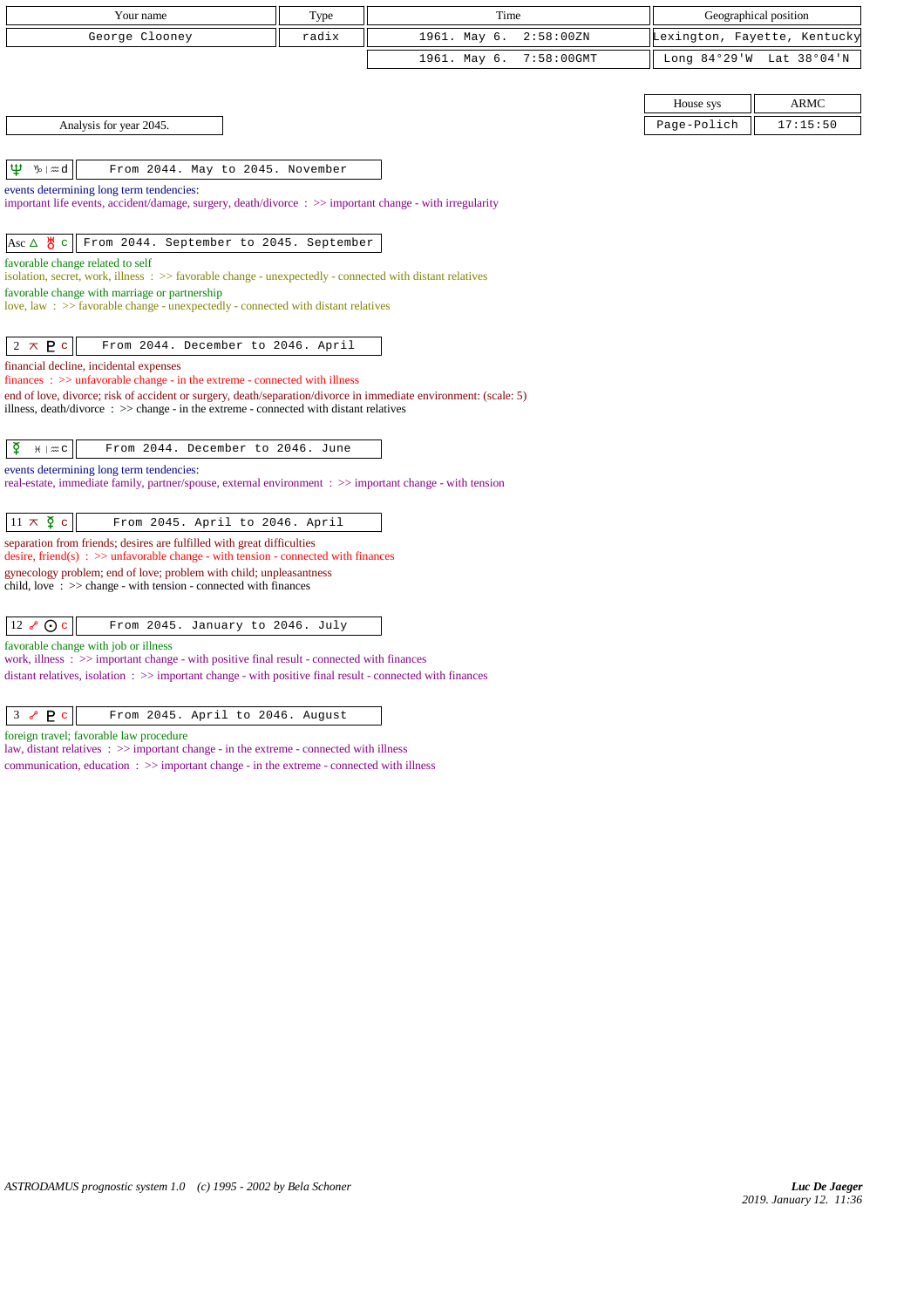| Your name                                                                                                                                                                       | Time<br>Type |                               |  | Geographical position |                              |  |  |
|---------------------------------------------------------------------------------------------------------------------------------------------------------------------------------|--------------|-------------------------------|--|-----------------------|------------------------------|--|--|
| George Clooney                                                                                                                                                                  | radix        | 1961. May 6.<br>2:58:00 ZN    |  |                       | Lexington, Fayette, Kentucky |  |  |
|                                                                                                                                                                                 |              | 1961. May 6.<br>$7:58:00$ GMT |  | Long $84°29'W$        | Lat 38°04'N                  |  |  |
|                                                                                                                                                                                 |              |                               |  |                       |                              |  |  |
|                                                                                                                                                                                 |              |                               |  | House sys             | <b>ARMC</b>                  |  |  |
| Analysis for year 2046.                                                                                                                                                         |              |                               |  | Page-Polich           | 17:15:50                     |  |  |
|                                                                                                                                                                                 |              |                               |  |                       |                              |  |  |
| Asc $\overline{\wedge}$ $\overline{Q}$ c<br>From 2045. September to 2046. September                                                                                             |              |                               |  |                       |                              |  |  |
| health problems; risk of accident or surgery in immediate environment: (scale: 3)                                                                                               |              |                               |  |                       |                              |  |  |
| real-estate, immediate family, partner/spouse, external environment : >> unfavorable change - with tension - connected with finances                                            |              |                               |  |                       |                              |  |  |
| risk of divorce, end of love; health problem of partner (scale: 3)                                                                                                              |              |                               |  |                       |                              |  |  |
| publicity, partner/spouse $\therefore$ $\gg$ change - with tension - connected with finances                                                                                    |              |                               |  |                       |                              |  |  |
| $12 \Box$ d<br>From 2045. October to 2047. April                                                                                                                                |              |                               |  |                       |                              |  |  |
|                                                                                                                                                                                 |              |                               |  |                       |                              |  |  |
| beginning of secret love (or attempt); problems; health problems, (no hospitalization)<br>secret, distant relatives : >> unfavorable change - repeatedly - connected with child |              |                               |  |                       |                              |  |  |
| health problems, (no hospitalization); unfavorable change with job                                                                                                              |              |                               |  |                       |                              |  |  |
| illness, work $\Rightarrow$ >> unfavorable change - repeatedly - connected with child                                                                                           |              |                               |  |                       |                              |  |  |

 $\frac{18}{6}$  II  $\frac{18}{3}$  From 2045. December to 2047. June

events determining long term tendencies:

isolation, secret, work, illness : >> important change - unexpectedly

| $MC \triangle \left D c \right$ From 2046. February to 2047. August |  |
|---------------------------------------------------------------------|--|
|---------------------------------------------------------------------|--|

improvement in life style; favorable change with job

vocation/success, immediate family : >> favorable change - repeatedly - connected with child favorable real-estate transaction or move; joy with family

immediate family, real-estate : >> favorable change - repeatedly - connected with child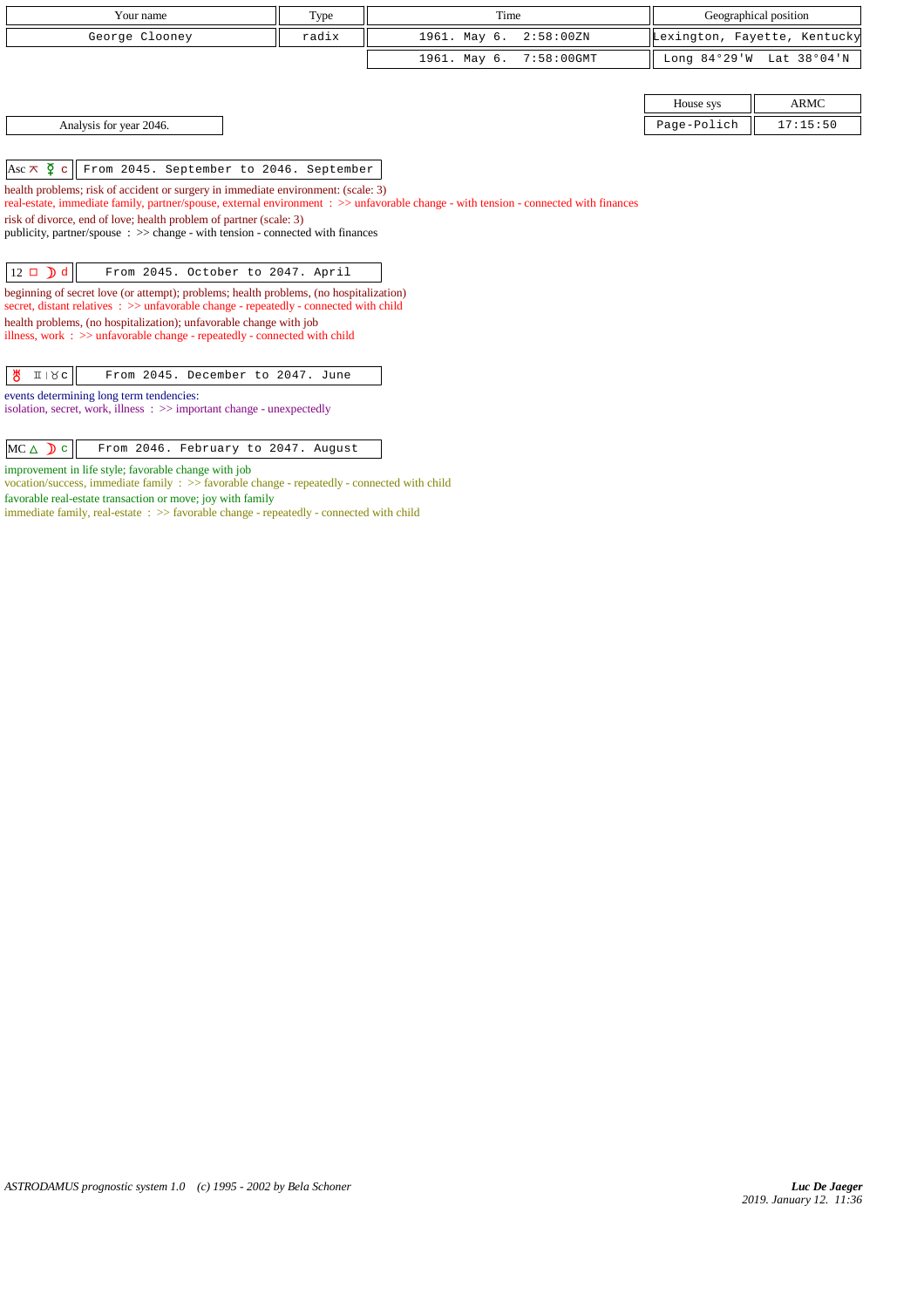| Your name      | Type  | Time                    | Geographical position        |
|----------------|-------|-------------------------|------------------------------|
| George Clooney | radix | 1961. May 6. 2:58:00ZN  | Lexington, Fayette, Kentucky |
|                |       | 1961. May 6. 7:58:00GMT | Long 84°29'W Lat 38°04'N     |

| House sys   |  |
|-------------|--|
| dnifoq-anas |  |

Analysis for year 2047. Page-Polich 17: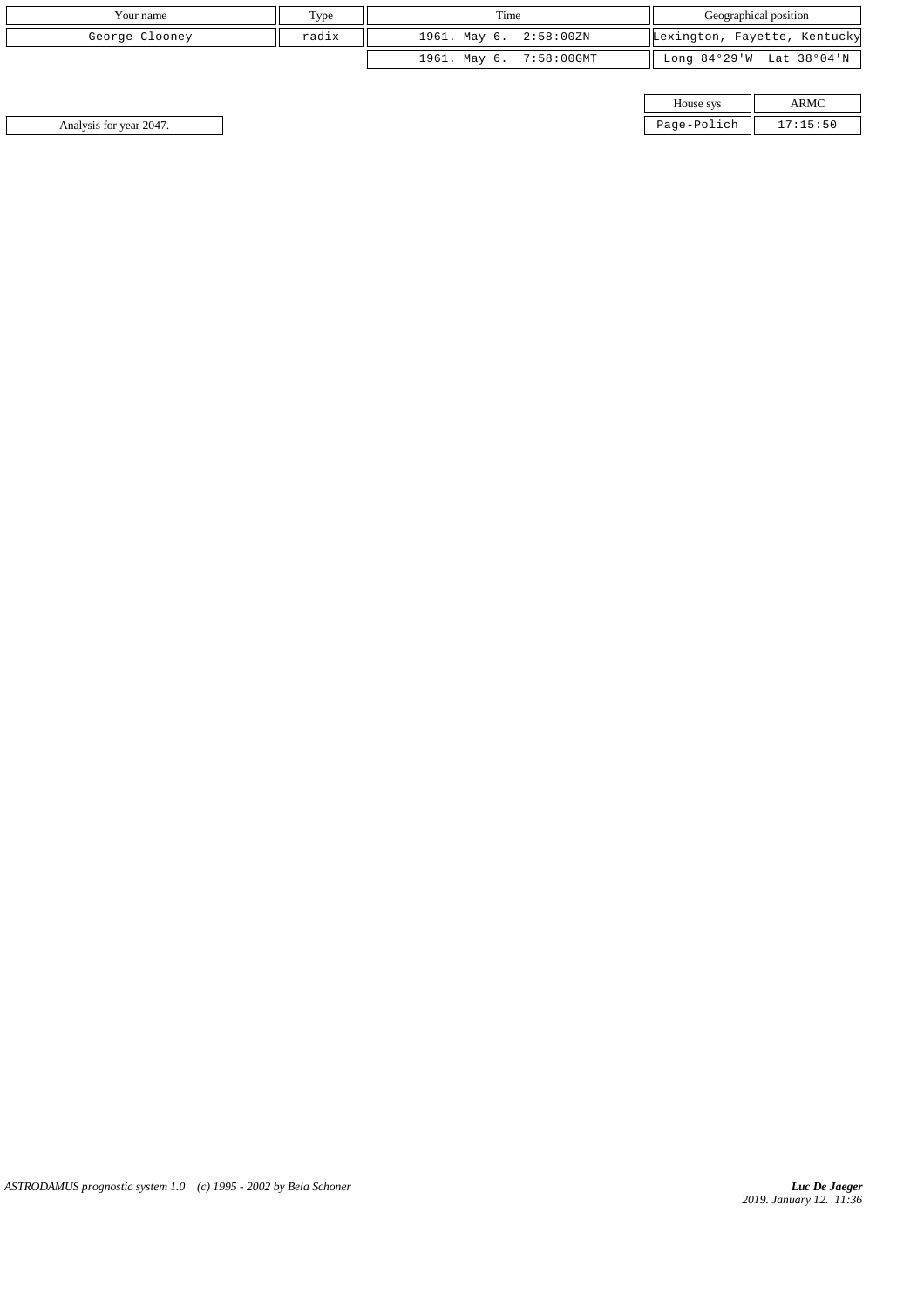| Your name                                                                                                                                                                                                                             | Type  | Time         |               |             |                              |
|---------------------------------------------------------------------------------------------------------------------------------------------------------------------------------------------------------------------------------------|-------|--------------|---------------|-------------|------------------------------|
|                                                                                                                                                                                                                                       |       |              |               |             | Geographical position        |
| George Clooney                                                                                                                                                                                                                        | radix | 1961. May 6. | 2:58:00 ZN    |             | Lexington, Fayette, Kentucky |
|                                                                                                                                                                                                                                       |       | 1961. May 6. | $7:58:00$ GMT |             | Long 84°29'W Lat 38°04'N     |
|                                                                                                                                                                                                                                       |       |              |               |             |                              |
|                                                                                                                                                                                                                                       |       |              |               | House sys   | ARMC                         |
| Analysis for year 2048.                                                                                                                                                                                                               |       |              |               | Page-Polich | 17:15:50                     |
|                                                                                                                                                                                                                                       |       |              |               |             |                              |
|                                                                                                                                                                                                                                       |       |              |               |             |                              |
| $MC \times 9 d$<br>From 2047. October to 2048. October                                                                                                                                                                                |       |              |               |             |                              |
| unfavorable real-estate transaction or move; losses; problem with family<br>accident/damage, surgery: >> unfavorable change - with good luck - connected with self                                                                    |       |              |               |             |                              |
| (public) assault affecting life style; end of job; illness of parents                                                                                                                                                                 |       |              |               |             |                              |
| immediate family, vocation/success: >> change - with good luck - connected with accident/damage                                                                                                                                       |       |              |               |             |                              |
|                                                                                                                                                                                                                                       |       |              |               |             |                              |
| $12 \times 9$ c<br>From 2047. November to 2048. November                                                                                                                                                                              |       |              |               |             |                              |
| problems; health problems, (possible hospitalization)                                                                                                                                                                                 |       |              |               |             |                              |
| $accident/damage$ , surgery : $\gg$ unfavorable change - with good luck - connected with self                                                                                                                                         |       |              |               |             |                              |
| health problems, (possible hospitalization); unfavorable change with job<br>illness, work : $\gg$ change - with good luck - connected with accident/damage                                                                            |       |              |               |             |                              |
|                                                                                                                                                                                                                                       |       |              |               |             |                              |
| $12$ ロ ち d<br>From 2047. December to 2049. April                                                                                                                                                                                      |       |              |               |             |                              |
| problems; health problems, (possible hospitalization)<br>death/divorce, isolation: >> important change - with obstacles - connected with elderly person                                                                               |       |              |               |             |                              |
| health problems, (possible hospitalization); unfavorable change with job                                                                                                                                                              |       |              |               |             |                              |
| work, illness: >> important change - with obstacles - connected with death/divorce                                                                                                                                                    |       |              |               |             |                              |
|                                                                                                                                                                                                                                       |       |              |               |             |                              |
| From 2047. October to 2049. April<br>$\gamma \mid \mathcal{R}$ q<br>4                                                                                                                                                                 |       |              |               |             |                              |
| events determining long term tendencies:                                                                                                                                                                                              |       |              |               |             |                              |
| important life events, vocation/success, immediate family $\Rightarrow$ important change - with great luck                                                                                                                            |       |              |               |             |                              |
|                                                                                                                                                                                                                                       |       |              |               |             |                              |
| Asc $\Box$ <b>P</b> d<br>From 2048. January to 2049. May                                                                                                                                                                              |       |              |               |             |                              |
| health problems; risk of accident or surgery, death/separation/divorce in immediate environment: (scale: 5)<br>foreign countries, law, work, illness $\Rightarrow$ >> unfavorable change - in the extreme - connected with obligation |       |              |               |             |                              |
| risk of divorce, end of love; health problem of partner (scale: 5)                                                                                                                                                                    |       |              |               |             |                              |
| law, sex/rarely childbirth $\therefore$ $\gg$ unfavorable change - in the extreme - connected with illness                                                                                                                            |       |              |               |             |                              |
|                                                                                                                                                                                                                                       |       |              |               |             |                              |
| $12 \Box \sigma d$<br>From 2048. May to 2049. May                                                                                                                                                                                     |       |              |               |             |                              |

problems; health problems, (possible hospitalization) accident/damage, surgery : >> unfavorable change - with dynamics - connected with love health problems, (possible hospitalization); unfavorable change with job

illness, work : >> unfavorable change - with dynamics - connected with love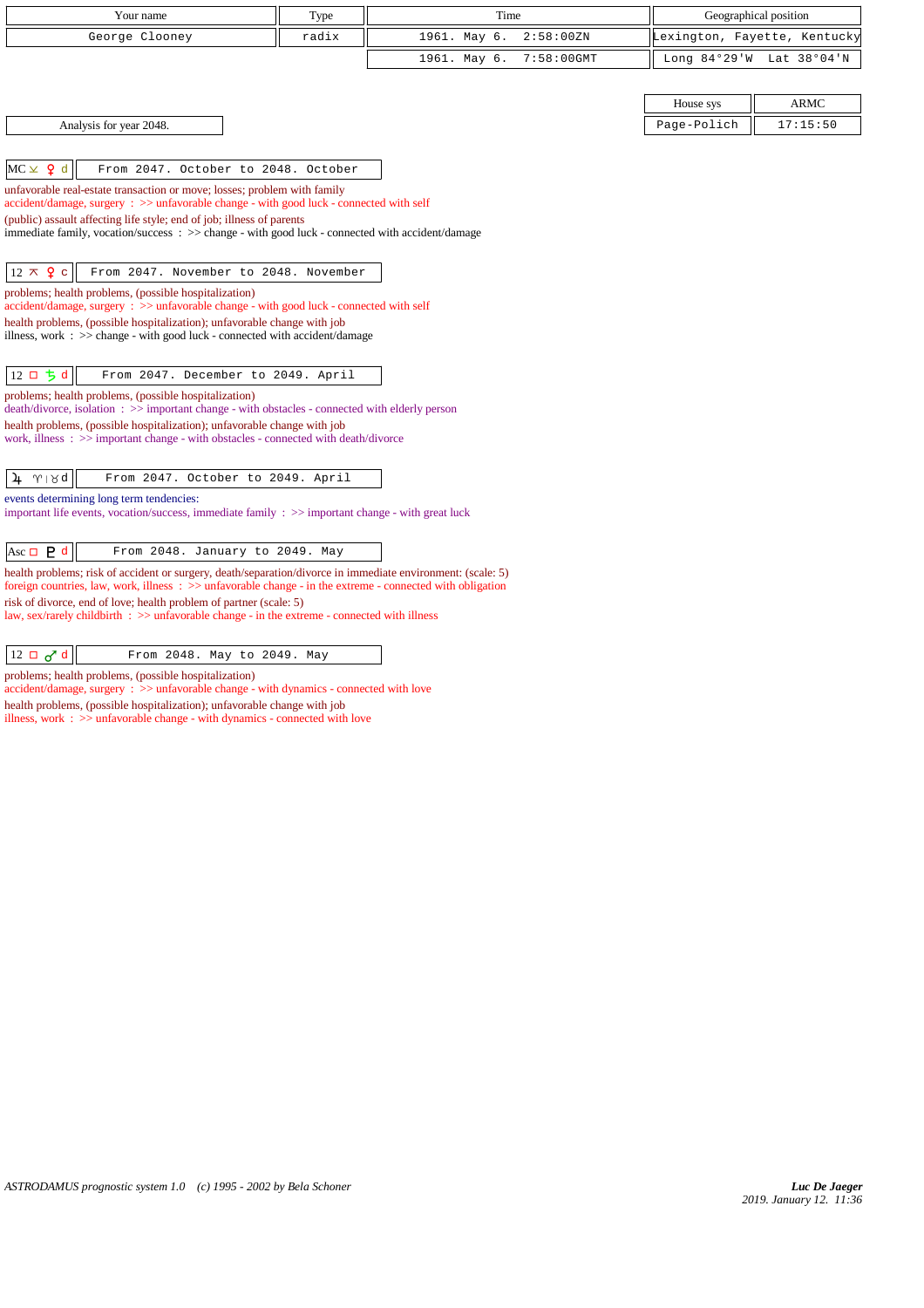| Your name                                                                                                                                                                         | Type  | Time         |               | Geographical position        |             |
|-----------------------------------------------------------------------------------------------------------------------------------------------------------------------------------|-------|--------------|---------------|------------------------------|-------------|
| George Clooney                                                                                                                                                                    | radix | 1961. May 6. | 2:58:00 ZN    | Lexington, Fayette, Kentucky |             |
|                                                                                                                                                                                   |       | 1961. May 6. | $7:58:00$ GMT | Long 84°29'W Lat 38°04'N     |             |
|                                                                                                                                                                                   |       |              |               |                              |             |
|                                                                                                                                                                                   |       |              |               | House sys                    | <b>ARMC</b> |
| Analysis for year 2049.                                                                                                                                                           |       |              |               | Page-Polich                  | 17:15:50    |
|                                                                                                                                                                                   |       |              |               |                              |             |
| $11 \times P d$<br>From 2048. May to 2049. September                                                                                                                              |       |              |               |                              |             |
| separation from friends; desires are fulfilled with great difficulties                                                                                                            |       |              |               |                              |             |
| desire, friend(s) : $\gg$ unfavorable change - in the extreme - connected with illness                                                                                            |       |              |               |                              |             |
| gynecology problem; end of love; problem with child; unpleasantness<br>sex/rarely childbirth, love $\Rightarrow$ $\Rightarrow$ change - in the extreme - connected with illness   |       |              |               |                              |             |
|                                                                                                                                                                                   |       |              |               |                              |             |
|                                                                                                                                                                                   |       |              |               |                              |             |
| $3 \Box \Phi d$<br>From 2048. November to 2049. November                                                                                                                          |       |              |               |                              |             |
| problem with sibling; unfavorable travel; poor school test result; unfavorable communication                                                                                      |       |              |               |                              |             |
| immediate family, education $\Rightarrow$ > unfavorable change - with tension - connected with finances                                                                           |       |              |               |                              |             |
| problem with law; unfavorable foreign travel; poor school test results                                                                                                            |       |              |               |                              |             |
| law, foreign countries $\Rightarrow$ > unfavorable change - with tension - connected with finances                                                                                |       |              |               |                              |             |
|                                                                                                                                                                                   |       |              |               |                              |             |
| $P$ $M \times d$<br>From 2048. October to 2050. April                                                                                                                             |       |              |               |                              |             |
| events determining long term tendencies:                                                                                                                                          |       |              |               |                              |             |
| foreign countries, law, work, illness $\Rightarrow$ important change - in the extreme                                                                                             |       |              |               |                              |             |
|                                                                                                                                                                                   |       |              |               |                              |             |
|                                                                                                                                                                                   |       |              |               |                              |             |
| $2 * \xi d$<br>From 2049. March to 2050. March                                                                                                                                    |       |              |               |                              |             |
| (if existed) end of risk of divorce; improvement of partner's financial situation<br>sex/rarely childbirth, illness: >> favorable change - with tension - connected with finances |       |              |               |                              |             |
| improvement of financial situation                                                                                                                                                |       |              |               |                              |             |
| $finances : \gg$ favorable change - with tension - connected with immediate family                                                                                                |       |              |               |                              |             |
|                                                                                                                                                                                   |       |              |               |                              |             |
| Asc $\Delta$ 4 d<br>From 2049. March to 2050. March                                                                                                                               |       |              |               |                              |             |
|                                                                                                                                                                                   |       |              |               |                              |             |

favorable change related to self

important life events, vocation/success, immediate family : >> favorable change - with great luck - connected with friend(s)

favorable change with marriage or partnership

law, education :  $\gg$  favorable change - with great luck - connected with friend(s)